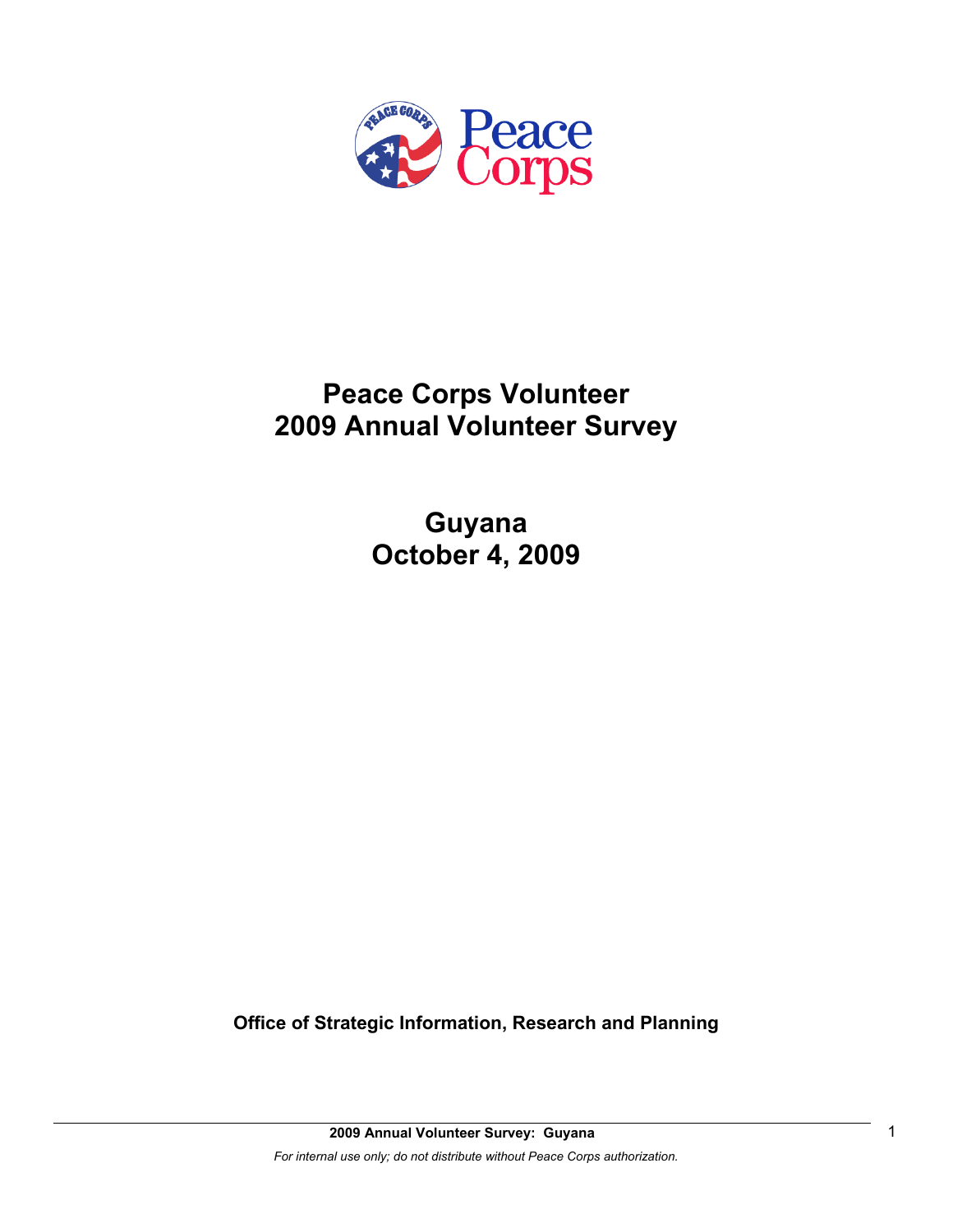# **Table of Contents**

| Introduction to the 2009 Annual Volunteer Survey Report 3 |    |
|-----------------------------------------------------------|----|
| Overview of the Post's 2009 Volunteer Survey Respondents4 |    |
|                                                           |    |
|                                                           |    |
|                                                           |    |
|                                                           |    |
|                                                           |    |
|                                                           | 27 |
|                                                           |    |
|                                                           |    |
|                                                           |    |
|                                                           |    |
|                                                           |    |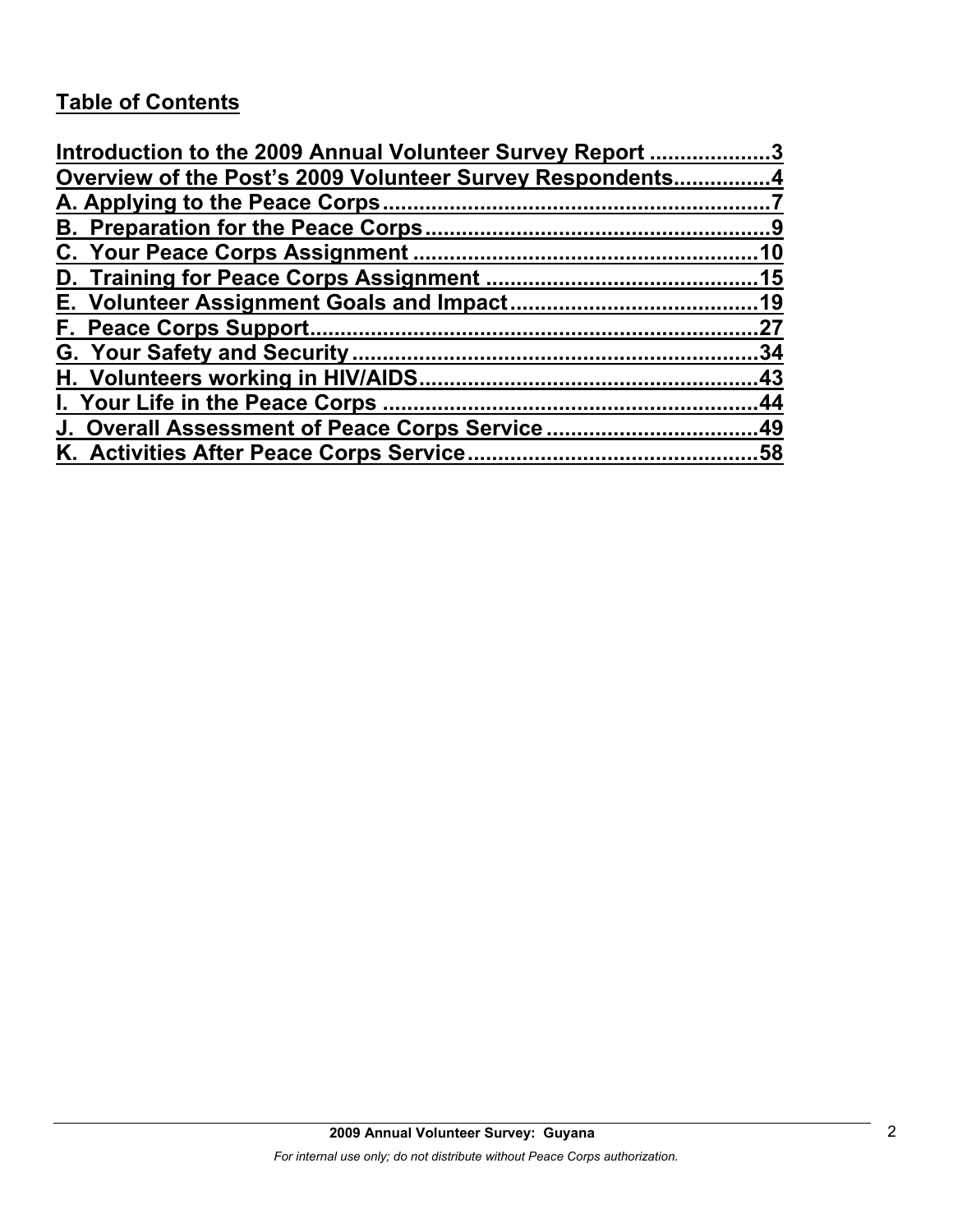# **Introduction to the 2009 Annual Volunteer Survey Report**

This country report contains the tables and charts from the Volunteers in your country who completed the 2009 Annual Volunteer Survey (AVS). The results provide a picture of the activities, experiences and views of Peace Corps Volunteers in 2009. The results show areas where Volunteers' needs are met and identify areas where improvements may be needed. The survey was fielded from May through August 2009.

A core set of questions was asked of all Volunteers. For the first time, Volunteers were also asked a series of questions relevant to their time in country:

- Volunteers in country 8 or less months were asked about applying to and preparing for the Peace Corps.
- Volunteers in country 18 or less months were asked about the effectiveness of their preservice training (PST).
- Volunteers in country 19 or more months were asked about their post-service plans, as well as the Peace Corps' resources for their post-service transition.

Tables and graphs are labeled by survey section and the survey question. The tables show the percent of post respondents that selected each choice and the total number of post respondents that answered the question. The number of responses for each question will vary, depending on:

- whether the question was asked of all Volunteers or only the Volunteers in-country a certain number of months and
- how many of the Volunteers who were "eligible" to answer the question did respond.

Most survey questions asked respondents to select only one from a set of choices. The percentages for the "select one" responses add up to 100 percent. Other questions asked Volunteers to "mark all that apply" in situations, for example, where it is likely that respondents are involved in more than one secondary activity. The percentages of the "mark all that apply" responses will total more than 100 percent; each percentage equals the number of respondents selecting that choice divided by the number of respondents who answered the question.

Posts are encouraged to compare these 2009 results with the 2006 and 2008 survey results to note trends and changes over time. Because questions are revised from one survey to the next, a crosswalk between the 2008 and 2009 questions is posted on the OSIRP intranet page under 2009 AVS Reports "Reference Documents." The earlier 2008 survey global, regional and post reports are also posted on the OSIRP Intranet page.

Volunteers' extensive narrative responses to the 29 open-ended questions on the survey are in the post's 2009 Annual Volunteer Survey Open Ended Reponses report. All Volunteers' narrative responses to key questions will be analyzed for global themes and presented in a later report.

The number of surveys for each post includes surveys submitted online by Volunteers and completed paper surveys sent to the Peace Corps headquarters for hand-entry into the online survey system. The final count may include mostly completed partial surveys added to the final dataset after the survey closed.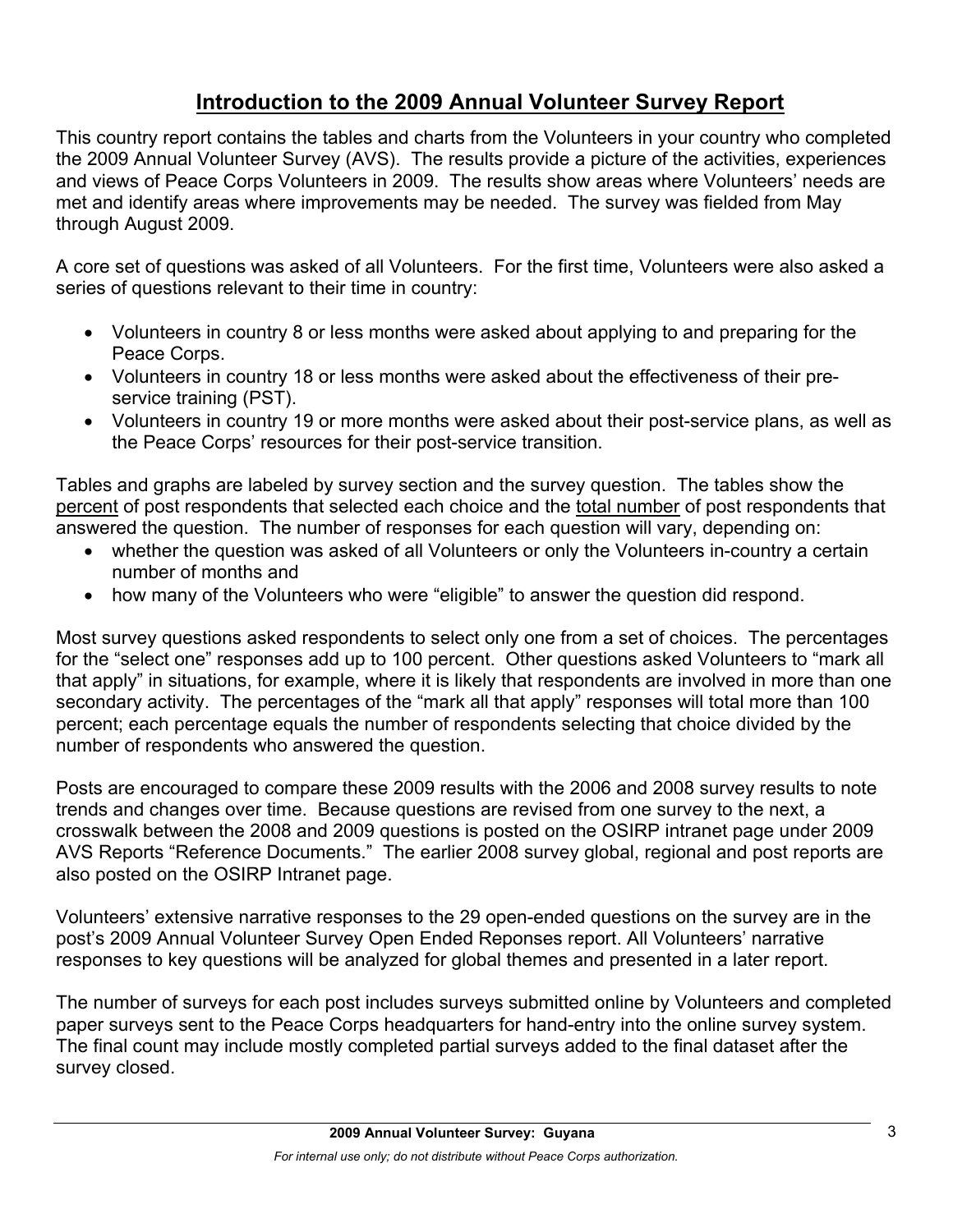# **Overview of the Post's 2009 Volunteer Survey Respondents**

This overview presents basic information about the characteristics of Volunteers who completed the 2009 Annual Volunteer Survey at post.

| <b>Completed Surveys by Months in Country</b> |  |
|-----------------------------------------------|--|
|-----------------------------------------------|--|

|            | 8 months or less |         | 9 to 18 months |         | 19 months or more |         | Total  |         |
|------------|------------------|---------|----------------|---------|-------------------|---------|--------|---------|
|            | Number           | Percent | Number         | Percent | Number            | Percent | Number | Percent |
| Months3grp | 12               | 30%     | 17             | 42%     | 11                | 28%     | 40     | 100%    |

### **L1: What is your age?**

|         | $20 - 29$ | 30-49 | $50+$ | Total |
|---------|-----------|-------|-------|-------|
| AGE3grp | 76%       | 16%   | 8%    | 38    |

#### **L2: What is your gender?**

|                 | Female | Male | Total |  |
|-----------------|--------|------|-------|--|
| <b>I</b> GENDER | 770/   | 28%  |       |  |

## **Completed surveys by project.**

|                                   | Count | Column N % |
|-----------------------------------|-------|------------|
| <b>Basic Education Initiative</b> | 17    | 42%        |
| <b>Community Health Education</b> | 18    | 45%        |
| Other. Please specify             | 5     | 12%        |
| <b>I</b> Total                    | 40    | 100%       |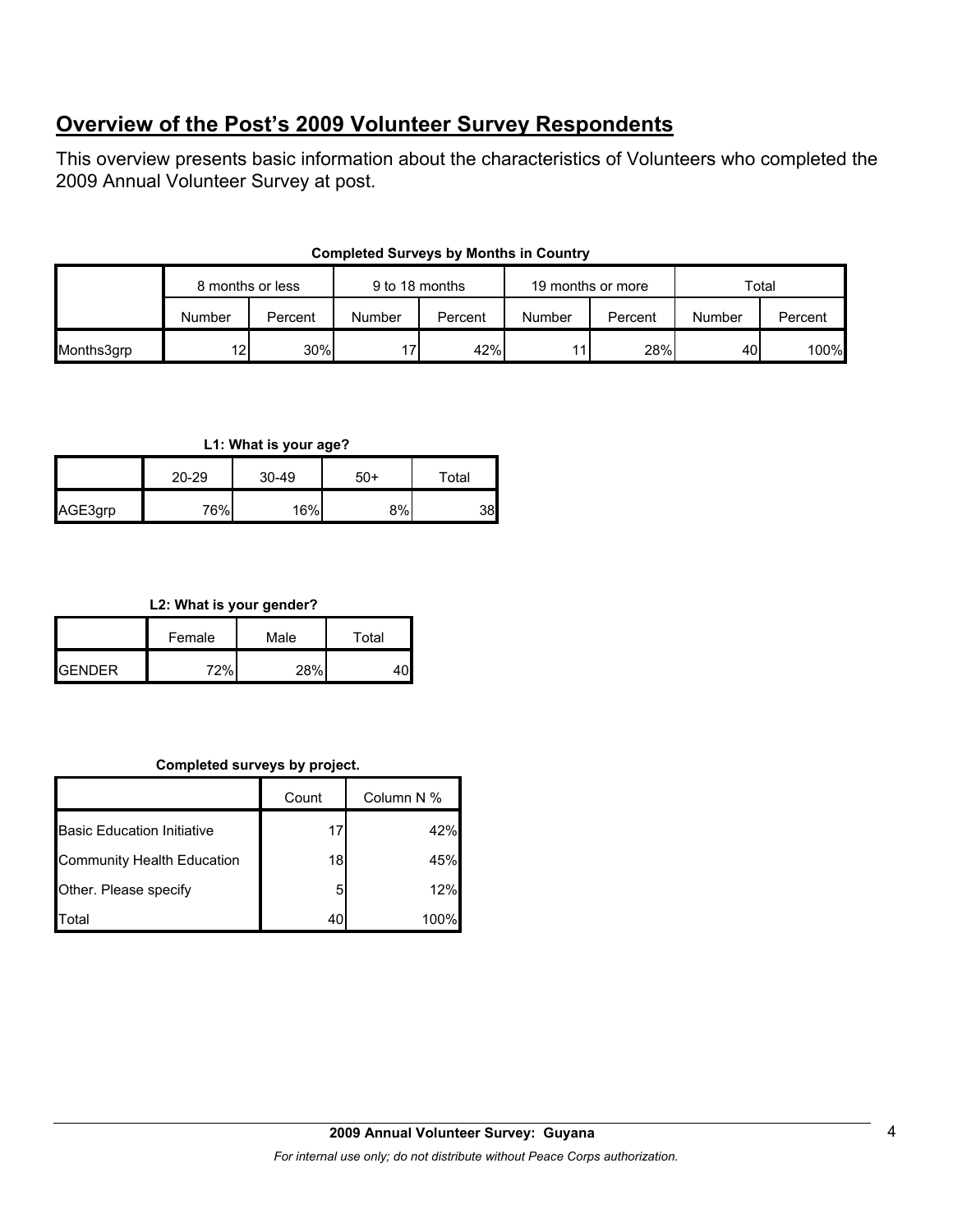## **C2: Which best describes the focus of your primary**

#### **assignment/work?**

|    |                                                       | Percent | Number         |
|----|-------------------------------------------------------|---------|----------------|
| C2 | Health extension                                      | 22%     | 9              |
|    | Information & communications<br>technology (ICT)      | 20%     | 8              |
|    | <b>HIV/AIDS</b>                                       | 12%     | 5              |
|    | Other education                                       | 12%     | 5              |
|    | English teaching                                      | 10%     | 4              |
|    | Youth development                                     | 8%      | 3              |
|    | Other: Please specify                                 | 5%      | $\overline{c}$ |
|    | Business education/advising                           | 2%      | 1              |
|    | Environmental education                               | 2%      | 1              |
|    | Teacher training                                      | 2%      | 1              |
|    | NGO development                                       | 2%      | 1              |
|    | Urban & regional<br>planning/municipal<br>development |         |                |
|    | Water sanitation                                      |         |                |
|    | Forestry/parks                                        |         |                |
|    | Math/science teaching                                 |         |                |
|    | Agroforestry                                          |         |                |
|    | Community development                                 |         |                |
|    | Agriculture/fish/livestock                            |         |                |
|    | Total                                                 | 100%    | 40             |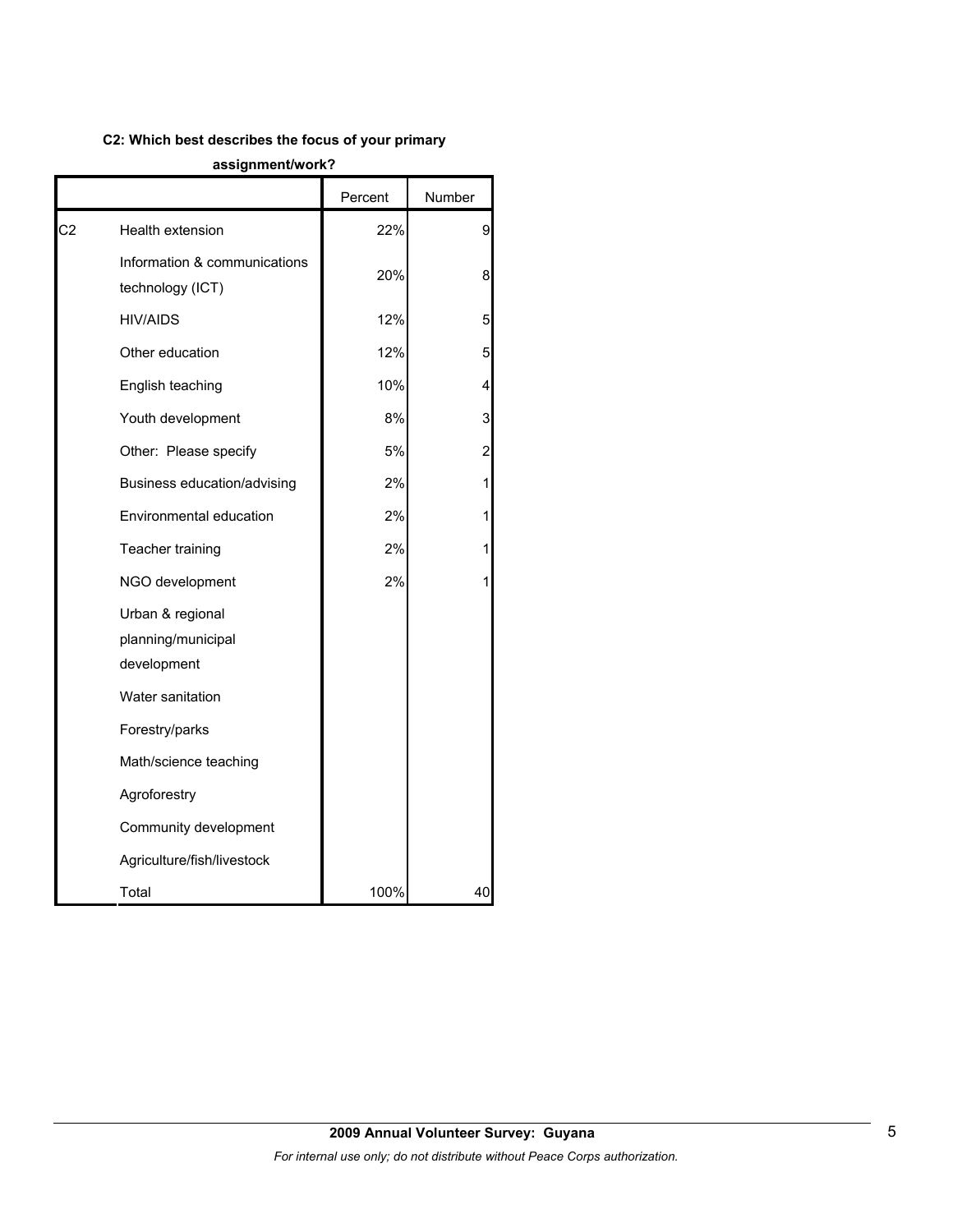### **C2.TEXT: Which of the following initiatives does your primary work**

|         | include? Other (specify)                       |                |               |  |
|---------|------------------------------------------------|----------------|---------------|--|
|         |                                                | <b>PERCENT</b> | <b>NUMBER</b> |  |
| C2.TEXT | Open-ended results. Not responsive to request. |                |               |  |
|         | Total                                          | 100%           | 40            |  |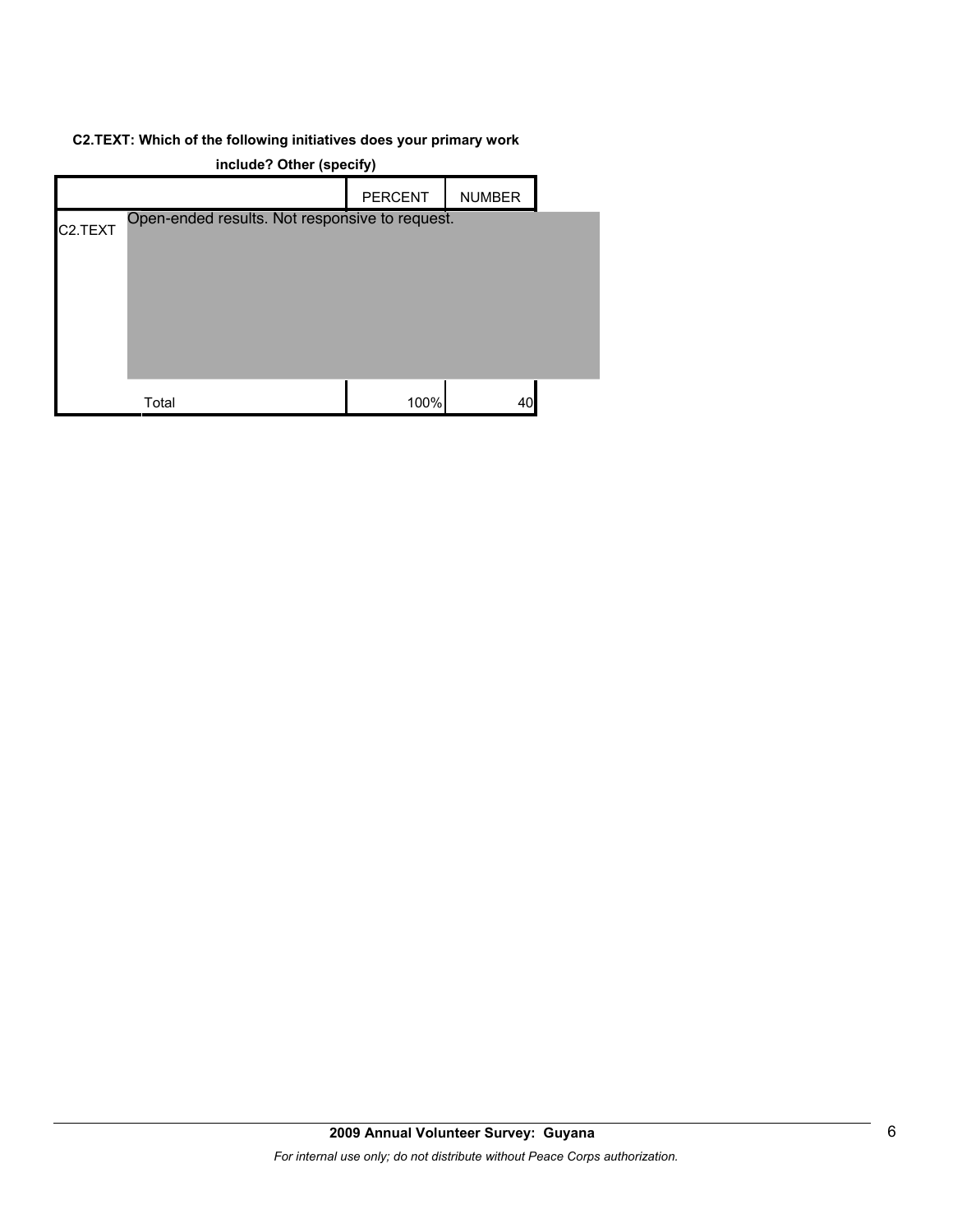# **A. Applying to the Peace Corps**

*This section reports Volunteers' motivations in applying and accepting a Peace Corps assignment.* 

|                             | Not Important | Somewhat<br>important | Important | NA.  | Total |
|-----------------------------|---------------|-----------------------|-----------|------|-------|
| Different culture           | 25%           | 8%                    | 67%       |      | 12    |
| Work experience             | 8%            | 50%                   | 42%       |      | 12    |
| Help others                 |               |                       | 100%      |      | 12    |
| International experience    | 25%           | 8%                    | 58%       | 8%   | 12    |
| Language                    | 42%           | 17%                   | 33%       | 8%   | 12    |
| Personal growth             | 8%            | 25%                   | 67%       |      | 12    |
| U. S. job market            | 42%           | 42%                   | 17%       |      | 12    |
| Serve my country            | 25%           | 42%                   | 25%       | 8%   | 12    |
| Travel/adventure            |               | 33%                   | 67%       |      | 12    |
| Other: Please specify below |               |                       |           | 100% | 3     |

| A1: How important were the following factors in accepting a PC assignment? |  |  |
|----------------------------------------------------------------------------|--|--|
|                                                                            |  |  |

## **A1\_OTHER: How important were the following**

**factors in accepting a PC assignment? Other** 

**(specify)**

|                 |       | <b>PERCENT</b> | <b>NUMBER</b> |
|-----------------|-------|----------------|---------------|
| <b>A1 OTHER</b> |       | 100%           |               |
|                 | Total | 100%           |               |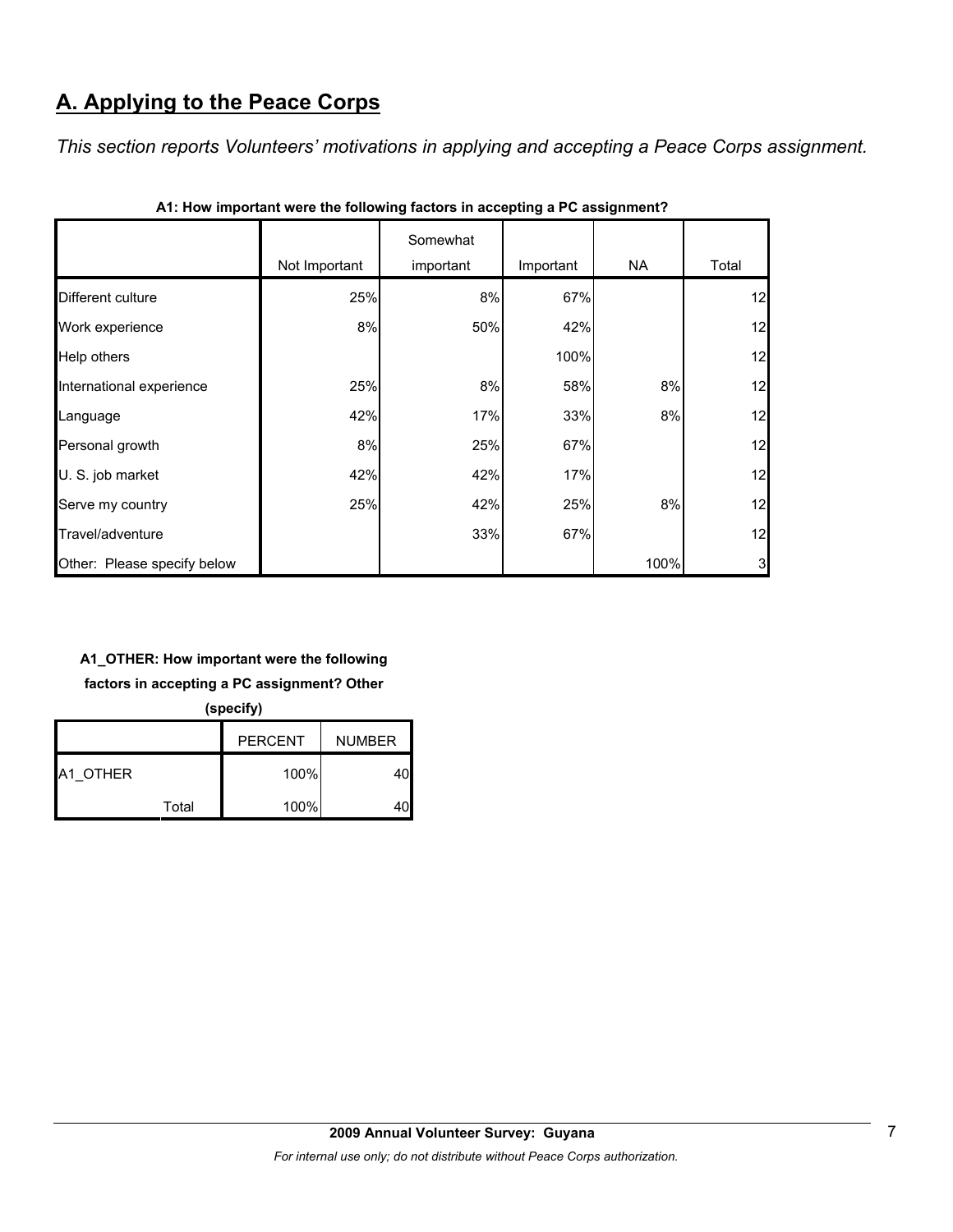|                                            |                                                                                                        | PCV Responses | % Involved in<br>Initiative | <b>Total PCVs</b><br>Responding |
|--------------------------------------------|--------------------------------------------------------------------------------------------------------|---------------|-----------------------------|---------------------------------|
| What prompted you to apply to<br><b>PC</b> | Personal interest in the Peace<br>Corps                                                                | 8             | 67%                         |                                 |
|                                            | Peace Corps website                                                                                    | 6             | 50%                         |                                 |
|                                            | <b>Returned Peace Corps</b><br>Volunteer (e.g., someone you<br>met or know personally                  | 5             | 42%                         |                                 |
|                                            | Peace Corps campus or<br>community information session                                                 | 4             | 33%                         |                                 |
|                                            | Peace Corps recruiter                                                                                  | 3             | 25%                         |                                 |
|                                            | <b>Returned Peace Corps</b><br>Volunteer who spoke to your<br>school or group about the<br>Peace Corps | 2             | 17%                         |                                 |
|                                            | Article or book about the Peace<br>Corps                                                               | 2             | 17%                         |                                 |
|                                            | Peace Corps material in the<br>mail                                                                    | 2             | 17%                         |                                 |
|                                            | Other: Please specify                                                                                  | 2             | 17%                         |                                 |
|                                            | Radio, TV, or print<br>advertisement                                                                   |               | 8%                          |                                 |
|                                            | Total                                                                                                  |               |                             | 12                              |

## **A2. What prompted you to apply to the PC? Mark all that apply.**

Percents may total to more than 100% since Volunteers were asked to "Mark all that apply."

#### **A2.OTHER.TEXT: What prompted you to apply to the PC? Other (specify)**

|               |                                                | <b>PERCENT</b> | <b>NUMBER</b> |  |
|---------------|------------------------------------------------|----------------|---------------|--|
| A2.OTHER.TEXT | Open-ended results. Not responsive to request. |                |               |  |
|               |                                                |                |               |  |
|               |                                                |                |               |  |
|               | Total                                          | 100%           | 40            |  |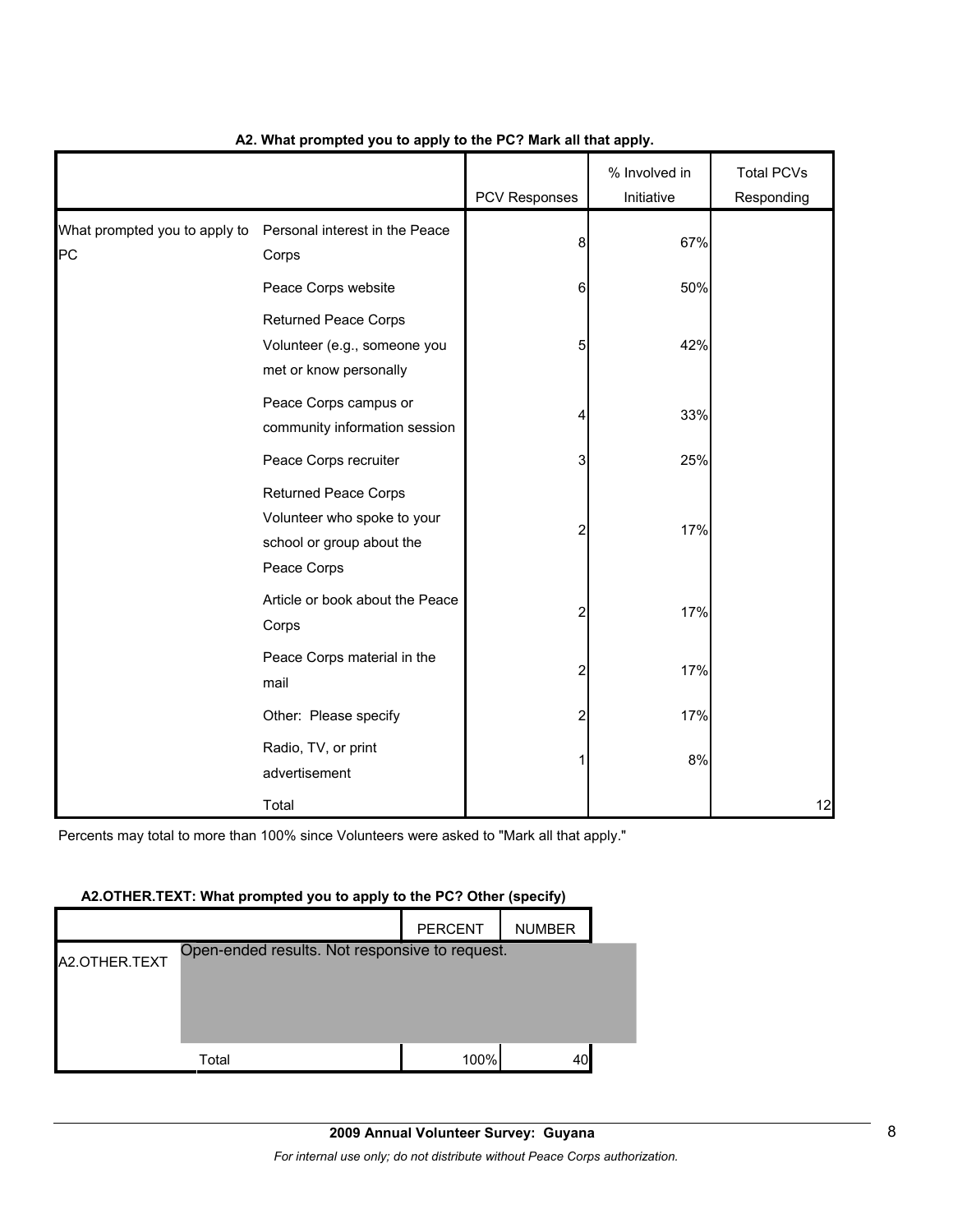## **B. Preparation for the Peace Corps**

*This section reports on Volunteers' assessment of the materials and information available before their service.* 

## **B1: How useful was the information on the PC website in preparing you for the realities of living and working**

|            |              |     |     |     |             | Don't know (did |       |
|------------|--------------|-----|-----|-----|-------------|-----------------|-------|
|            |              |     |     |     |             | not access      |       |
|            | Not at all 1 | ົ   | ິ   | 4   | Extremely 5 | information)    | Total |
| <b>B</b> 1 |              | 25% | 42% | 25% |             | 8%              | 12    |

**as a Volunteer?**

#### **B2: How useful were the PC materials about your country in helping you prepare for your service?**

|                |              |    |     |     |             | Don't know (did |       |
|----------------|--------------|----|-----|-----|-------------|-----------------|-------|
|                |              |    |     |     |             | not access      |       |
|                | Not at all 1 | ົ  | 2   | 4   | Extremely 5 | information)    | Total |
| B <sub>2</sub> |              | 8% | 50% | 33% | 8%          |                 | 12    |

## **B3: How useful were the materials you received from the PC about your primary assignment in helping you**

**prepare for your service?**

|            |              |     |     |    |             | Don't know (did |       |
|------------|--------------|-----|-----|----|-------------|-----------------|-------|
|            |              |     |     |    |             | not access      |       |
|            | Not at all 1 |     | ີ   | 4  | Extremely 5 | information)    | Total |
| <b>B</b> 3 | 25%          | 33% | 33% | 8% |             |                 | 12    |

#### **B4: How useful were the materials you received from the PC regarding the need for flexibility in adapting to**

**your work?**

|                 |              |    |     |     |             | Don't know (did |       |
|-----------------|--------------|----|-----|-----|-------------|-----------------|-------|
|                 |              |    |     |     |             | not access      |       |
|                 | Not at all 1 |    |     | 4   | Extremely 5 | information)    | Total |
| IB <sub>4</sub> |              | 8% | 33% | 42% | 8%          | 8%              | 12    |

#### **B7: How prepared do you feel to meet the challenges of PC service?**

|     | Not at all 1 |     |     | Exceptionally 5 | $\tau$ otal |
|-----|--------------|-----|-----|-----------------|-------------|
| IB7 |              | 17% | 67% | $.7\%$          | 12          |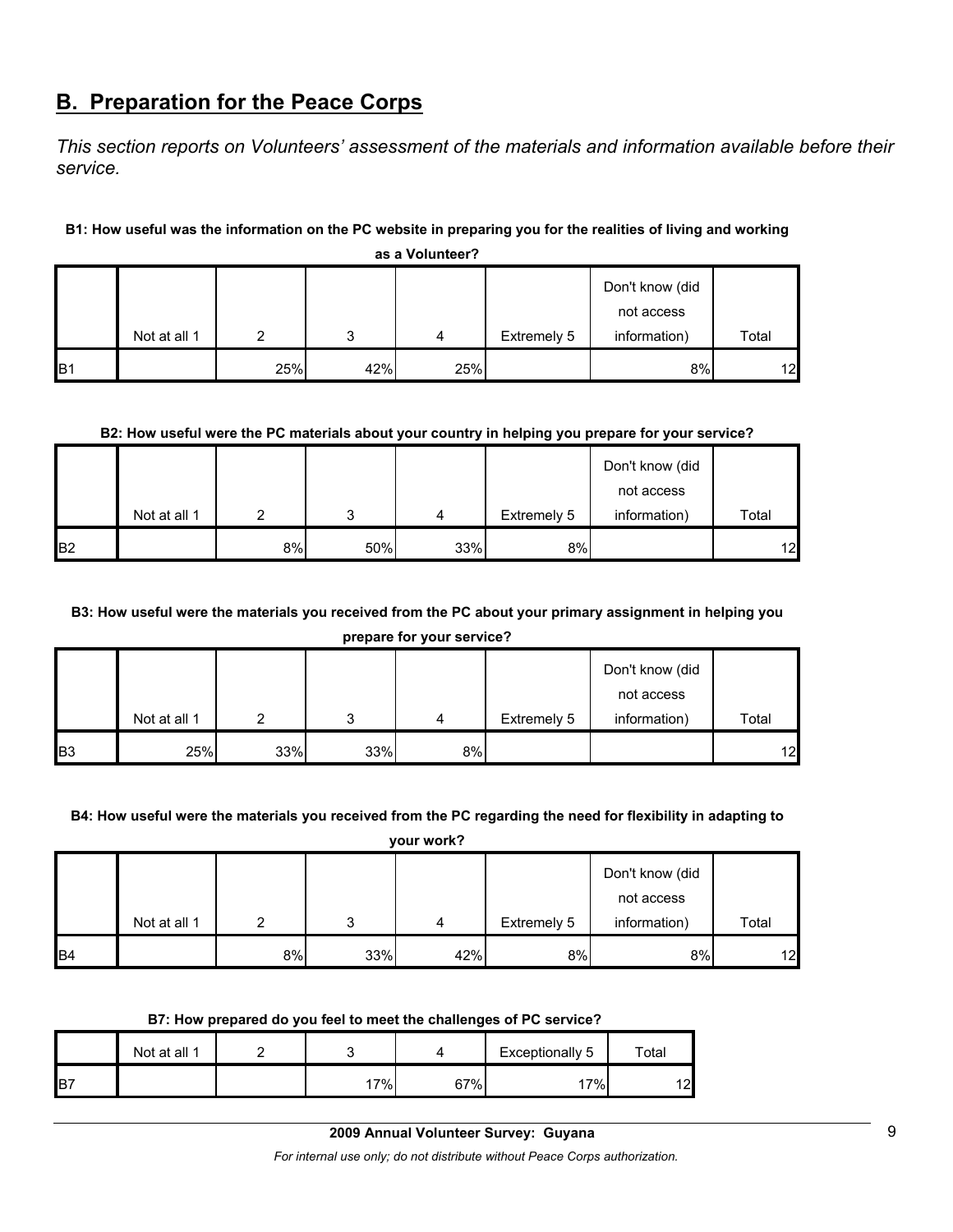# **C. Your Peace Corps Assignment**

*This section reports Volunteers' primary assignment work and secondary activities. The term "primary assignment" refers to the Volunteers' assignment which is part of an overall project plan designed by your host country partners and in-country Peace Corps staff.* 

|            |                                                       |               | % Involved in | <b>Total PCVs</b> |
|------------|-------------------------------------------------------|---------------|---------------|-------------------|
|            |                                                       | PCV Responses | Initiative    | Responding        |
| \$C3PrmAct | <b>HIV/AIDS</b>                                       | 24            | 60%           |                   |
|            | Working with youth                                    | 21            | 52%           |                   |
|            | Literacy                                              | 18            | 45%           |                   |
|            | Nutrition education                                   | 13            | 32%           |                   |
|            | Information and communications technology (ICT)       | 10            | 25%           |                   |
|            | Working with NGO(s)                                   | 10            | 25%           |                   |
|            | English teaching                                      | 8             | 20%           |                   |
|            | Girls' education                                      | 8             | 20%           |                   |
|            | Library development                                   | 7             | 18%           |                   |
|            | Sports/fitness                                        | 5             | 12%           |                   |
|            | Working with special groups (e.g., disabled, elderly, | 5             | 12%           |                   |
|            | ethnic minorities, orphans)                           |               |               |                   |
|            | Arts                                                  | 4             | 10%           |                   |
|            | Child survival                                        | 4             | 10%           |                   |
|            | Other: Please specify                                 | 4             | 10%           |                   |
|            | WID/GAD                                               | 3             | $8\%$         |                   |
|            | Environment work                                      | 2             | $5\%$         |                   |
|            | Microenterprise development                           | 2             | $5\%$         |                   |
|            | Rural development                                     | 2             | 5%            |                   |
|            | Water and sanitation                                  | 2             | $5\%$         |                   |
|            | World Wise Schools/ Correspondence Match              | 2             | 5%            |                   |
|            | Biodiversity conservation                             |               | 2%            |                   |
|            | <b>Business advertising</b>                           |               | 2%            |                   |
|            | Community food security (production/marketing)        |               | 2%            |                   |

## **C3: Which of the following activities does your primary assignment/work include? Mark all that apply.**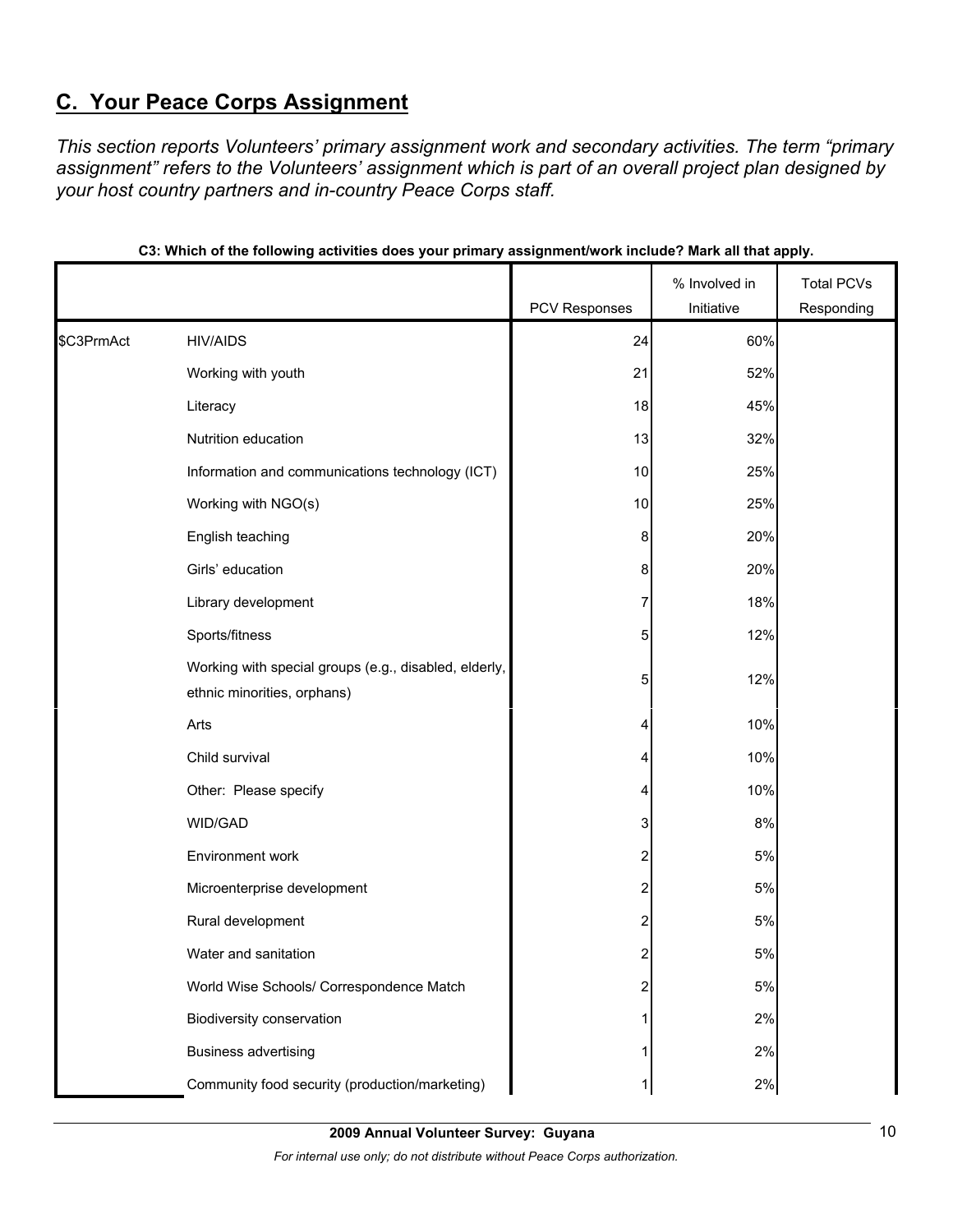| Income generation                                   | 2% |    |
|-----------------------------------------------------|----|----|
| Mobilize host country nationals (HCNs) to volunteer | 2% |    |
| Household food security                             |    |    |
| Natural resources management                        |    |    |
| Urban development/municipal development             |    |    |
| Total                                               |    | 40 |

Percents may total to more than 100% since Volunteers were asked to "Mark all that apply."

#### **C3: Which of the following activities does your primary assignment/work include? Other**

|               | (specify)                                      |            |       |         |  |
|---------------|------------------------------------------------|------------|-------|---------|--|
|               |                                                | Column N % | Count | Row N % |  |
| C3.OTHER.TEXT | Open-ended results. Not responsive to request. |            |       |         |  |
|               | Total                                          |            | 40    | 100%    |  |

## **C4: Hours Spent on Primary Assignment During Average Work Week**

|           | None | $1-10$ hrs | 11-20 hrs | 21-30 hrs | 31-40 hrs | More than 40 hrs | Total |
|-----------|------|------------|-----------|-----------|-----------|------------------|-------|
| C4Hrs6grp |      | 10%        | 21%       | 31%       | 28%       | 10%              | 39    |

## **C4: How many hours do you spend on your primary assignment during an average work**

**week?**

|     | All Volunteers | Average      | Lowest reported | Highest reported | Did not answer |
|-----|----------------|--------------|-----------------|------------------|----------------|
| IC4 | 40             | ററ വ<br>20.Z |                 | 50               |                |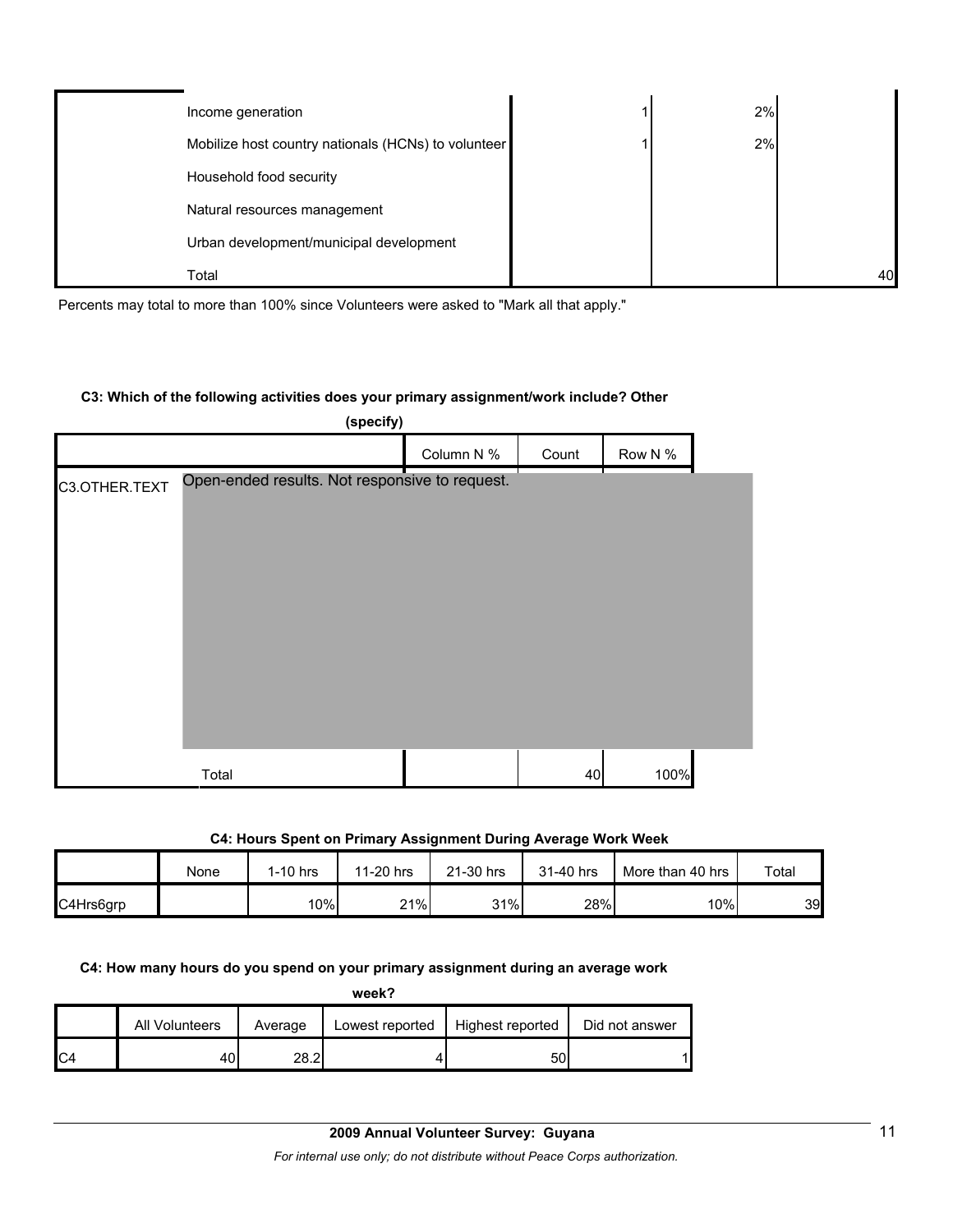|            |                                                                                         |                      | % Involved in | <b>Total PCVs</b> |
|------------|-----------------------------------------------------------------------------------------|----------------------|---------------|-------------------|
|            |                                                                                         | <b>PCV Responses</b> | Initiative    | Responding        |
| \$C5SecAct | Working with youth                                                                      | 17                   | 49%           |                   |
|            | <b>HIV/AIDS</b>                                                                         | 13                   | 37%           |                   |
|            | Literacy                                                                                | 10                   | 29%           |                   |
|            | Sports/fitness                                                                          | 8                    | 23%           |                   |
|            | Arts                                                                                    | 7                    | 20%           |                   |
|            | Girls' education                                                                        | 7                    | 20%           |                   |
|            | Library development                                                                     | 7                    | 20%           |                   |
|            | Environment work                                                                        | 6                    | 17%           |                   |
|            | Information and<br>communications technology<br>(ICT)                                   | 6                    | 17%           |                   |
|            | Nutrition education                                                                     | 6                    | 17%           |                   |
|            | Other: Please specify                                                                   | 6                    | 17%           |                   |
|            | English teaching                                                                        | 5                    | 14%           |                   |
|            | Working with special groups<br>(e.g., disabled, elderly, ethnic<br>minorities, orphans) | 5                    | 14%           |                   |
|            | WID/GAD                                                                                 | 4                    | 11%           |                   |
|            | Working with NGO(s)                                                                     | 4                    | 11%           |                   |
|            | World Wise Schools/<br>Correspondence Match                                             | 3                    | 9%            |                   |
|            | Water and sanitation                                                                    | 2                    | 6%            |                   |
|            | Biodiversity conservation                                                               | 1                    | 3%            |                   |
|            | <b>Business advertising</b>                                                             | 1                    | 3%            |                   |
|            | Household food security                                                                 | 1                    | 3%            |                   |
|            | Income generation                                                                       | 1                    | 3%            |                   |
|            | Microenterprise development                                                             | 1                    | $3%$          |                   |

## **C5: Which of the following do your secondary activities (other than your primary assignment work) include? Mark all that apply.**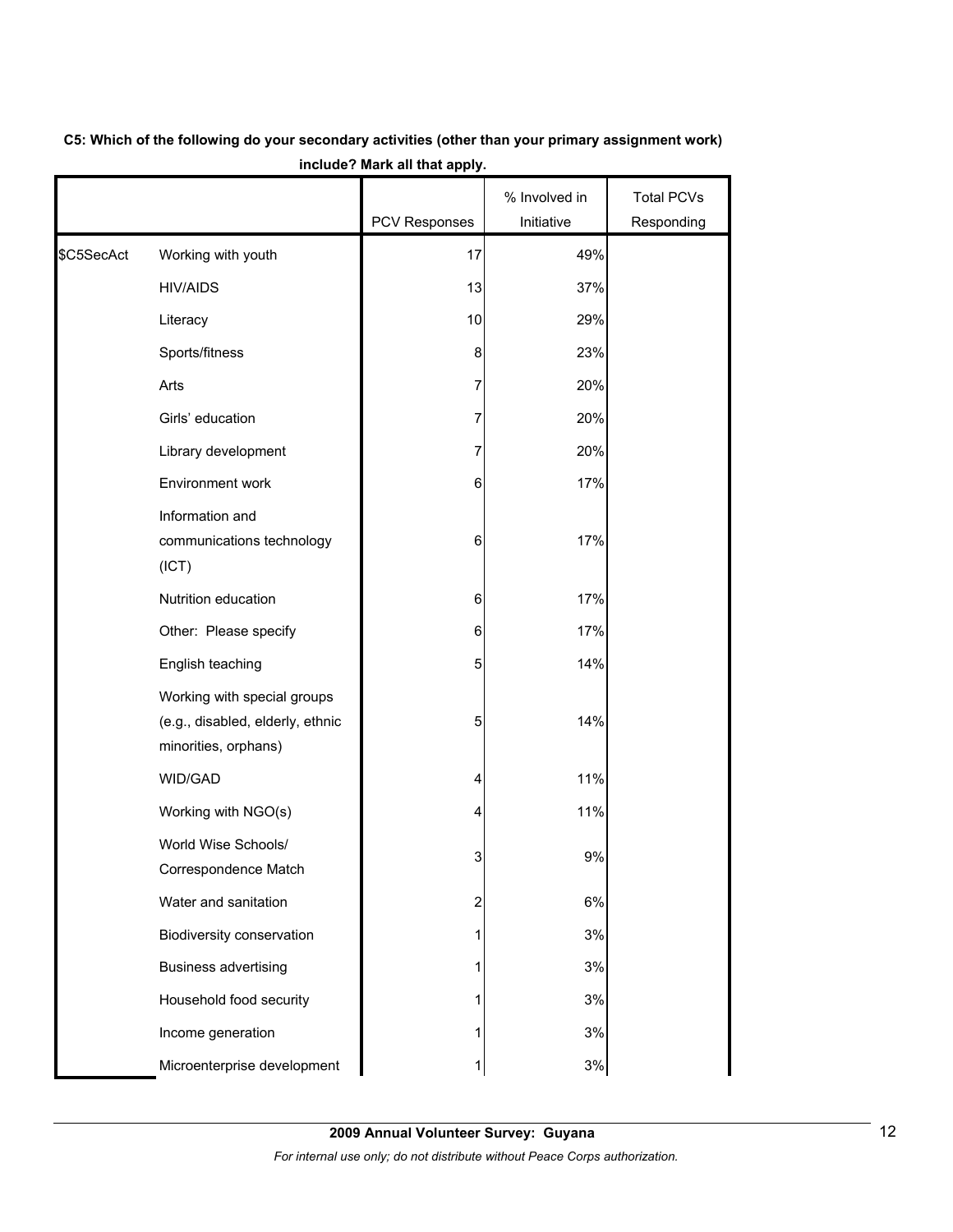| Mobilize host country nationals<br>(HCNs) to volunteer | 3% |    |
|--------------------------------------------------------|----|----|
| Child survival                                         |    |    |
| Community food security<br>(production/marketing)      |    |    |
| Natural resources management                           |    |    |
| Rural development                                      |    |    |
| Urban development/municipal<br>development             |    |    |
| Total                                                  |    | 35 |

Percents may total to more than 100% since Volunteers were asked to "Mark all that apply."

|               |                                                | Column N % | Count | Row N % |
|---------------|------------------------------------------------|------------|-------|---------|
| C5.OTHER.TEXT | Open-ended results. Not responsive to request. |            |       |         |
|               |                                                |            |       |         |
|               |                                                |            |       |         |
|               |                                                |            |       |         |
|               |                                                |            |       |         |
|               |                                                |            |       |         |
|               |                                                |            |       |         |
|               | Total                                          |            | 40    | 100%    |

### **C5: Which of the following do your secondary activities include? Other (specify)**

|  |  | <b>C5: No Secondary Activities</b> |  |
|--|--|------------------------------------|--|
|--|--|------------------------------------|--|

|         |       | Percent | Number |
|---------|-------|---------|--------|
| C5.NONE | No    | 90%     | 36     |
|         | Yes   | 10%     |        |
|         | Total | 100%    |        |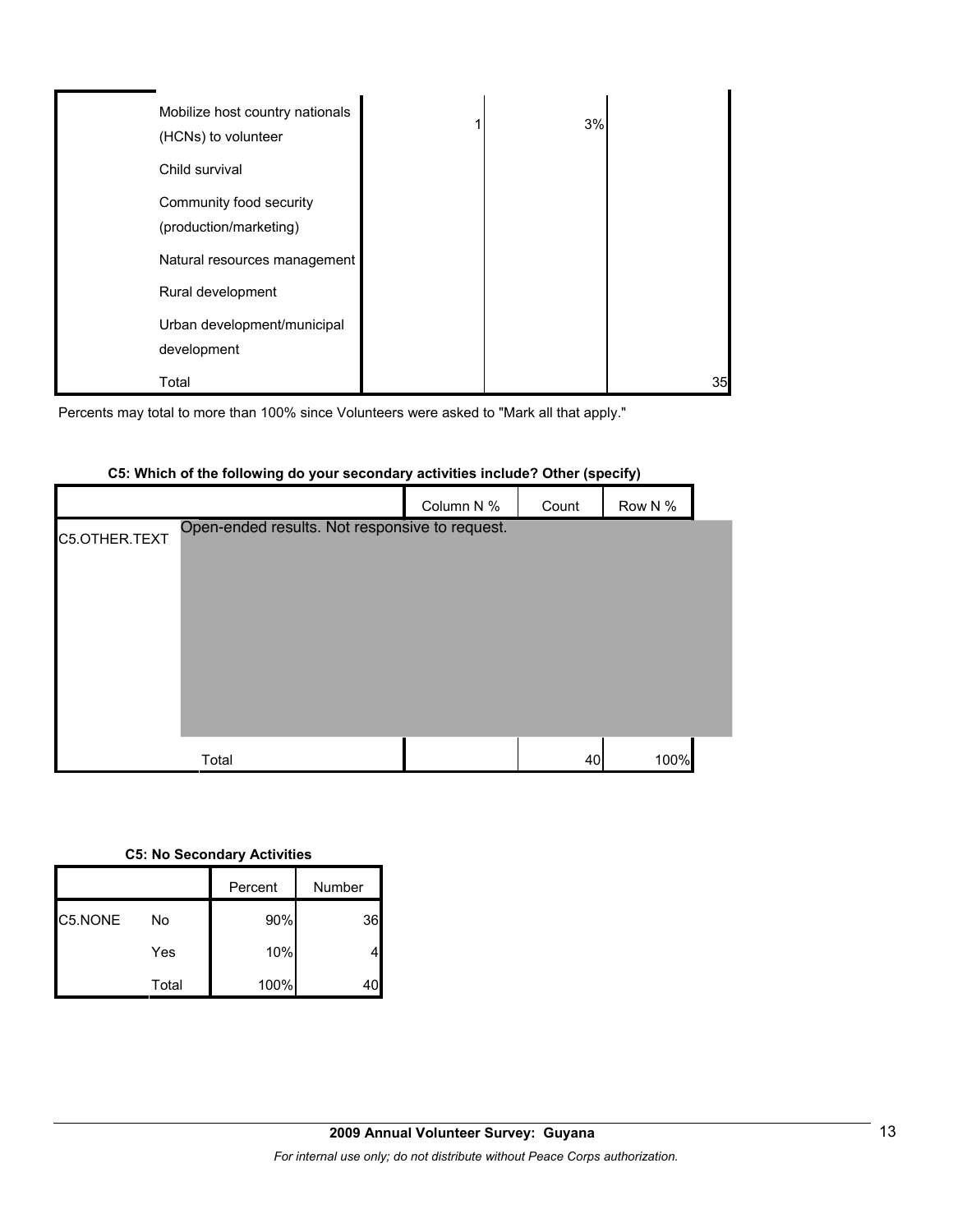**C6: Hours Spent on Secondary Activities During Average Work Week**

|           | None | $1-10$ hrs | 11-20 hrs | 21-30 hrs | 31-40 hrs | More than 40 hrs | Total |
|-----------|------|------------|-----------|-----------|-----------|------------------|-------|
| C6Hrs6grp |      | 77%        | 11%       | 6%        | 6%        |                  | 35    |

**C6. How many hours do you spend on secondary activities during an average work week?**

|     | All Volunteers | Average | Lowest reported | Highest reported | Did not answer |
|-----|----------------|---------|-----------------|------------------|----------------|
| IC6 | 40             | 10.61   |                 | 40               | 5              |

**C7: How personally satisfying is your--?**

|                              | Not at all 1 |     |     |     | Exceptionally 5 | Total |
|------------------------------|--------------|-----|-----|-----|-----------------|-------|
| Primary assignment           |              | 30% | 35% | 22% | 12%             | 40    |
| Secondary project/activities |              | 9%  | 24% | 56% | 12%             | 34    |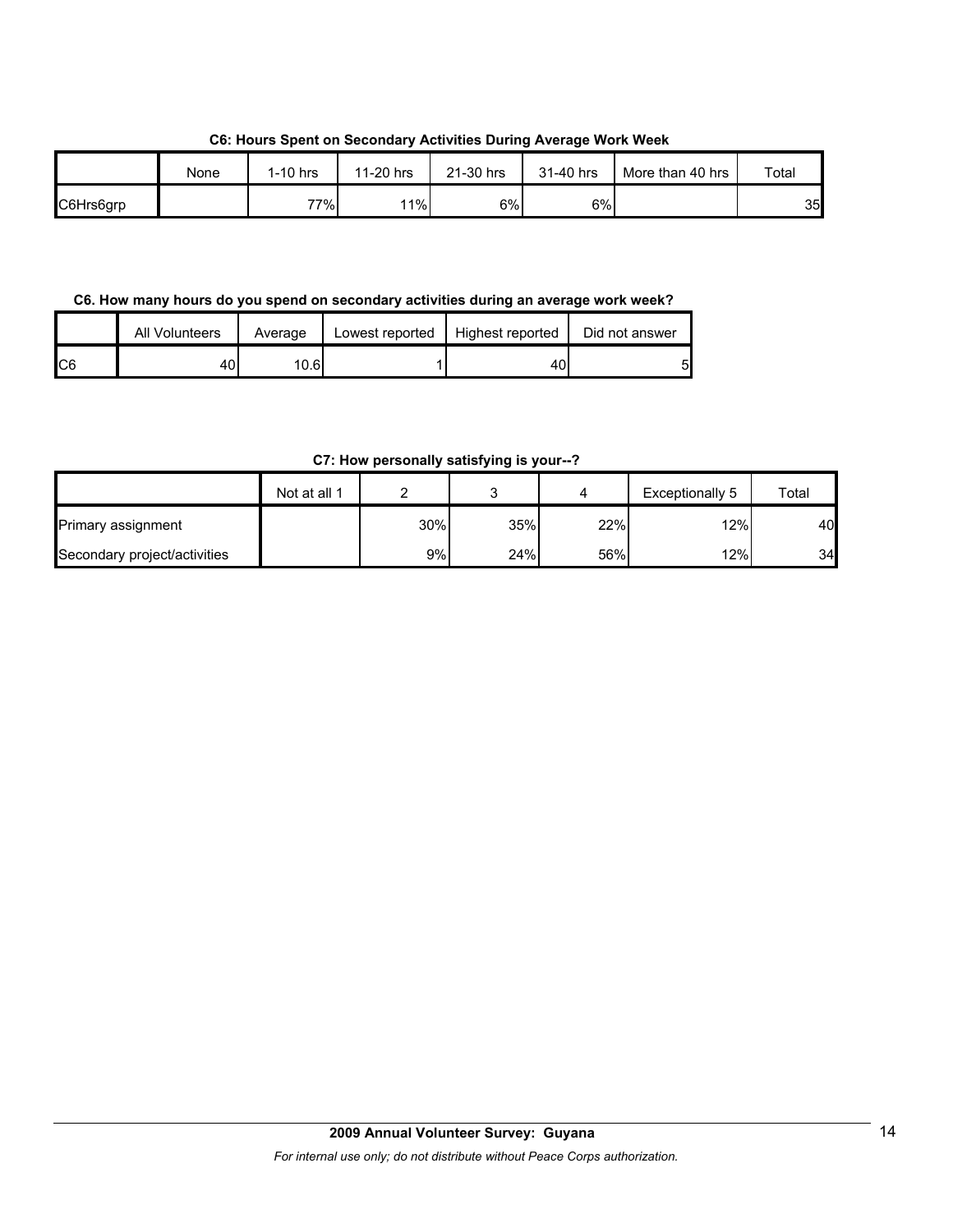# **D. Training for Peace Corps Assignment**

*This section reports Volunteers' assessments of the effectiveness of their Pre-Service Training and In-Service Training at post. In-Service Training (IST) includes: Reconnect; Technical IST; Mid-Service and Close of Service conferences; project management/leadership conferences; and other post-sponsored training sessions.* 

|                                                                       | Not effective | Poor | Adequate | Effective | Very Effective | NA/No training | Total |
|-----------------------------------------------------------------------|---------------|------|----------|-----------|----------------|----------------|-------|
| Manage cultural differences                                           |               | 7%   | 52%      | 34%       | 7%             |                | 29    |
| Deal with adjustment issues                                           |               | 14%  | 52%      | 28%       | 3%             | 3%             | 29    |
| Work with                                                             |               |      |          |           |                |                |       |
| counterparts/community                                                |               | 24%  | 55%      | 17%       |                | 3%             | 29    |
| partners                                                              |               |      |          |           |                |                |       |
| Use language needed in<br>work and social interactions                | 3%            | 7%   | 48%      | 31%       | 3%             | 7%             | 29    |
| Perform technical aspects of<br>your work                             | 7%            | 14%  | 38%      | 24%       | 10%            | 7%             | 29    |
| Work on your project goals<br>and objectives                          | 3%            | 10%  | 41%      | 38%       | 3%             | 3%             | 29    |
| Conduct a participatory<br>community needs<br>assessment (e.g., PACA) | 3%            |      | 45%      | 31%       | 17%            | 3%             | 29    |
| Monitor your project goals<br>and outcomes                            |               | 24%  | 41%      | 28%       | 3%             | 3%             | 29    |
| Maintain your physical health                                         |               | 10%  | 34%      | 41%       | 10%            | 3%             | 29    |
| Maintain your<br>mental/emotional health                              |               | 10%  | 48%      | 31%       | 7%             | 3%             | 29    |
| Maintain your personal safety<br>and security                         |               | 3%   | 24%      | 38%       | 34%            |                | 29    |

| D1: (PCVs at post 18 months or less) How effective was your Pre-Service Training (PST) in preparing you to-- |  |  |  |
|--------------------------------------------------------------------------------------------------------------|--|--|--|
|--------------------------------------------------------------------------------------------------------------|--|--|--|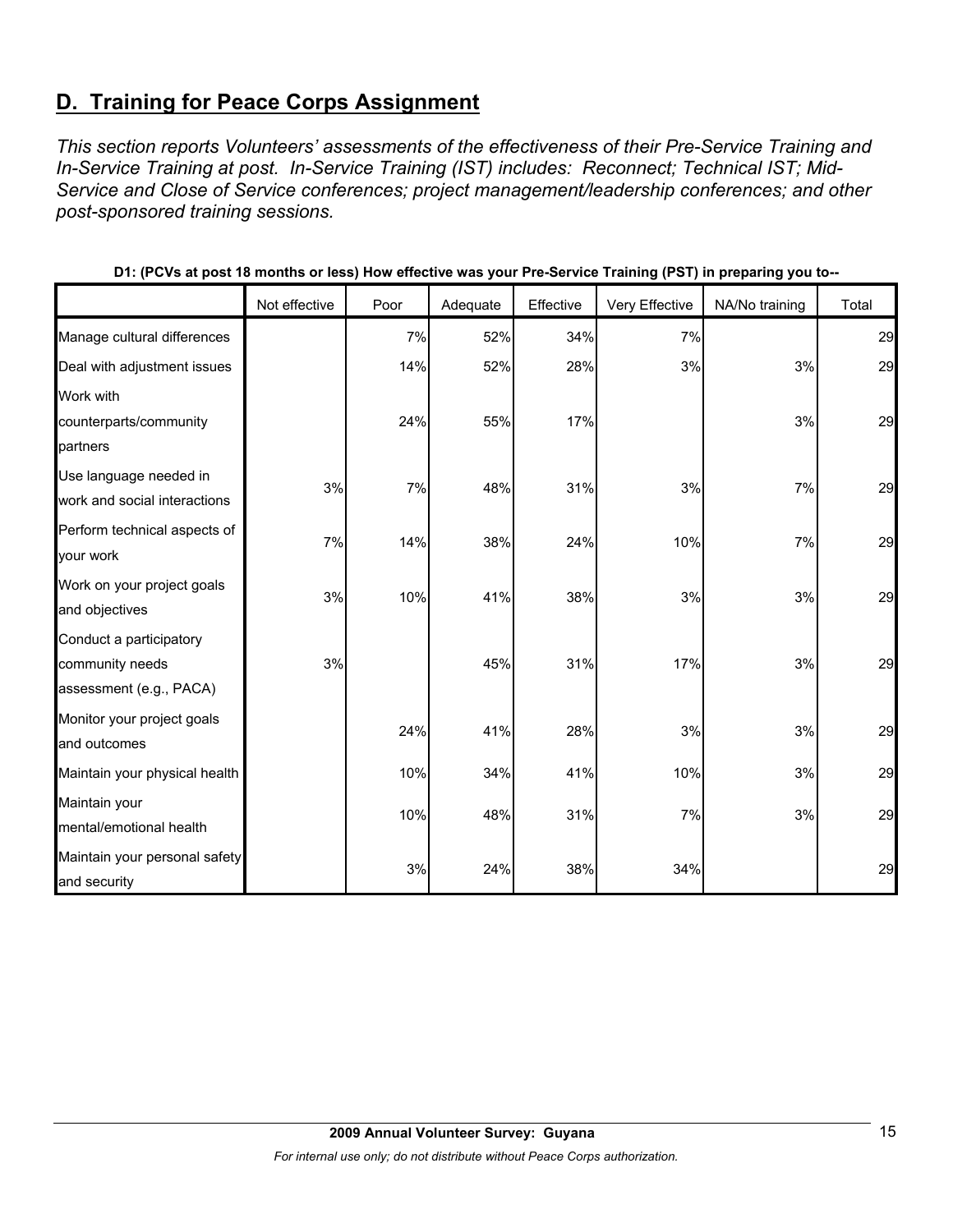|                                                                                          | Not effective | Poor | Adequate | Effective | Very Effective | NA/No training | Total |
|------------------------------------------------------------------------------------------|---------------|------|----------|-----------|----------------|----------------|-------|
| Manage cultural differences                                                              |               | 3%   | 42%      | 28%       | 8%             | 19%            | 36    |
| Deal with adjustment issues                                                              | 3%            | 3%   | 42%      | 33%       | 3%             | 17%            | 36    |
| Build and strengthen working<br>relationships with<br>counterparts/community<br>partners | 6%            | 6%   | 42%      | 36%       | 8%             | 3%             | 36    |
| Use language needed in<br>work and social interactions                                   | 6%            | 14%  | 28%      | 14%       | 6%             | 33%            | 36    |
| Perform technical aspects of<br>your work                                                | 6%            | 11%  | 39%      | 28%       | 6%             | 11%            | 36    |
| Work on your project goals<br>and objectives                                             | 3%            | 6%   | 28%      | 53%       | 8%             | 3%             | 36    |
| Conduct a participatory<br>community needs<br>assessment (e.g., PACA)                    |               | 3%   | 42%      | 39%       | 6%             | 11%            | 36    |
| Monitor project goals and<br>outcomes                                                    |               | 8%   | 31%      | 50%       | 8%             | 3%             | 36    |
| Maintain your physical health                                                            |               | 8%   | 31%      | 28%       | 17%            | 17%            | 36    |
| Maintain your<br>mental/emotional health                                                 |               | 11%  | 36%      | 28%       | 8%             | 17%            | 36    |
| Maintain your personal safety<br>and security                                            |               | 3%   | 39%      | 22%       | 25%            | 11%            | 36    |

## **D5: How effective was your In-Service Training (IST) in preparing you to--**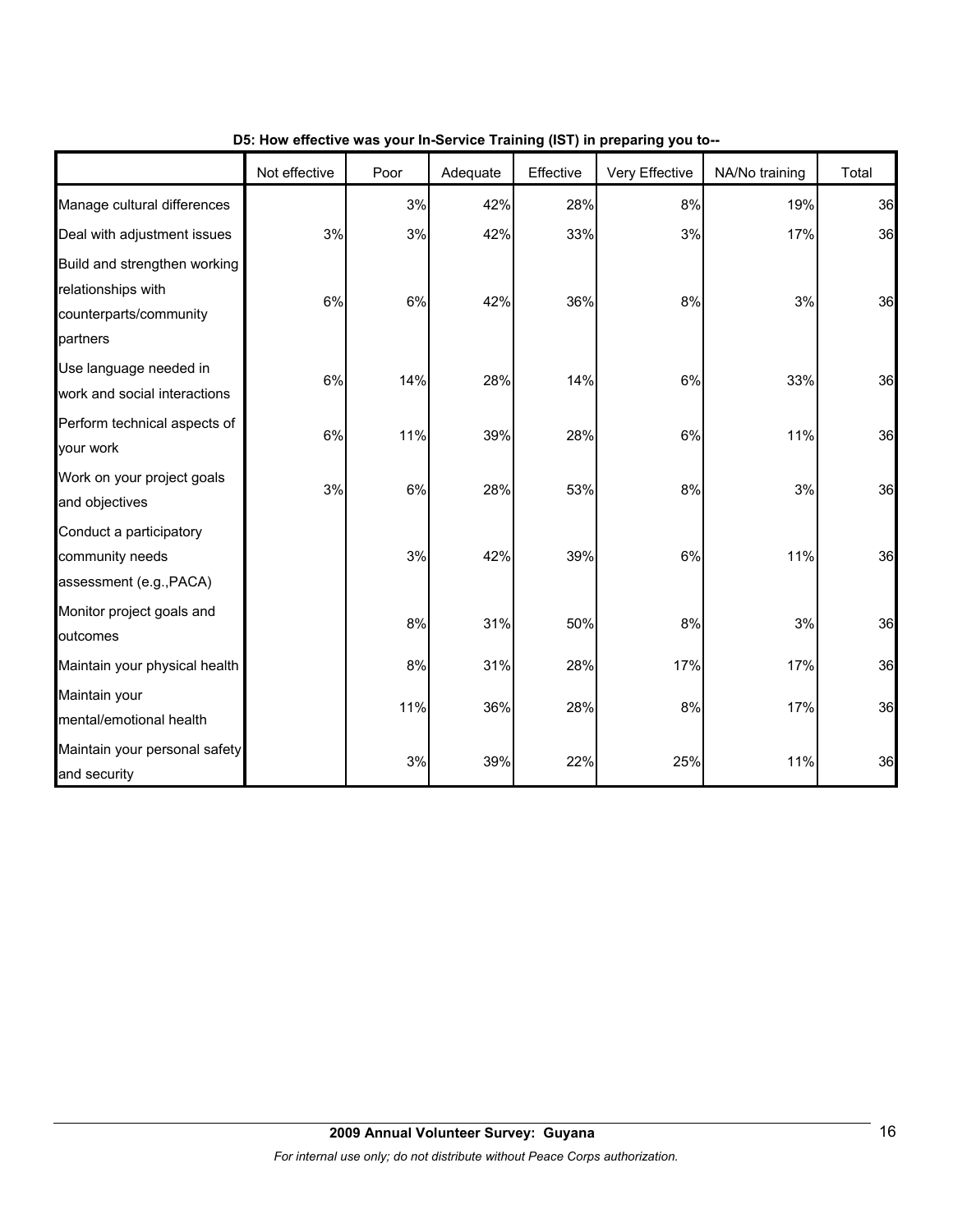|  | D8: Did you have this skill before joining the Peace Corps? |  |  |  |  |
|--|-------------------------------------------------------------|--|--|--|--|
|  |                                                             |  |  |  |  |

|                                                  | No/ No answer | Yes | Total |
|--------------------------------------------------|---------------|-----|-------|
| Skills specific to my assignment                 | 8             | 32  | 40    |
| Assessing community needs                        | 22            | 16  | 38    |
| Organizing/implementing<br>community activities  | 16            | 23  | 39    |
| Building capacity of local<br>organizations      | 26            | 14  | 40    |
| Monitoring, reporting, and<br>evaluating my work | 15            | 25  | 40    |
| Designing and implementing<br>training sessions  | 17            | 23  | 40    |

## **D8: Is the skill needed for your Peace Corps work?**

|                                                  | No/ No answer | Yes | Total |
|--------------------------------------------------|---------------|-----|-------|
| Skills specific to my assignment                 |               | 38  | 39    |
| Assessing community needs                        | 3             | 36  | 39    |
| Organizing/implementing<br>community activities  | 4             | 35  | 39    |
| Building capacity of local<br>organizations      | 4             | 35  | 39    |
| Monitoring, reporting, and<br>evaluating my work | 0             | 40  | 40    |
| Designing and implementing<br>training sessions  | 5             | 35  | 40    |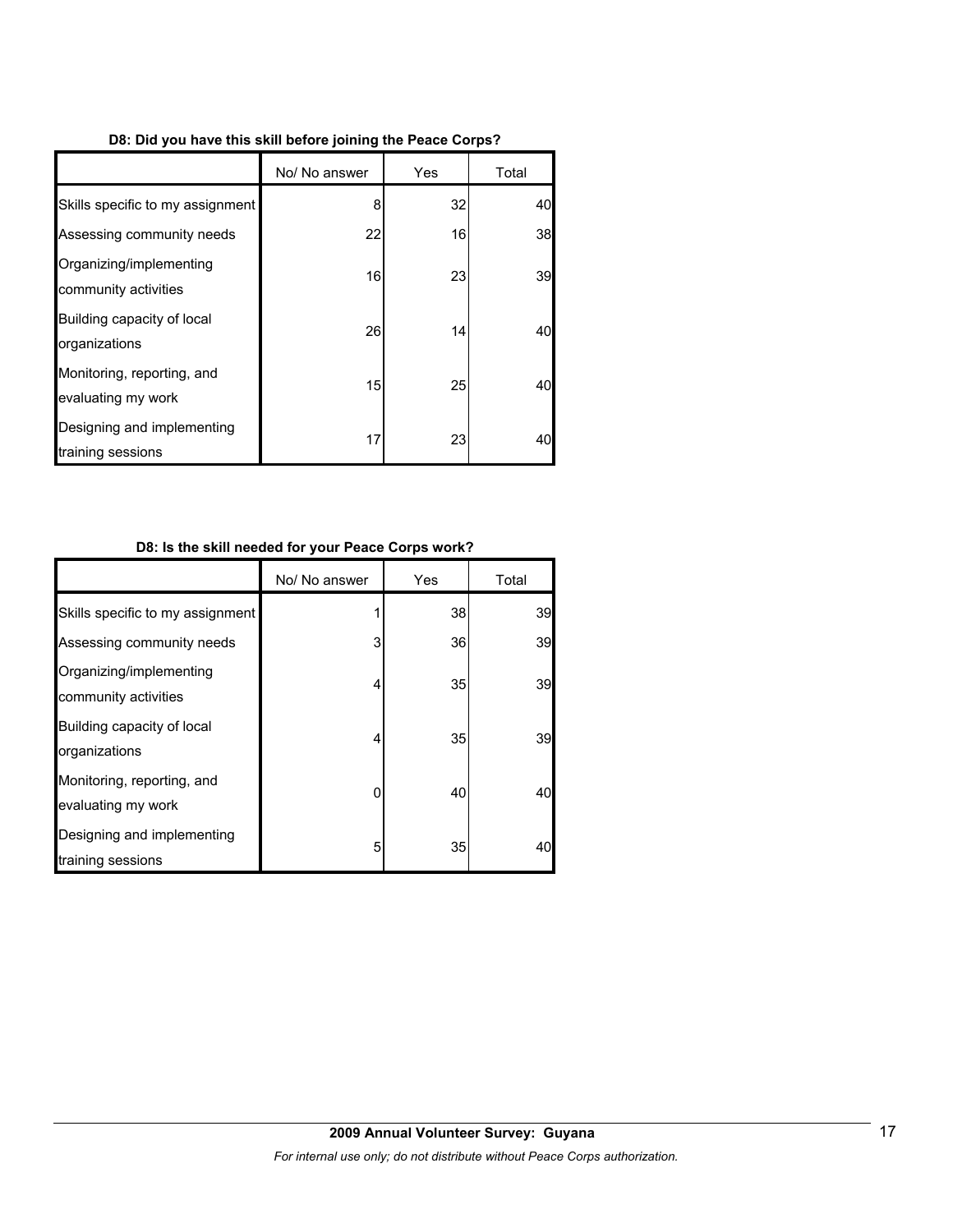## **D8: Have you had adequate Peace Corps training to acquire the skill?**

|                                                  | No/ No answer | Yes | Total |
|--------------------------------------------------|---------------|-----|-------|
| Skills specific to my assignment                 | 12            | 15  | 27    |
| Assessing community needs                        | 3             | 32  | 35    |
| Organizing/implementing<br>community activities  | 9             | 25  | 34    |
| Building capacity of local<br>organizations      | 11            | 22  | 33    |
| Monitoring, reporting, and<br>evaluating my work | 5             | 31  | 36    |
| Designing and implementing<br>training sessions  | 8             | 24  | 32    |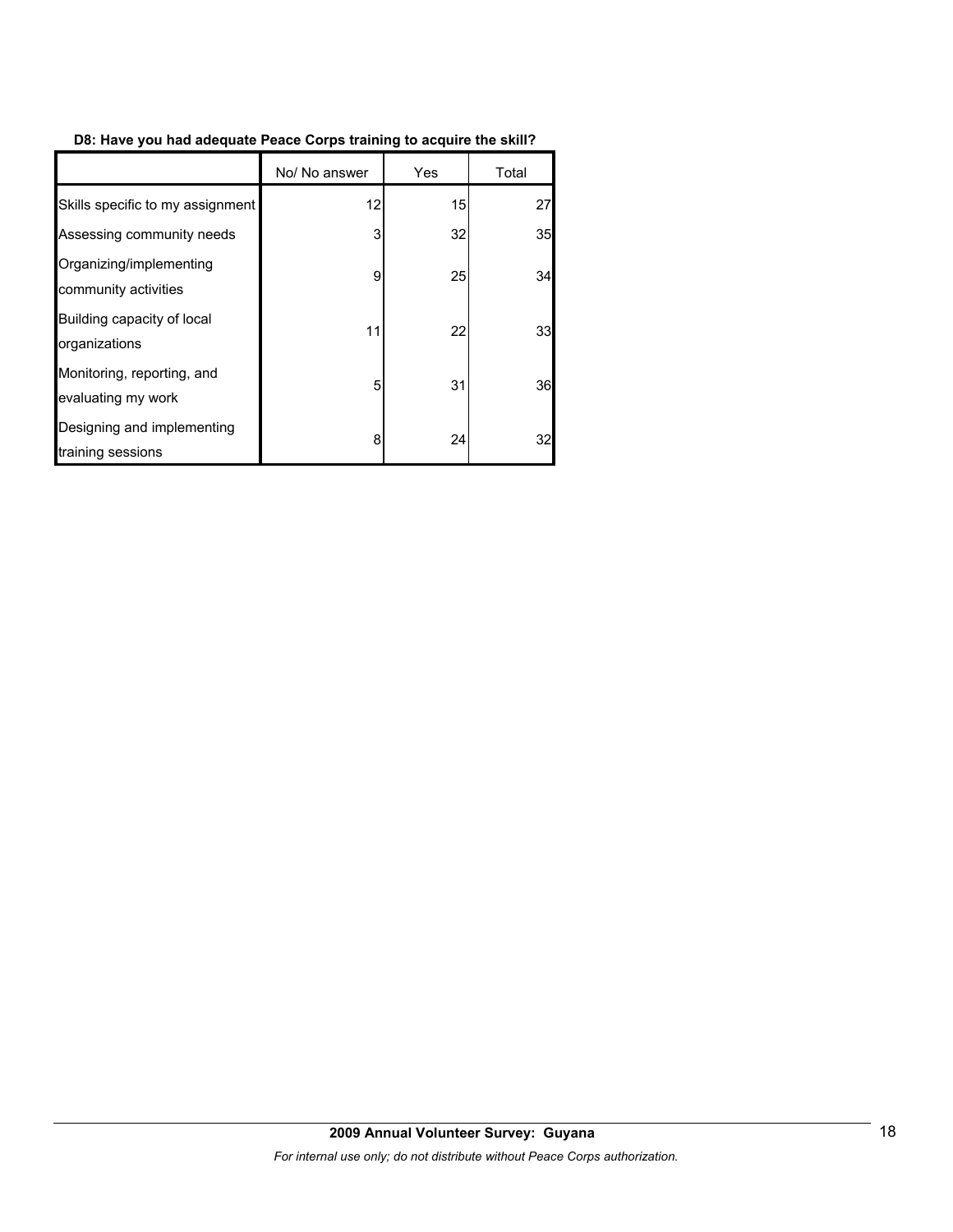# **E. Volunteer Assignment Goals and Impact**

*This section reports Volunteers' self-assessments of their impact on the individuals and organizations in the communities in which they serve. At the end of this section, Volunteers' third goal activities, participation in Coverdell World Wise School/Correspondence Match (CWWS/CM) and use of Peace Corps resources to support their work are reported in questions.* 

|                                                                                                       | Not at all 1 | $\overline{2}$ | 3   | 4   | Exceptionally 5 | <b>NA</b> | Total |
|-------------------------------------------------------------------------------------------------------|--------------|----------------|-----|-----|-----------------|-----------|-------|
| Meets the objectives of the<br>project plan                                                           | 2%           | 18%            | 40% | 30% | 10%             |           | 40    |
| Builds local capacity for<br>sustainability                                                           | 8%           | 12%            | 38% | 32% | 10%             |           | 40    |
| Involves local people in<br>planning and implementing<br>activities                                   | 8%           | 25%            | 28% | 28% | 12%             |           | 40    |
| Complements other local<br>development activities                                                     | 8%           | 15%            | 40% | 32% | 5%              |           | 40    |
| Transfers skills to host country<br>individuals and organizations                                     | 8%           | 8%             | 46% | 33% | 5%              |           | 39    |
| Mobilizes host country<br>nationals (HCNs) to volunteer                                               | 18%          | 26%            | 31% | 21% |                 | 5%        | 39    |
| Helps promote a better<br>understanding of Americans<br>on the part of the peoples<br>served (goal 2) | 2%           | 8%             | 22% | 38% | 25%             | $5%$      | 40    |
| Helps promote a better<br>understanding of other<br>peoples on the part of<br>Americans (goal 3)      | 2%           | 8%             | 28% | 32% | 25%             | $5\%$     | 40    |

**E1: To what extent does your Volunteer work assignment address the following?**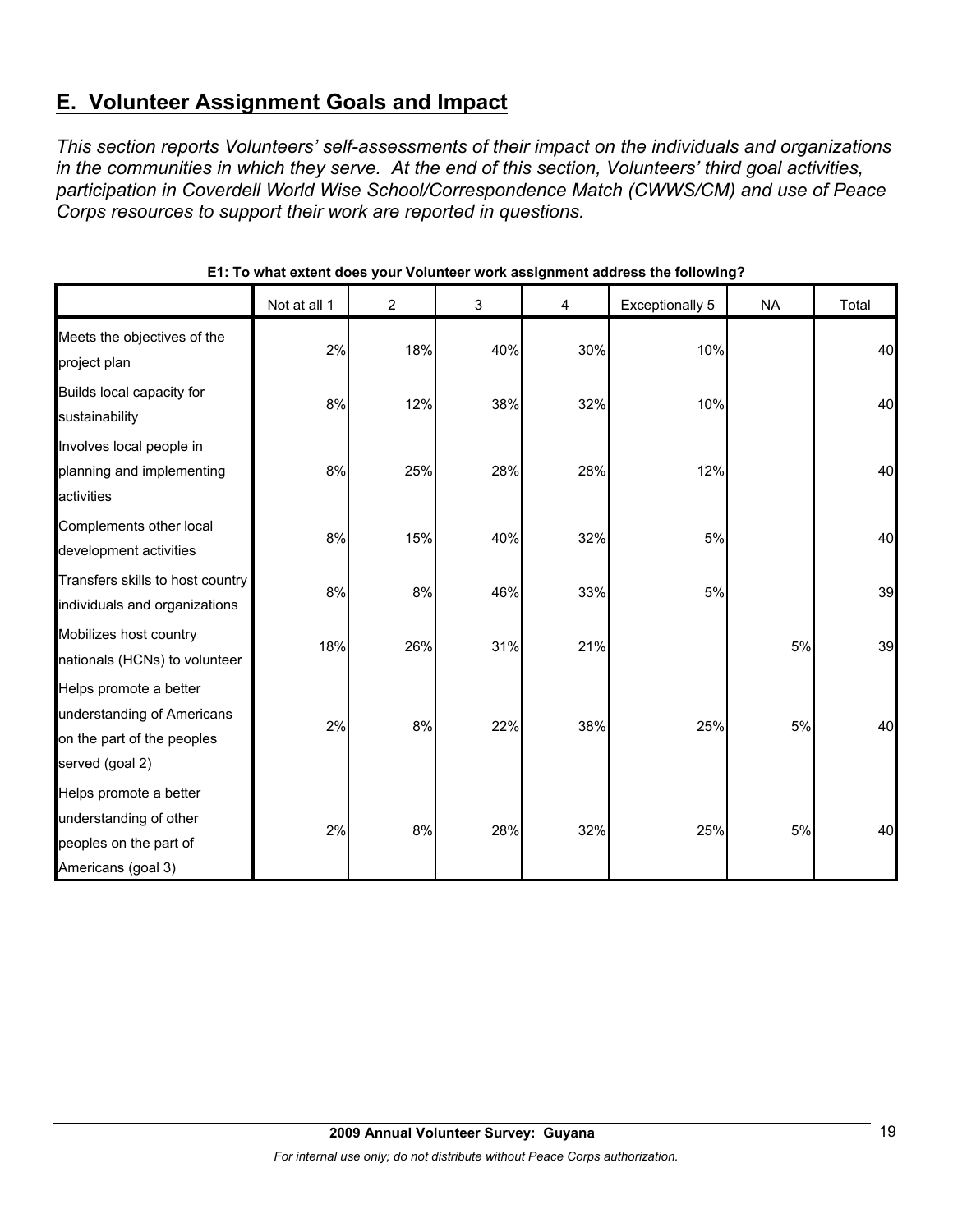|                                          | Not at all 1 | ົ   |     | 4   | Exceptionally 5 | <b>NA</b> | Total |
|------------------------------------------|--------------|-----|-----|-----|-----------------|-----------|-------|
| Need the assistance that you<br>provided |              | 10% | 30% | 50% | 10%             |           | 10    |
| Want the assistance that you<br>provided | 10%          | 30% | 30% | 20% | 10%             |           | 10    |

**E2: To what extent does your host community--?**

## **E3: How much impact does your assignment have on the capacities of your host counterparts/community partners?**

|                                                                  | None 1 | 2   | 3   | 4   | Exceptional 5 | <b>NA</b> | Total |
|------------------------------------------------------------------|--------|-----|-----|-----|---------------|-----------|-------|
| Ability to access information<br>(e.g., library, Internet, etc.) | 10%    | 12% | 28% | 42% | 8%            |           | 40    |
| Leadership skills                                                | 8%     | 18% | 45% | 22% | 5%            | 2%        | 40    |
| Planning and management                                          | 2%     | 15% | 58% | 22% | 2%            |           | 40    |
| Problem solving/critical thinking                                |        | 15% | 58% | 20% | 8%            |           | 40    |
| Self-esteem                                                      | 2%     | 22% | 38% | 28% | 5%            | 5%        | 40    |
| <b>Technical skills</b>                                          |        | 18% | 32% | 38% | 12%           |           | 40    |
| Use of local resources                                           | 5%     | 15% | 40% | 35% | 2%            | 2%        | 40    |
| Use of external resources (e.g.,<br>grants, international NGOs)  | 8%     | 15% | 40% | 20% | 8%            | 10%       | 40    |
| Better understanding of<br>Americans                             | 2%     | 2%  | 32% | 40% | 22%           |           | 40    |
| Other: Please specify below                                      | 8%     |     | 15% |     |               | 77%       | 13    |

#### **E3: How much impact does your assignment have on the capacities**

**of your host counterparts/community partners? Other (specify)**

|          | Column N % | Count | Row N % |
|----------|------------|-------|---------|
| E3 OTHER | 100%       | 40    |         |
| Total    |            | 40    | 100%    |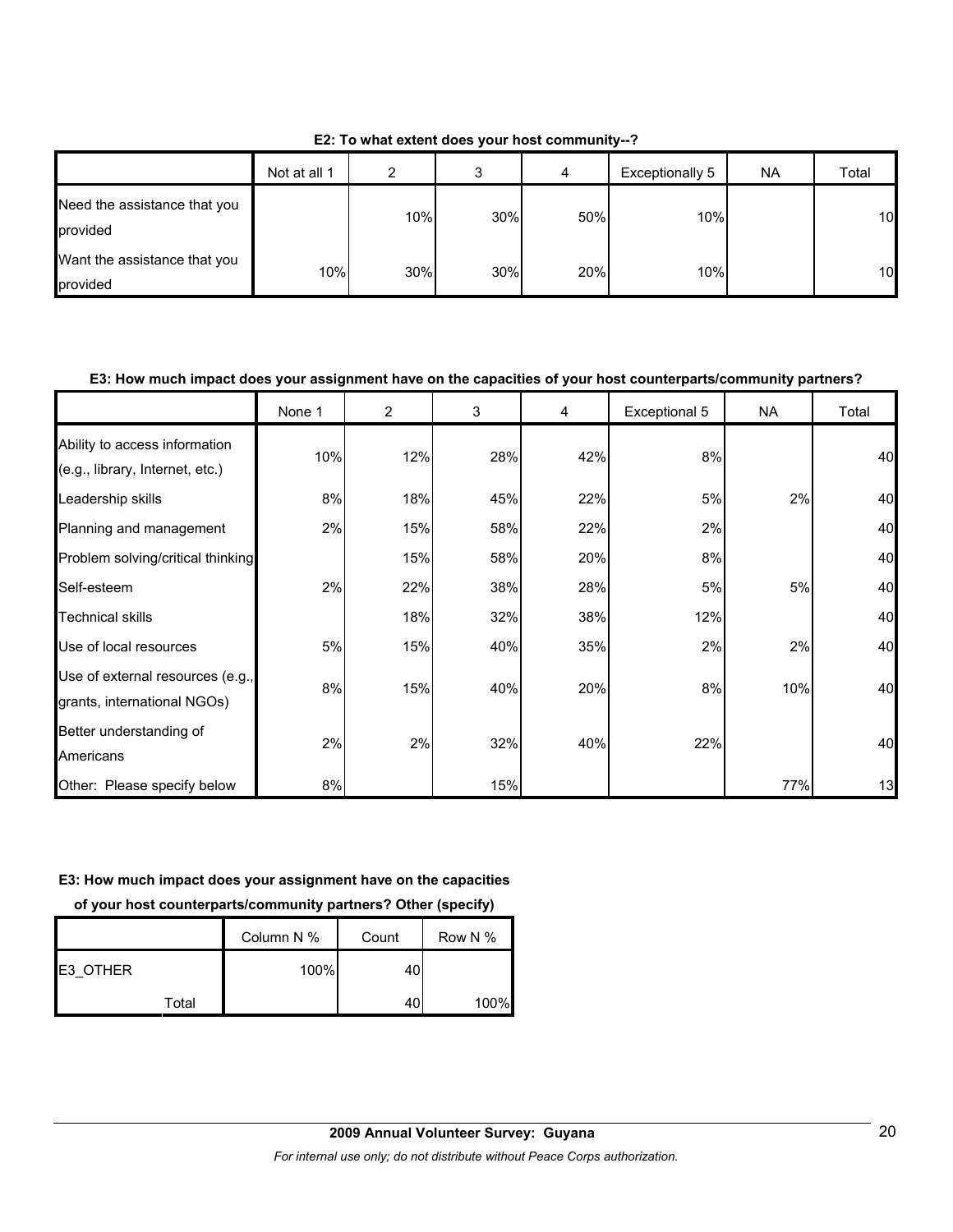|                                                                  | None 1 | $\overline{2}$ | 3   | 4   | Exceptional 5 | <b>NA</b> | Total |
|------------------------------------------------------------------|--------|----------------|-----|-----|---------------|-----------|-------|
| Ability to access information<br>(e.g., library, Internet, etc.) | 8%     | 15%            | 22% | 38% | 15%           | 2%        | 40    |
| Leadership skills                                                | 5%     | 5%             | 33% | 38% | 10%           | 8%        | 39    |
| Planning and management                                          | 10%    | 22%            | 32% | 18% | 10%           | 8%        | 40    |
| Problem solving/critical thinking                                |        | 10%            | 30% | 45% | 12%           | 2%        | 40    |
| Self-esteem                                                      |        | 5%             | 30% | 38% | 25%           | 2%        | 40    |
| <b>Technical skills</b>                                          | 8%     | 10%            | 18% | 45% | 15%           | 5%        | 40    |
| Use of local resources                                           | 12%    | 15%            | 25% | 38% | 8%            | 2%        | 40    |
| Use of external resources (e.g.,<br>grants, international NGOs)  | 21%    | 13%            | 26% | 23% | 3%            | 15%       | 39    |
| Better understanding of<br>Americans                             |        | 2%             | 32% | 38% | 25%           | 2%        | 40    |
| Other: Please specify below                                      | 8%     |                | 15% |     |               | 77%       | 13    |

#### **E4: How much impact does your assignment have on the capacities of your host individuals with whom you work?**

## **E4: How much impact does your assignment have on the capacities**

**of your host individuals with whom you work? Other (specify)**

|          |       | Column N %                                     | Count | Row N % |  |
|----------|-------|------------------------------------------------|-------|---------|--|
| E4 OTHER |       | Open-ended results. Not responsive to request. |       |         |  |
|          |       |                                                |       |         |  |
|          | Total |                                                | 40    | 100%    |  |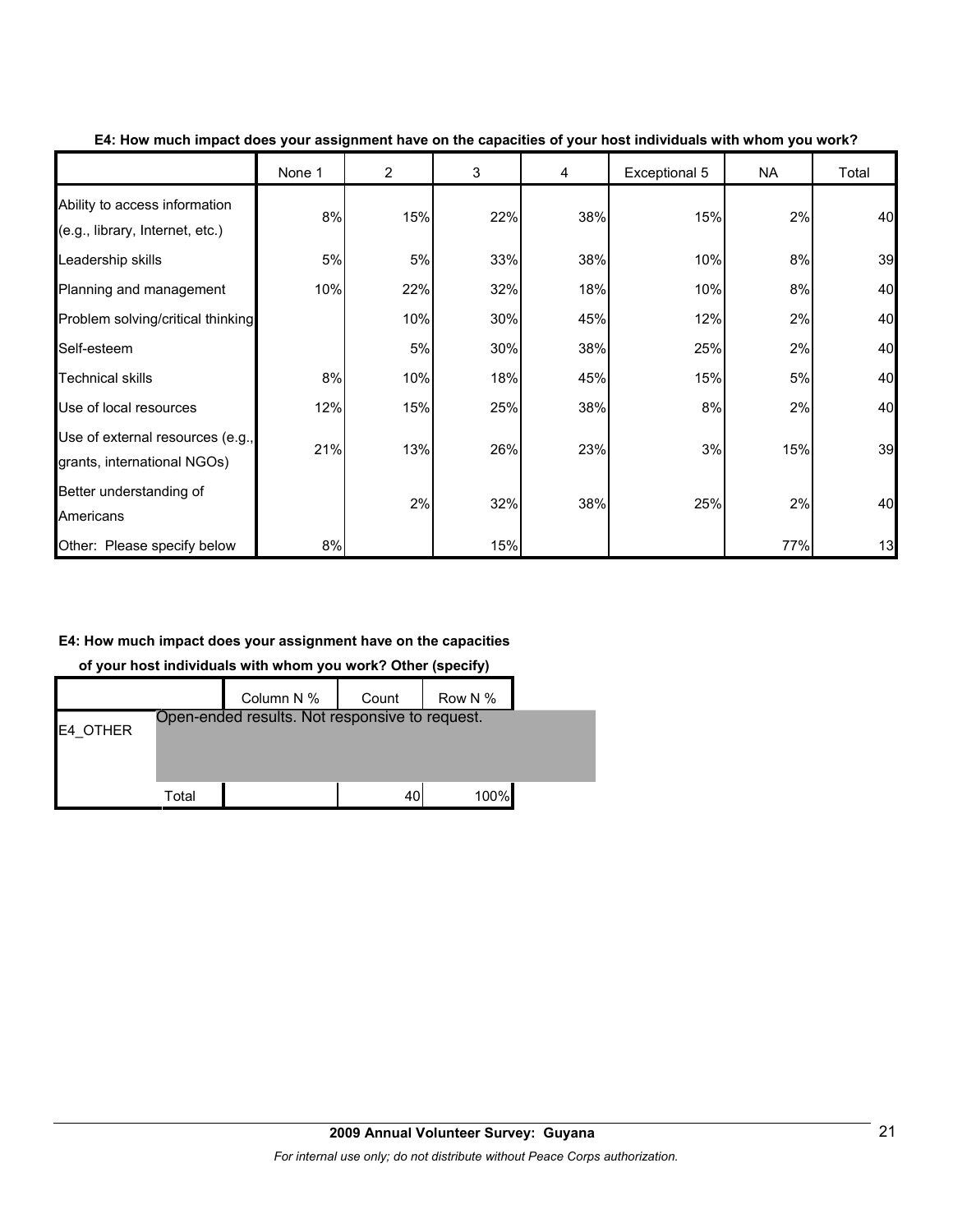|                                                              | None 1 | $\overline{2}$ | 3   | 4   | Exceptional 5 | <b>NA</b> | Total |
|--------------------------------------------------------------|--------|----------------|-----|-----|---------------|-----------|-------|
| Identifying and prioritizing<br>organizational needs         | 8%     | 18%            | 40% | 30% |               | $5%$      | 40    |
| Leadership                                                   | 8%     | 22%            | 42% | 20% | 5%            | 2%        | 40    |
| Management                                                   | 10%    | 18%            | 45% | 20% | 5%            | 2%        | 40    |
| Monitoring and evaluation                                    | 8%     | 22%            | 35% | 25% | 5%            | 5%        | 40    |
| Planning and implementing<br>organizational activities       | 5%     | 20%            | 32% | 32% | 8%            | 2%        | 40    |
| Teamwork/participatory<br>decision-making                    | 10%    | 15%            | 40% | 28% | 5%            | 2%        | 40    |
| Use of local resources                                       | 10%    | 15%            | 48% | 18% | 5%            | 5%        | 40    |
| Ability to mobilize, manage,<br>and sustain local volunteers | 15%    | 28%            | 35% | 12% | 2%            | 8%        | 40    |
| Other: Please specify below                                  | 7%     |                | 14% |     |               | 79%       | 14    |

**E5: To what extent does your assignment enhance the capacities of organizations with whom you work?**

## **E5: To what extent does your assignment enhance the capacities of**

**organizations with whom you work? Other (specify)**

|                 |       | Column N %                                     | Count | Row N % |  |
|-----------------|-------|------------------------------------------------|-------|---------|--|
| <b>E5 OTHER</b> |       | Open-ended results. Not responsive to request. |       |         |  |
|                 |       |                                                |       |         |  |
|                 | Total |                                                | 40    | 100%    |  |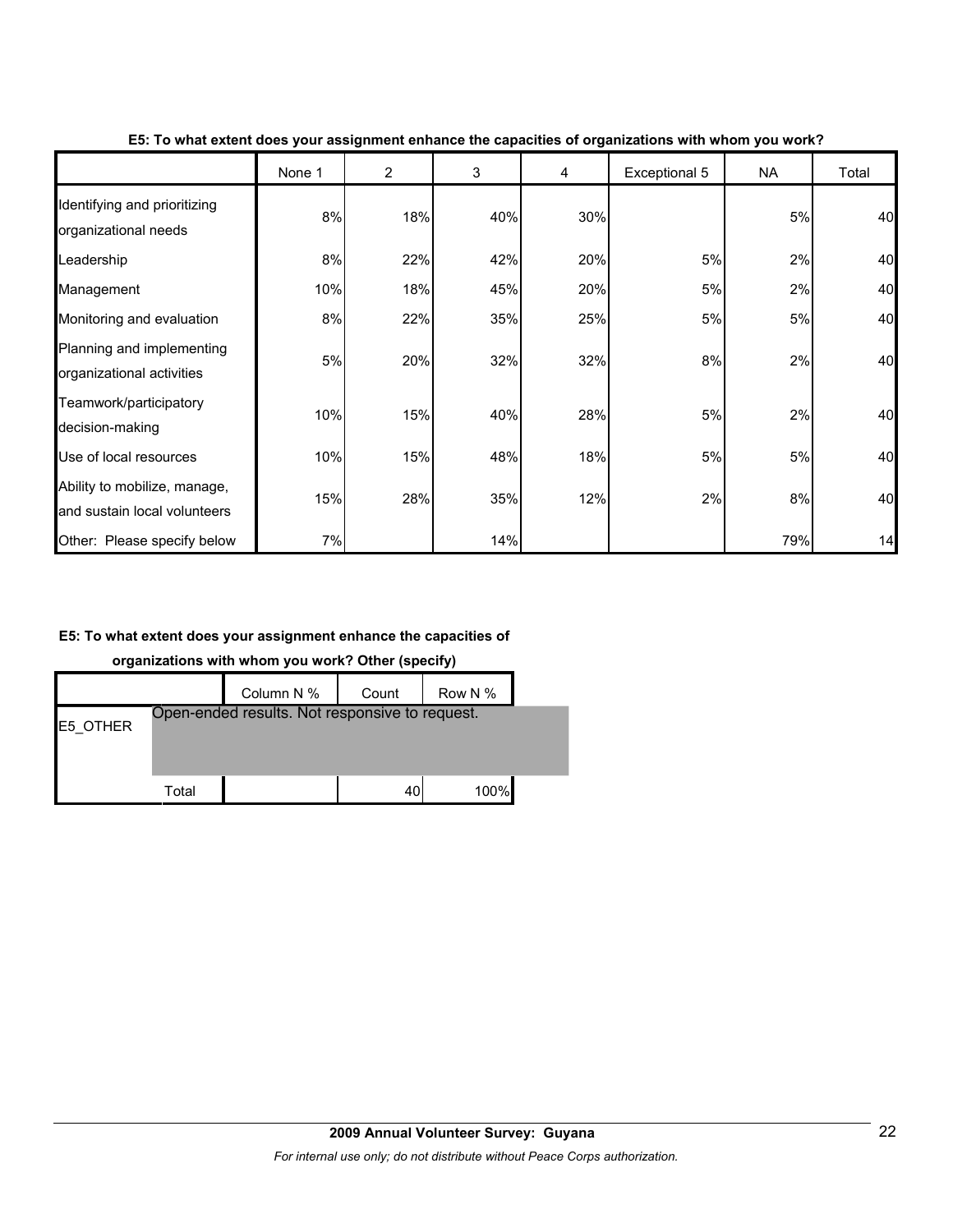|                                       | Not at all 1 | 2   | 3   | 4   | Exceptionally 5 | <b>NA</b> | Total |
|---------------------------------------|--------------|-----|-----|-----|-----------------|-----------|-------|
| Your counterpart/community<br>partner | 10%          | 12% | 30% | 38% | 5%              | 5%        | 40    |
| Another institution/organization      | 5%           | 15% | 45% | 18% | 8%              | 10%       | 40    |
| Members of your host<br>community     | 2%           | 10% | 38% | 42% | 8%              |           | 40    |
| Other: Please specify below           | 7%           |     | 7%  | 7%  |                 | 79%       | 14    |

**E6: How effective have you been in transferring knowledge and skills to help the following personsor groups build their capacities?**

**E7: To what extent have HC individuals gained a better understanding of Americans? Includes "Too early to tell."**

|    | Not at all | Minimallv | Moderatelv | <b>Considerably</b> | Exceptionally | Foo early to tell | $\tau$ otal |
|----|------------|-----------|------------|---------------------|---------------|-------------------|-------------|
| E7 | 0%l        | 5%        | 25%        | 52%                 | 10%           | 8%                | 40 <b>I</b> |

#### **E7: To what extent have HC individuals gained a better understanding of Americans? Excludes**

**"Too early to tell."**

|     | Not at all | Minimally | Moderately | Considerably | Exceptionally | $\tau$ otal |
|-----|------------|-----------|------------|--------------|---------------|-------------|
| IE7 |            | 5%l       | 27%        | 57%          | 11%           | ົ<br>، ت    |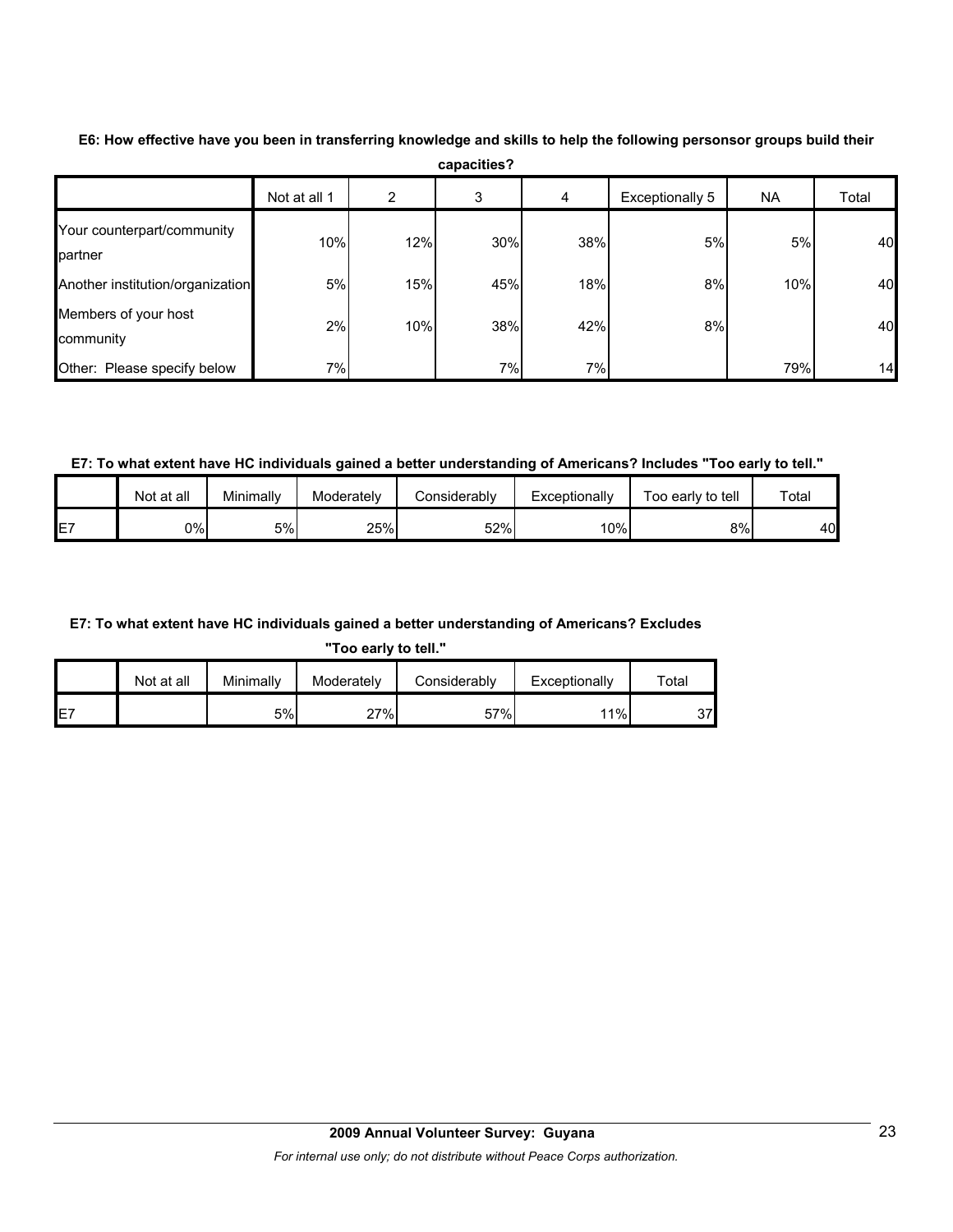|               |                                                              | PCV Responses | % Doing This | <b>Total PCVs</b><br>Responding |
|---------------|--------------------------------------------------------------|---------------|--------------|---------------------------------|
| \$E9Goal3Acts | Electronic updates                                           | 31            | 84%          |                                 |
|               | Hosting American visitors                                    | 21            | 57%          |                                 |
|               | Hard copy/paper update                                       | 17            | 46%          |                                 |
|               | Personal website or blog                                     | 17            | 46%          |                                 |
|               | Enrollment in the CWWS/CMS<br>program                        | 8             | 22%          |                                 |
|               | Pen pal program/letter<br>exchange                           | 6             | 16%          |                                 |
|               | While on home leave, spoke at<br>a school or community group | 4             | 11%          |                                 |
|               | Peace Corps Week activities                                  | 2             | 5%           |                                 |
|               | Podcasted/created a slide show<br>or video posted online     | 2             | 5%           |                                 |
|               | Other please specify                                         |               | 3%           |                                 |
|               | Total                                                        |               |              | 37                              |

## **E9. In which of the following third goal activities have you participated during your PC service?**

## **E9: When asked about third goal activities, Volunteer answered "No**

**involvement in third goal activities."** 

|                                                                                                                                                                                                                                                                                       | Have done third<br>goal activities | No third goal<br>activities | Total |
|---------------------------------------------------------------------------------------------------------------------------------------------------------------------------------------------------------------------------------------------------------------------------------------|------------------------------------|-----------------------------|-------|
| Peace Corps' third goal is to<br>"help promote a better<br>understanding of other peoples<br>on the part of Americans." In<br>which of the following third goal<br>activities, including your contact<br>with family and friends, have<br>you participated during your<br>Peace Corps | 95%                                | 5%                          | 40    |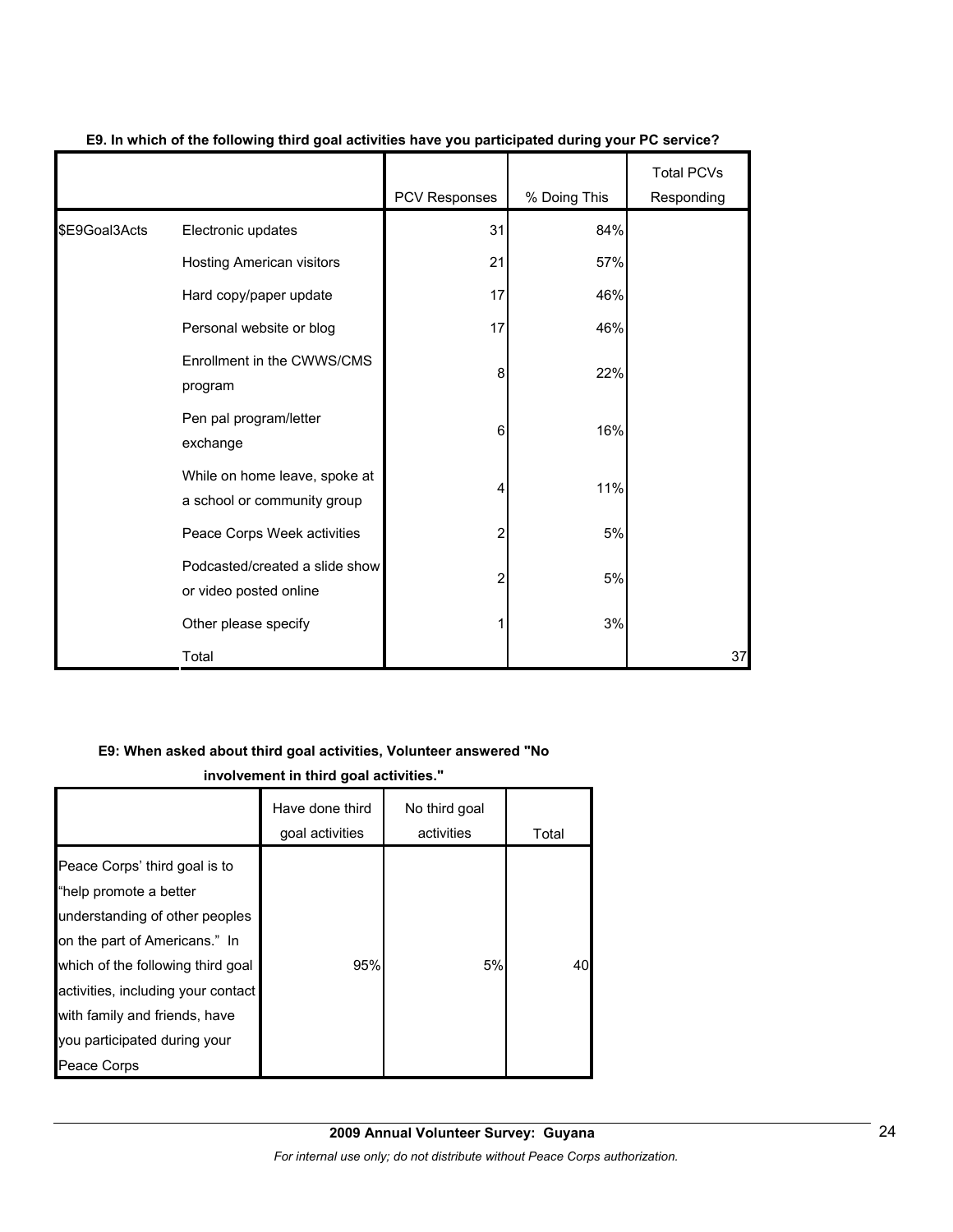**E10: Would you recommend participation in the CWWS CMS to other Volunteers?**

|     | I have not participated in | I have participated in<br>CWWS/CM & would | I have participated in<br>CWWS/CM and would |       |
|-----|----------------------------|-------------------------------------------|---------------------------------------------|-------|
|     | CWWS/CM.                   | recommend it                              | NOT recommend it                            | Total |
| E10 | 77%                        | 18%                                       | 5%                                          | 39    |

**E11: To what extent have Americans gained a better understanding of HCNs? Includes "Too early to tell."**

|     | Not at all | Minimally | Moderately | Considerablv | Exceptionally | Too early to tell | $\tau$ otal |
|-----|------------|-----------|------------|--------------|---------------|-------------------|-------------|
| E11 | 0%l        | 5%        | 15%        | 55%          | 20%           | 5%                | 40          |

## **E11: To what extent have Americans gained a better understanding of HCNs? Excludes "Too early**

**to tell."**

|                 | Not at all | Minimally | Moderately | Considerably | Exceptionally | $\tau$ otal |
|-----------------|------------|-----------|------------|--------------|---------------|-------------|
| E1 <sup>4</sup> |            | 5%        | 16%        | 58%          | 21%           | 38l         |

## **E12: Which of the following resources have been useful to you in your third goal activities?**

|                                                                                | Yes |
|--------------------------------------------------------------------------------|-----|
| Coverdell World Wise Schools staff (Useful)                                    |     |
| Contact with other Peace Corps staff in Washington, D.C. (Useful)              | 6   |
| Information at staging (Useful)                                                | 15  |
| Information from your post sent to you before departure (Useful)               | 18  |
| Internet (Useful)                                                              | 30  |
| Invitation kits (Useful)                                                       | 21  |
| Material in staging packet (Useful)                                            | 18  |
| Peace Corps staff at post (e.g., World Wise School contact) (Useful)           | 10  |
| Recruiting (Useful)                                                            |     |
| Resources available from Coverdell World Wise Schools (Useful)                 | 31  |
| Resources available on Peace Corps website (e.g., third goal section) (Useful) | 14  |
| Training on third goal (Useful)                                                |     |
| Other: Please specify below (Useful)                                           |     |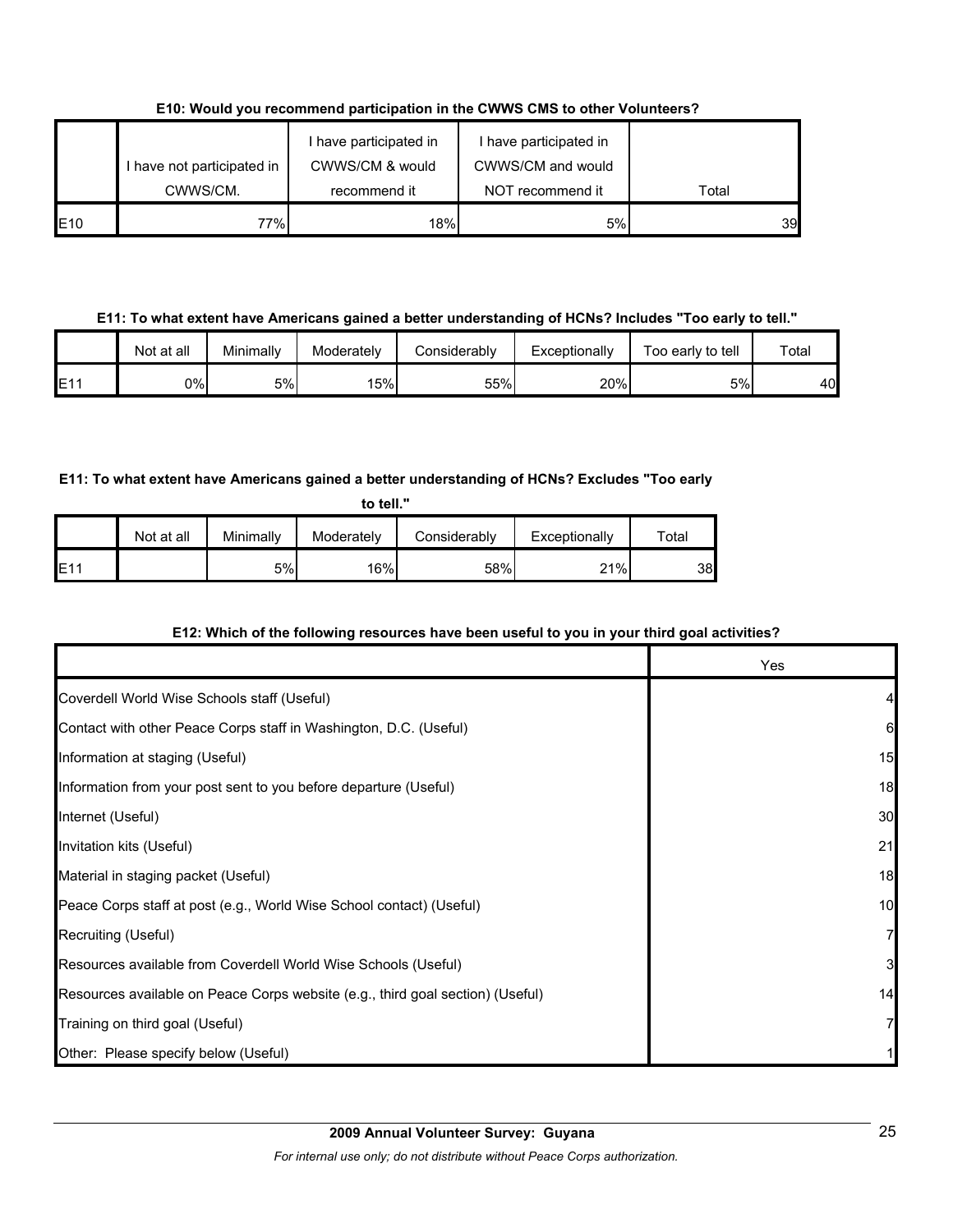### **E12: Which of the following resources would/will be helpful to you in your third goal activities?**

|                                                                                          | Yes             |
|------------------------------------------------------------------------------------------|-----------------|
| Coverdell World Wise Schools staff (Would be helpful)                                    | 17              |
| Contact with other Peace Corps staff in Washington, D.C. (Would be helpful)              | 14              |
| Information at staging (Would be helpful)                                                | $\overline{a}$  |
| Information from your post sent to you before departure (Would be helpful)               | 7               |
| Internet (Would be helpful)                                                              | 6               |
| Invitation kits (Would be helpful)                                                       | 4               |
| Material in staging packet (Would be helpful)                                            | $5\overline{a}$ |
| Peace Corps staff at post (e.g., World Wise School contact) (Would be helpful)           | 10              |
| Recruiting (Would be helpful)                                                            | 6               |
| Resources available from Coverdell World Wise Schools (Would be helpful)                 | 12              |
| Resources available on Peace Corps website (e.g., third goal section) (Would be helpful) | 9               |
| Training on third goal (Would be helpful)                                                | 12              |
| Other: Please specify below (Would/will be helpful)                                      | $\mathbf{3}$    |

## **E12: Other useful/helpful resources? Other (specify)**

|           |                                                | Column N % | Count | Row N % |  |
|-----------|------------------------------------------------|------------|-------|---------|--|
| E12_OTHER | Open-ended results. Not responsive to request. |            |       |         |  |
|           |                                                |            |       |         |  |
|           |                                                |            |       |         |  |
|           |                                                |            |       |         |  |
|           |                                                |            |       |         |  |
|           |                                                |            |       |         |  |
|           |                                                |            |       |         |  |
|           |                                                |            |       |         |  |
|           |                                                |            |       |         |  |
|           | Total                                          |            | 40    | 100%    |  |

## **E13: Do you know about the Peace Corps Partnership Program (PCPP)?**

|     | No  | Yes, but I haven't used it. | Yes, I have used it. | Total |
|-----|-----|-----------------------------|----------------------|-------|
| E13 | 48% | 50%                         | 2%                   | 40    |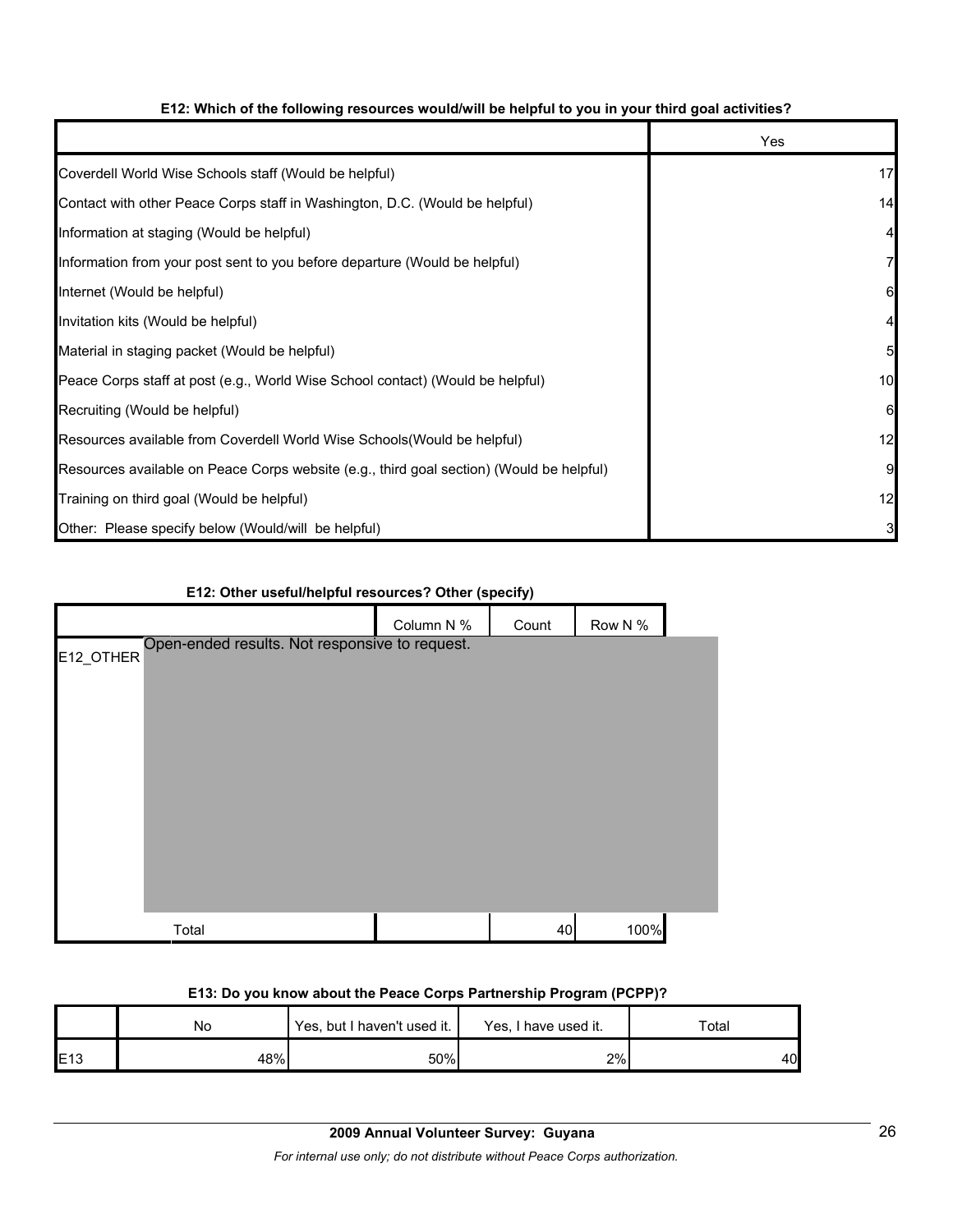## **F. Peace Corps Support**

*This section reports Volunteers' assessments of in-country Peace Corps.* 

|   | Not at all | Poorly | Adequately | Well | Verv well | Total         |
|---|------------|--------|------------|------|-----------|---------------|
| E | 17%        | 7%     | 42%        | 25%  |           | $\sim$<br>ے ، |

**F1 (PCVs at post 9+ months): How prepared for your arrival were the host people with whom you work?**



F1: When you arrived at your community, how prepared for your arrival were the host people with whom you work?

|                 | Not at all | Minimally | Adeauatelv | Considerablv | Exceptionally | Not Used | Total |
|-----------------|------------|-----------|------------|--------------|---------------|----------|-------|
| IF <sub>2</sub> |            |           | 26%        | 36%          | 38%           |          | 39    |

#### **F2: How satisfied are you with the health care you received from your PCMO(s)?**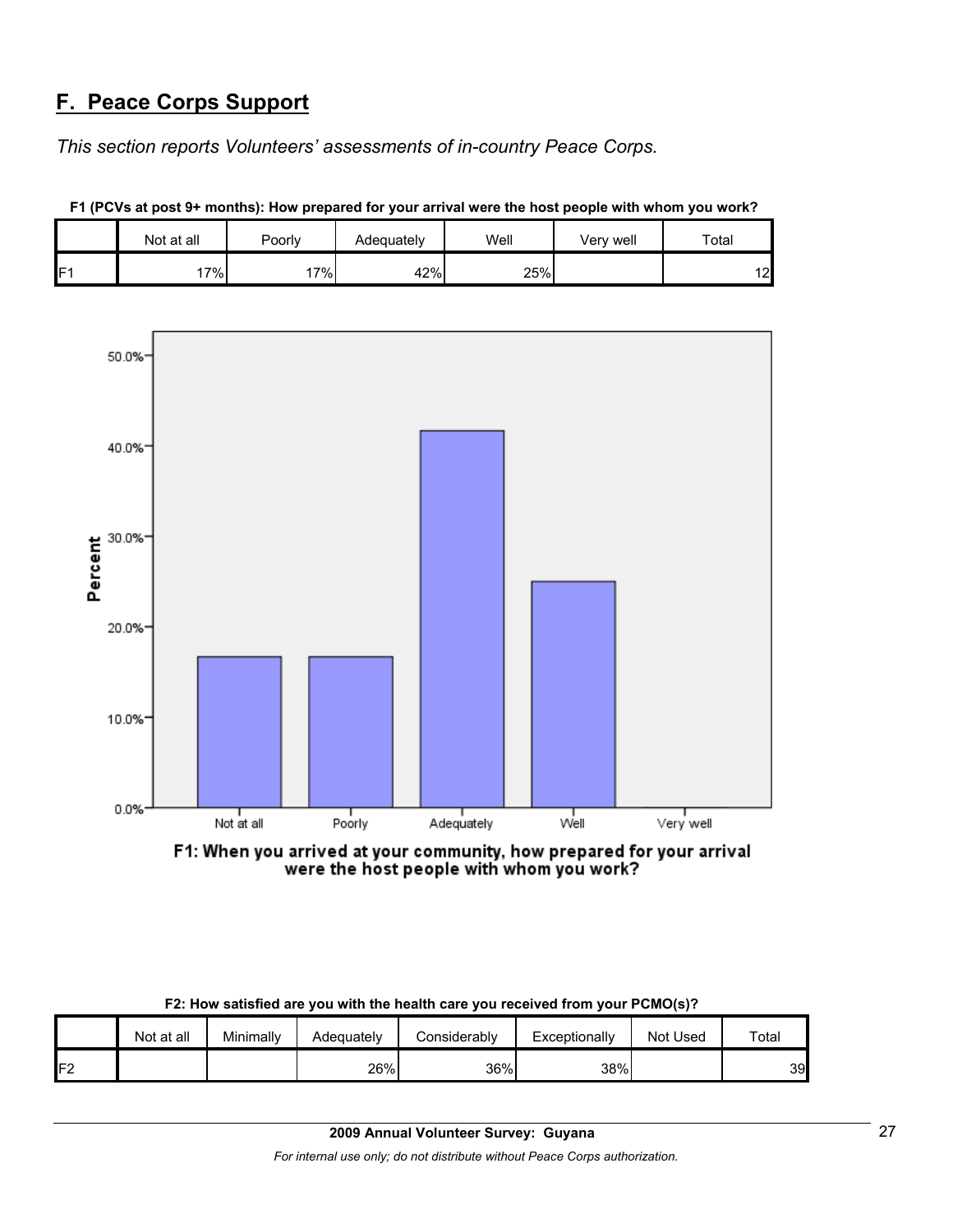|                             | Not at all 1 | $\overline{c}$ | 3   | 4   | Completely 5 | <b>NA</b> | Total |
|-----------------------------|--------------|----------------|-----|-----|--------------|-----------|-------|
| Administrative/logistical   | 3%           | 21%            | 44% | 26% | 8%           |           | 39    |
| Cross-cultural              | 5%           | 28%            | 28% | 40% |              |           | 40    |
| Emotional                   | 10%          | 31%            | 33% | 21% | 5%           |           | 39    |
| Feedback on my work reports | 18%          | 38%            | 20% | 18% | 2%           | 5%        | 40    |
| Job assignment              | 5%           | 20%            | 45% | 25% | 5%           |           | 40    |
| Language learning           | 5%           | 21%            | 21% | 21% | 3%           | 31%       | 39    |
| Medical                     |              | 5%             | 20% | 40% | 35%          |           | 40    |
| Safety and security         | 2%           | 2%             | 22% | 48% | 25%          |           | 40    |
| Site selection/preparation  | 10%          | 36%            | 23% | 23% | 8%           |           | 39    |
| <b>Technical skills</b>     | 10%          | 26%            | 31% | 31% |              | 3%        | 39    |

**F3: How satisfied are you with the following support provided by in-country PC staff?**

#### **F4: How satisfied are you with the PC time and resources allocated to mental health/adjustment**

|     | Not at all satisfied |     |     |     | Completely  |             |
|-----|----------------------|-----|-----|-----|-------------|-------------|
|     |                      |     | ັ   |     | satisfied 5 | $\tau$ otal |
| IF4 | 18%                  | 25% | 38% | 15% | 5%          | 40          |

**F5: What level of PC support have you received to help cope with stress from issues such as HIV/AIDS, food insecurity, etc.** 

|  | in your community? (Including PCVs w/no need for support) |  |
|--|-----------------------------------------------------------|--|
|--|-----------------------------------------------------------|--|

|                |            |                 |                  | Considerable | Exceptional | NA/I have no     |       |
|----------------|------------|-----------------|------------------|--------------|-------------|------------------|-------|
|                | No support | Minimal support | Adequate support | support      | support     | need for support | Total |
| F <sub>5</sub> | 5%l        | 30%             | 28%              | 8%           | 2%          | 28%              | 40    |

## **F5: What level of PC support have you received to help cope with stress from issues such as HIV/AIDS, food insecurity, etc. in your community? (Excluding PCVs w/no need for support)**

|                 | No support | Minimal support | Adequate support | Considerable<br>support | Exceptional<br>support | Total |
|-----------------|------------|-----------------|------------------|-------------------------|------------------------|-------|
| IF <sub>5</sub> | 7%∣        | 41%             | 38%              | 10%                     | 3%                     | 29    |

#### **2009 Annual Volunteer Survey: Guyana**

*For internal use only; do not distribute without Peace Corps authorization.*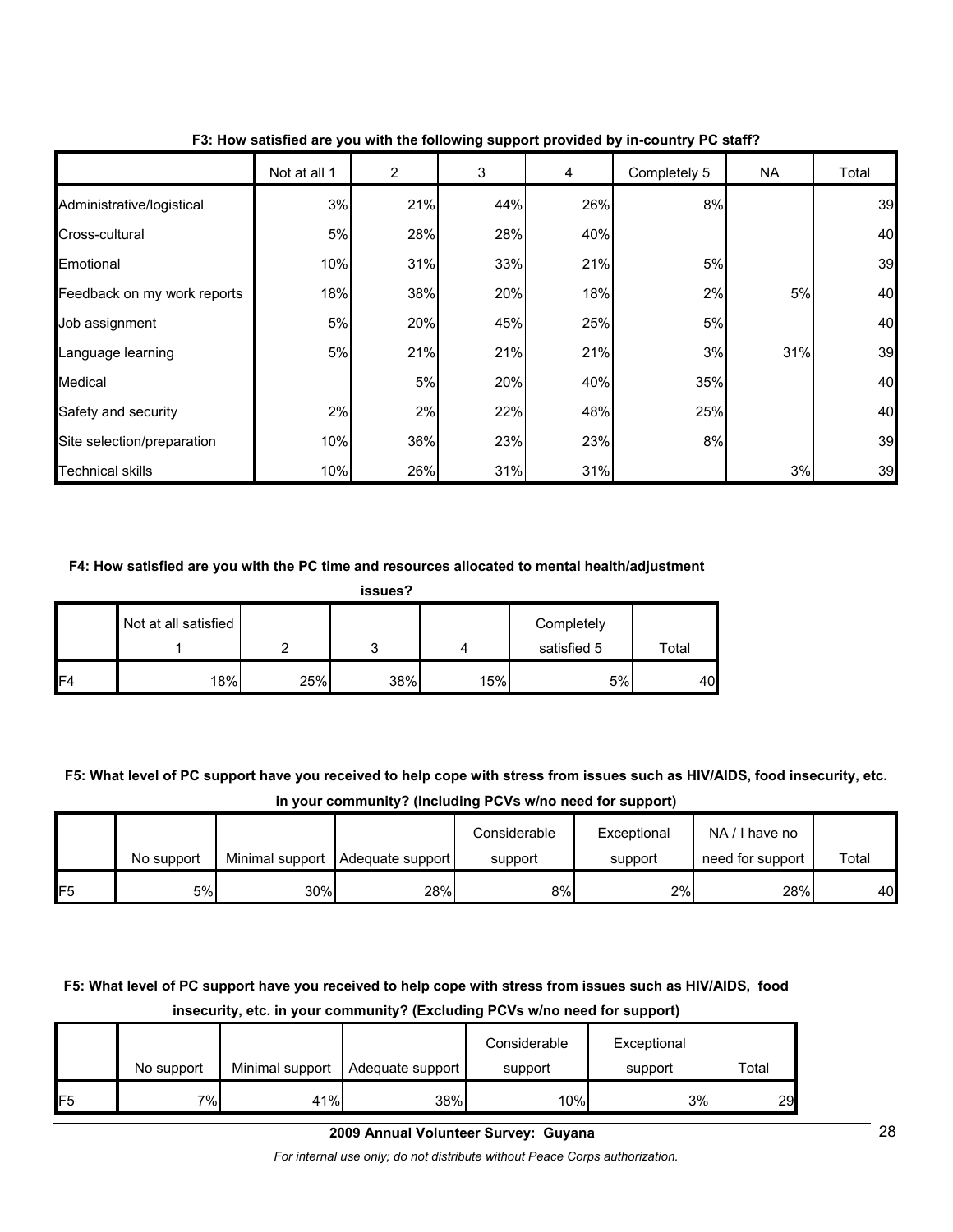## **F6: How would you rate your interaction with the Country Director in**

|                                       | Not adequate | Adequate | Total |
|---------------------------------------|--------------|----------|-------|
| Responsiveness to my issues           | 13%          | 87%      | 39    |
| Informative content                   | 32%          | 68%      | 37    |
| My comfort level discussing<br>issues | 29%          | 71%      | 38    |
| Adequacy of visits                    | 38%          | 62%      | 37    |

#### **terms of the following?**

## **F6: How would you rate your interaction with the PTO/SRPTC in terms of**

|                                       | Not adequate | Adequate | Total |  |  |
|---------------------------------------|--------------|----------|-------|--|--|
| Responsiveness to my issues           | 28%          | 72%      | 40    |  |  |
| Informative content                   | 26%          | 74%      | 38    |  |  |
| My comfort level discussing<br>issues | 35%          | 65%      | 40    |  |  |
| Adequacy of visits                    | 44%          | 56%      | 39    |  |  |

## **the following?**

## **F6: How would you rate your interaction with the APCD/Program Manager in terms of the following?**

|                                       | Not adequate | Adequate | Total |
|---------------------------------------|--------------|----------|-------|
| Responsiveness to my issues           | 13%          | 87%      | 39    |
| Informative content                   | 16%          | 84%      | 37    |
| My comfort level discussing<br>issues | 8%           | 92%      | 39    |
| Adequacy of visits                    | 42%          | 58%      | 38    |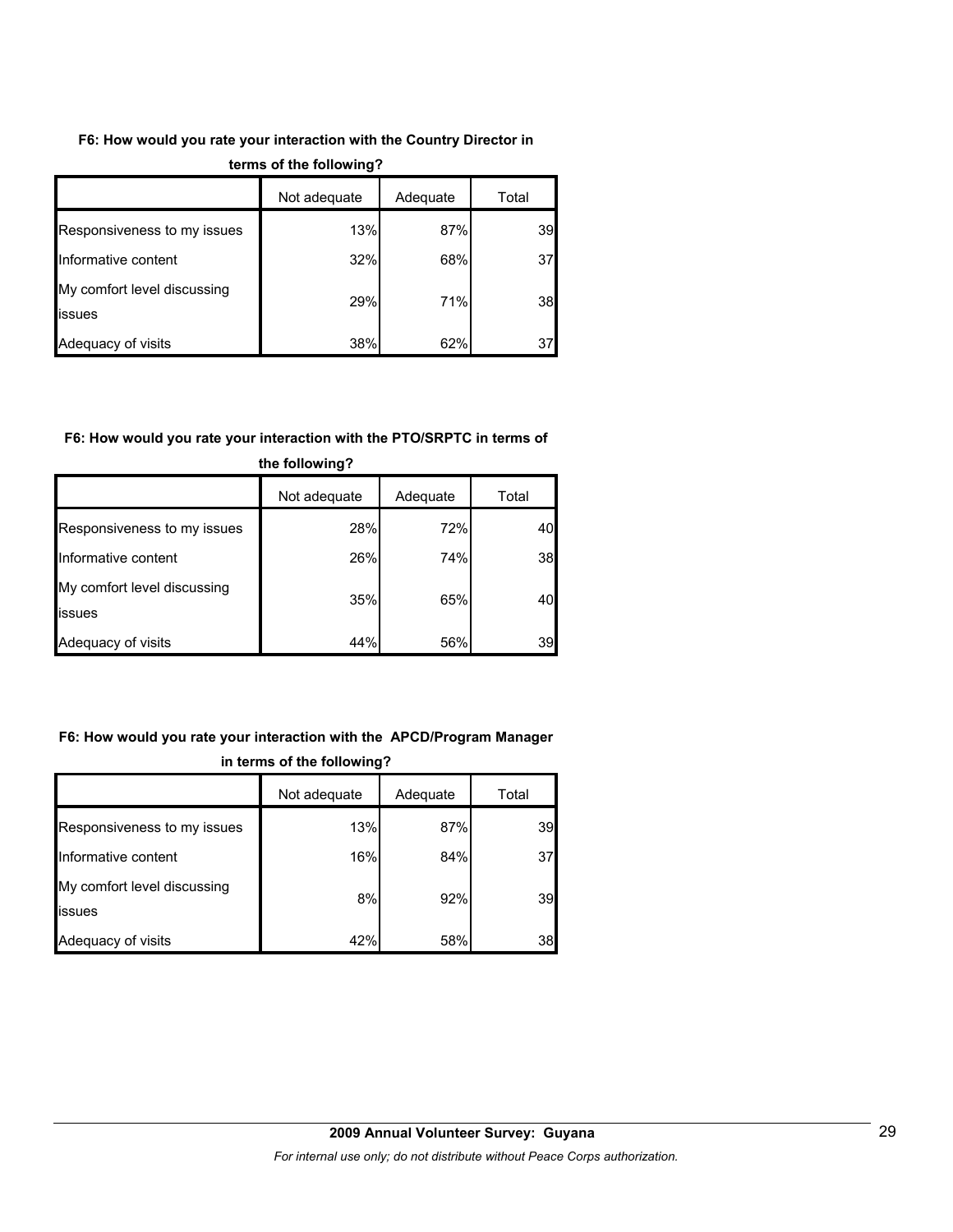## **F6: How would you rate your interaction with the PCMO in terms of the**

| following?                            |              |          |       |  |  |  |
|---------------------------------------|--------------|----------|-------|--|--|--|
|                                       | Not adequate | Adequate | Total |  |  |  |
| Responsiveness to my issues           | 2%           | 98%      | 40    |  |  |  |
| Informative content                   | 3%           | 97%      | 37    |  |  |  |
| My comfort level discussing<br>issues | 8%           | 92%      | 39    |  |  |  |
| Adequacy of visits                    | 26%          | 74%      | 38    |  |  |  |

## **F6: How would you rate your interaction with the Safety and Security**

|                                               | Not adequate | Adequate | Total |
|-----------------------------------------------|--------------|----------|-------|
| Responsiveness to my issues                   | 10%          | 90%      | 39    |
| Informative content                           | 8%           | 92%      | 36    |
| My comfort level discussing<br><b>lissues</b> | 14%          | 86%      | 37    |
| Adequacy of visits                            | 27%          | 73%      | 37    |

## **Coordinator in terms of the following?**

## **F6: How would you rate your interaction with the Training Manager in**

| terms of the following?               |              |          |       |  |  |
|---------------------------------------|--------------|----------|-------|--|--|
|                                       | Not adequate | Adequate | Total |  |  |
| Responsiveness to my issues           | 21%          | 79%      | 38    |  |  |
| Informative content                   | 25%          | 75%      | 36    |  |  |
| My comfort level discussing<br>issues | 32%          | 68%      | 38    |  |  |
| Adequacy of visits                    | 33%          | 67%      | 36    |  |  |

## **2009 Annual Volunteer Survey: Guyana**  *For internal use only; do not distribute without Peace Corps authorization.*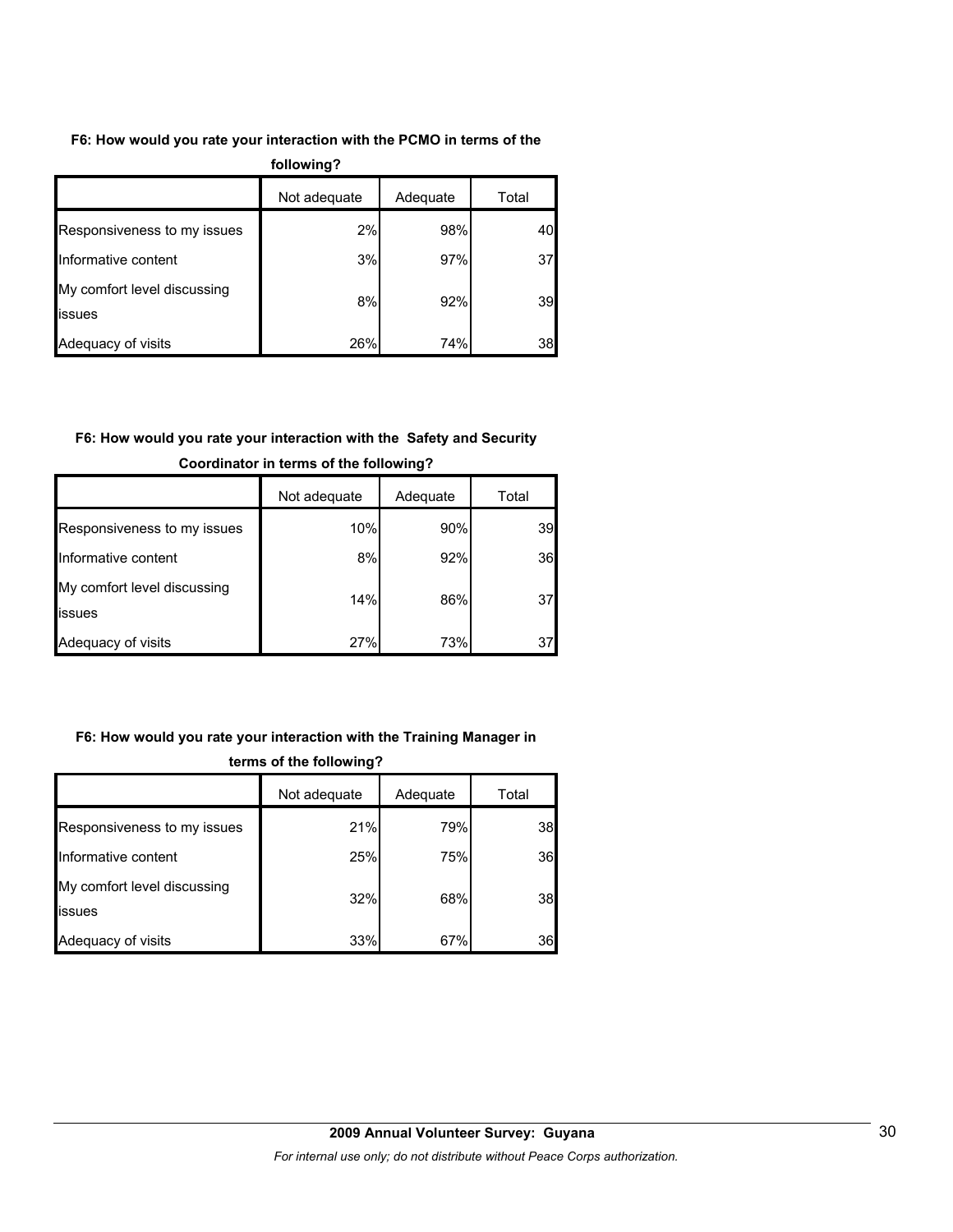|                                    | Not adequate | Adequate | Total |
|------------------------------------|--------------|----------|-------|
| Responsiveness to my issues        | 8%           | 92%      | 36    |
| Informative content                | 6%           | 94%      | 33    |
| My comfort level discussing issues | 14%          | 86%      | 35    |
| Adequacy of visits                 | 17%          | 83%      | 35    |

## **F6: How would you rate your interaction with administrative staff in terms of the following?**

## **F6: How would you rate your interaction with other post staff (please specify) in terms of the following?**

|                                    | Not adequate | Adequate | Total            |
|------------------------------------|--------------|----------|------------------|
| Responsiveness to my issues        | 20%          | 80%      | $5 \blacksquare$ |
| Informative content                | 33%          | 67%      | 3                |
| My comfort level discussing issues | 67%          | 33%      | 3                |
| Adequacy of visits                 | 67%          | 33%      | 3                |

## **F7: To what extent is your CD aware of Volunteer issues and concerns through interactions with**

**Volunteers?**

|     | Not at all | Minimally | Adequately | Considerablv | Completely | Total |
|-----|------------|-----------|------------|--------------|------------|-------|
| IF7 | 3%         | 44%       | 26%        | 23%          | 5%         | 39    |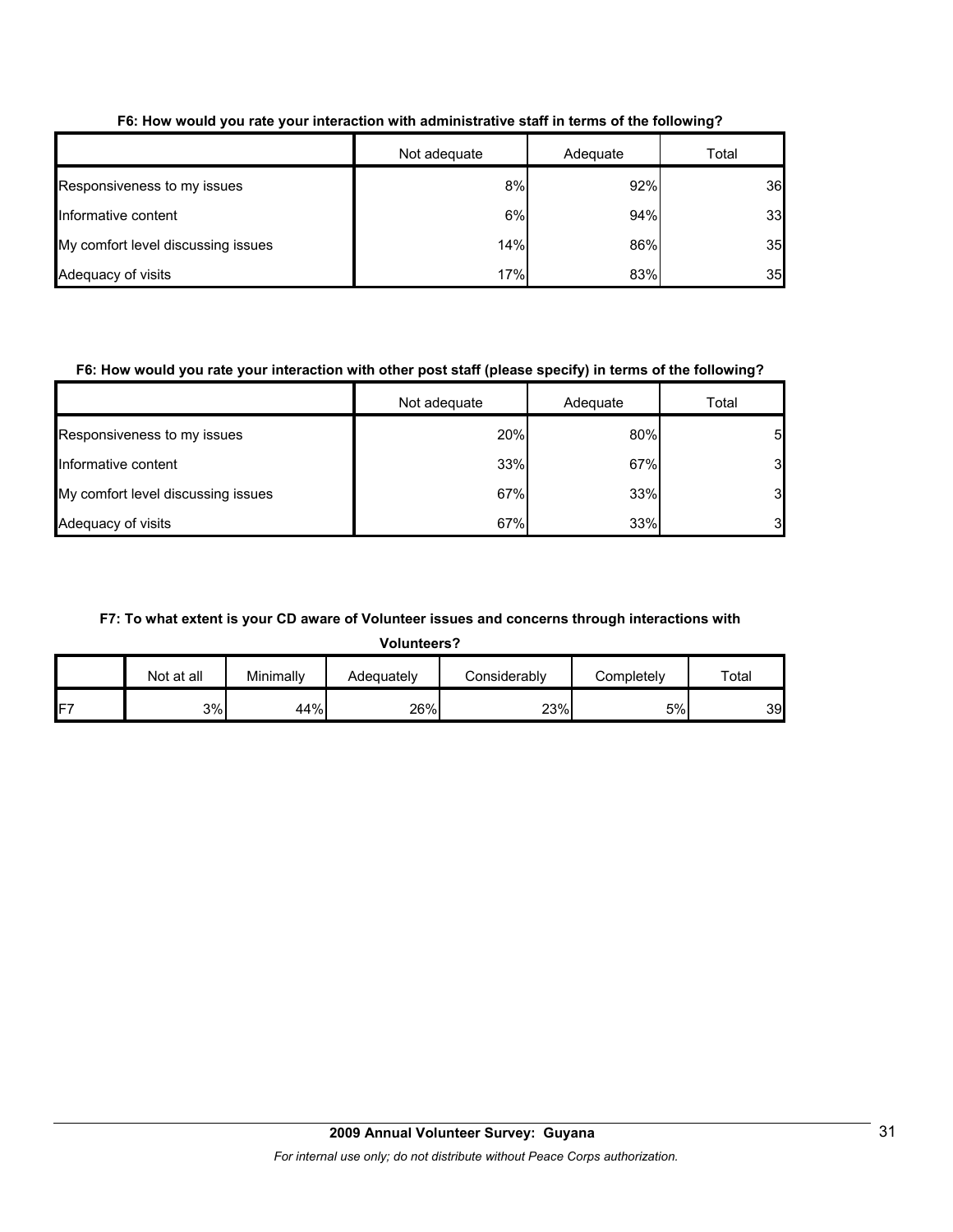| Most effective | Cellphone (voice)                  | 45%  | 18             |
|----------------|------------------------------------|------|----------------|
|                | Email/ Internet                    | 25%  | 10             |
|                | In-person visits                   | 15%  | 6              |
|                | Telephone at residence or work     | 10%  | 4              |
|                | CB radio                           | 5%   | $\overline{a}$ |
|                | Other. Please specify              |      |                |
|                | Text messaging                     |      |                |
|                | Telephone not at residence or work |      |                |
|                | Letters                            |      |                |
|                | Total                              | 100% | 40             |

#### **F8: What is the most effective way you use to communicate with PC staff?**

### **F8: What is the second most effective way you use to communicate with PC staff?**

| Second most effective | Email/ Internet                       | 36%  | 14 |
|-----------------------|---------------------------------------|------|----|
|                       | Cellphone (voice)                     | 33%  | 13 |
|                       | Telephone not at residence or<br>work | 10%  |    |
|                       | In-person visits                      | 8%   | 3  |
|                       | Letters                               | 5%   | 2  |
|                       | CB radio                              | 5%   | 2  |
|                       | Telephone at residence or work        | 3%   |    |
|                       | Other. Please specify                 |      |    |
|                       | Text messaging                        |      |    |
|                       | Total                                 | 100% | 39 |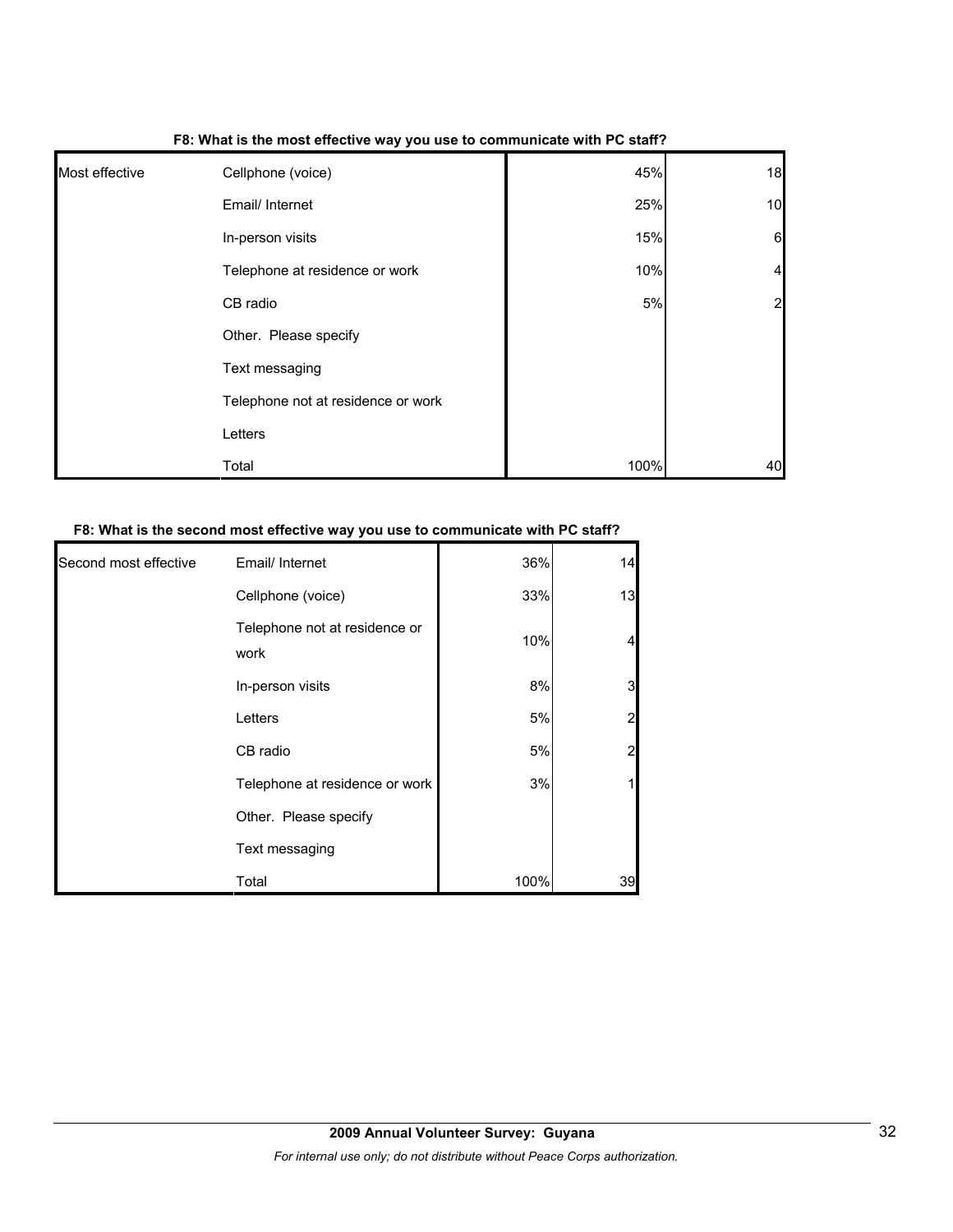| (C11_THREE) Third most | In-person visits                      | 36%  | 14 |
|------------------------|---------------------------------------|------|----|
| leffective             | Email/ Internet                       | 23%  | 9  |
|                        | Telephone at residence or work        | 18%  |    |
|                        | Letters                               | 10%  |    |
|                        | Other. Please specify                 | 8%   | 3  |
|                        | Text messaging                        | 3%   |    |
|                        | Cellphone (voice)                     | 3%   |    |
|                        | Telephone not at residence or<br>work |      |    |
|                        | CB radio                              |      |    |
|                        | Total                                 | 100% | 39 |

**F8: What is the third most effective way you use to communicate with PC staff?**

## **F9: How do you rate the effectiveness of your communication resources for contacting in-country PC staff?**

|                 | Very poor | Poor | Adequate | Good | Excellent | Total |
|-----------------|-----------|------|----------|------|-----------|-------|
| IF <sub>9</sub> | 2%        | 15%  | 45%      | 25%  | 12%       | 40    |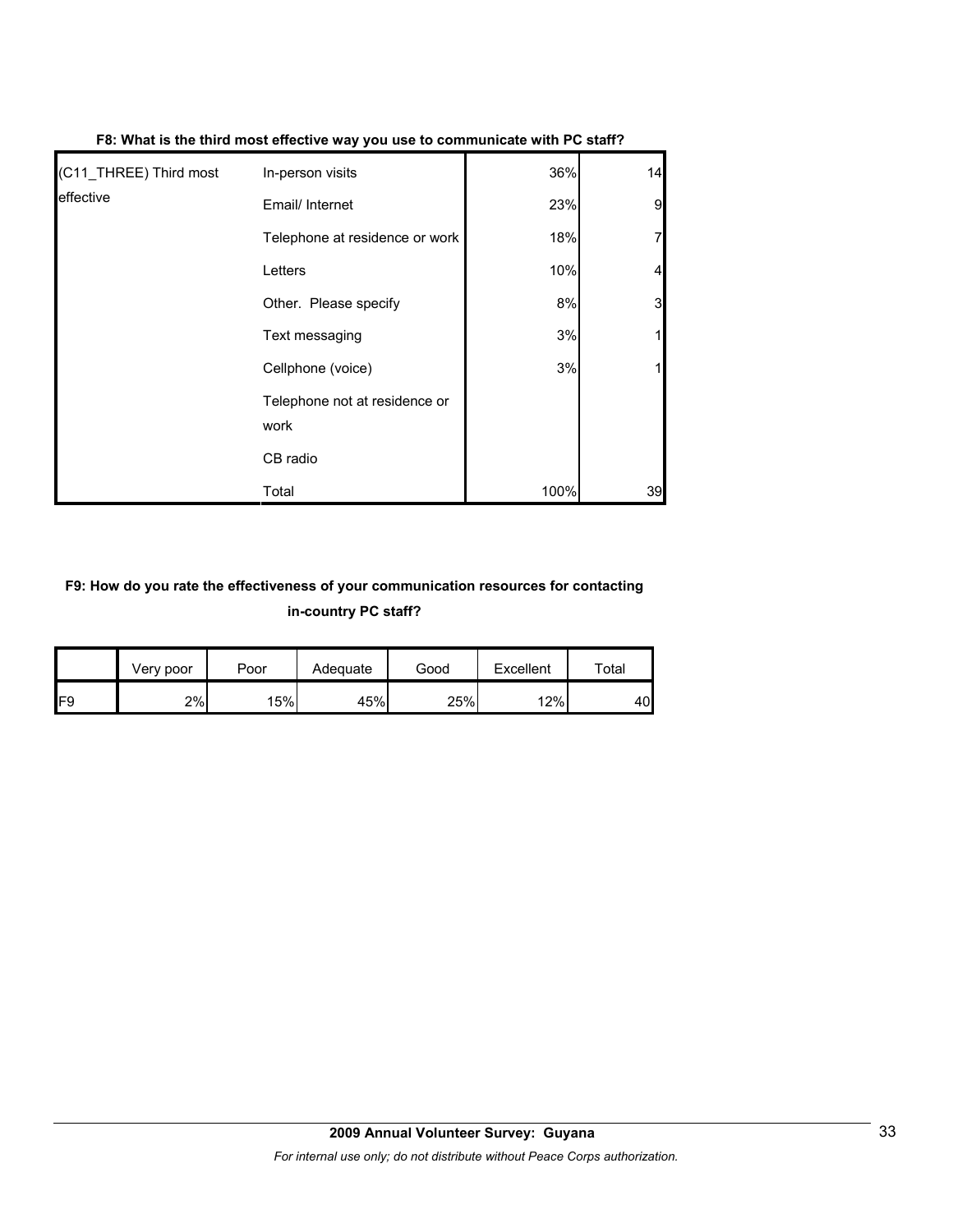# **G. Your Safety and Security**

*This section reports on how safe and informed about their safety Volunteers feel. Their experiences with reported and unreported crimes are summarized.* 

|                             |                 |            | Adequately |              |           |       |
|-----------------------------|-----------------|------------|------------|--------------|-----------|-------|
|                             | Not at All Safe | Often Safe | Safe       | Usually Safe | Very Safe | Total |
| Where you live              |                 | 8%         | 18%        | 28%          | 48%       | 40    |
| Where you work              |                 | 5%         | 12%        | 25%          | 58%       | 40    |
| When you travel in-country  |                 | 12%        | 42%        | 35%          | 10%       | 40    |
| City where main Peace Corps | 8%              | 30%        | 42%        | 18%          | 2%        | 40    |
| office is located           |                 |            |            |              |           |       |

### **G1: How safe do you feel...?**

### **G2: Please indicate the number of times you experienced the following types of discrimination/harassment.**

|                    | Never  | Once  | 2-5 times | 6-10 times | 11-25 times | $26+$ times | Total |
|--------------------|--------|-------|-----------|------------|-------------|-------------|-------|
| Age                | 97.4%  |       | 2.6%      |            |             |             | 39    |
| Anti-American      | 73.7%  | 5.3%  | 15.8%     | 2.6%       |             | 2.6%        | 38    |
| <b>Disability</b>  | 100.0% |       |           |            |             |             | 39    |
| Gender             | 72.5%  | 7.5%  | 2.5%      | 5.0%       |             | 12.5%       | 40    |
| Racial/color       | 48.6%  | 10.8% | 5.4%      | 8.1%       | 2.7%        | 24.3%       | 37    |
| Religious          | 86.5%  | 5.4%  | 2.7%      |            | 5.4%        |             | 37    |
| Sexual (verbal)    | 48.6%  | 2.7%  |           | 8.1%       | 5.4%        | 35.1%       | 37    |
| Sexual (physical)  | 97.4%  | 2.6%  |           |            |             |             | 38    |
| Sexual orientation | 100.0% |       |           |            |             |             | 37    |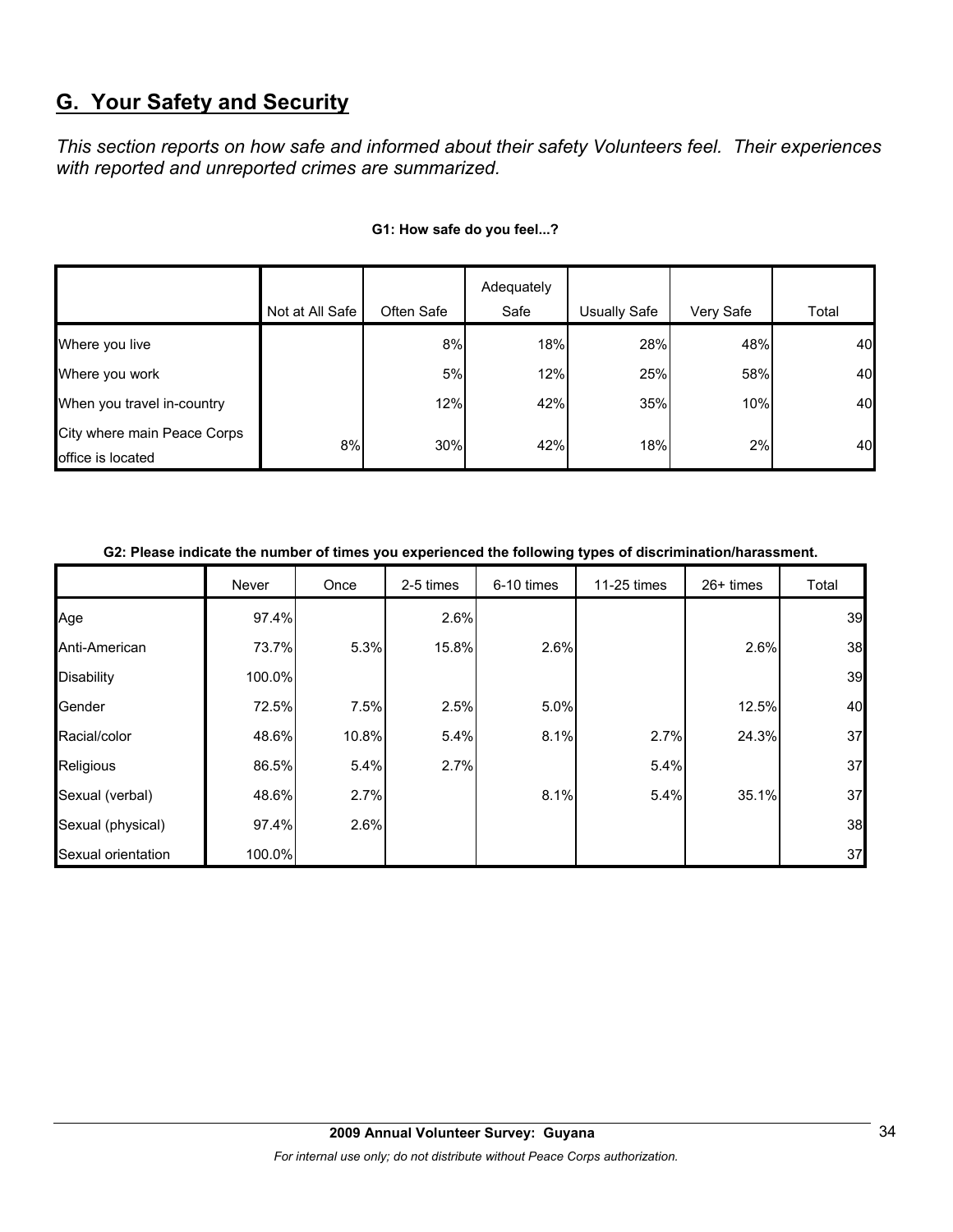|                   | Never  | Once  | 2-5 times | 6-10 times | 11-25 times | 26+ times | Total          |
|-------------------|--------|-------|-----------|------------|-------------|-----------|----------------|
| Age               | 100.0% |       |           |            |             |           | 11             |
| Anti-American     | 100.0% |       |           |            |             |           | $\overline{9}$ |
| Gender            | 90.9%  |       | 9.1%      |            |             |           | 11             |
| Racial/color      | 90.0%  | 5.0%  |           |            |             | 5.0%      | 20             |
| Religious         | 100.0% |       |           |            |             |           | $\mathbf{z}$   |
| Sexual (verbal)   | 90.0%  |       |           |            |             | 10.0%     | 20             |
| Sexual (physical) | 50.0%  | 50.0% |           |            |             |           | $\overline{2}$ |

**G2: Please indicate the number of times you reported discrimination/harassment events to PC.**

**G3: Please indicate the number of times you experienced the following types of crimes.**

|                    | Never  | Once  | 2-5 times | 6-10 times | 11-25 times | 26+ times | Total |
|--------------------|--------|-------|-----------|------------|-------------|-----------|-------|
| <b>Burglary</b>    | 87.2%  | 10.3% | 2.6%      |            |             |           | 39    |
| Theft              | 77.5%  | 15.0% | 7.5%      |            |             |           | 40    |
| Robbery            | 97.4%  | 2.6%  |           |            |             |           | 39    |
| Physical assault   | 92.3%  | 7.7%  |           |            |             |           | 39    |
| Aggravated assault | 100.0% |       |           |            |             |           | 39    |
| Sexual assault     | 97.4%  | 2.6%  |           |            |             |           | 39    |
| Rape               | 100.0% |       |           |            |             |           | 39    |

## **G3: Please indicate the number of times you reported the following crimes to Peace Corps.**

|                  | Never  | Once   | 2-5 times | 6-10 times | 11-25 times | 26+ times | Total        |
|------------------|--------|--------|-----------|------------|-------------|-----------|--------------|
| <b>Burglary</b>  |        | 100.0% |           |            |             |           | 5            |
| <b>Theft</b>     | 33.3%  | 44.4%  | 22.2%     |            |             |           | 9            |
| Robbery          |        | 100.0% |           |            |             |           | $\mathbf{1}$ |
| Physical assault | 33.3%  | 66.7%  |           |            |             |           | 3            |
| Sexual assault   | 100.0% |        |           |            |             |           | $\mathbf{1}$ |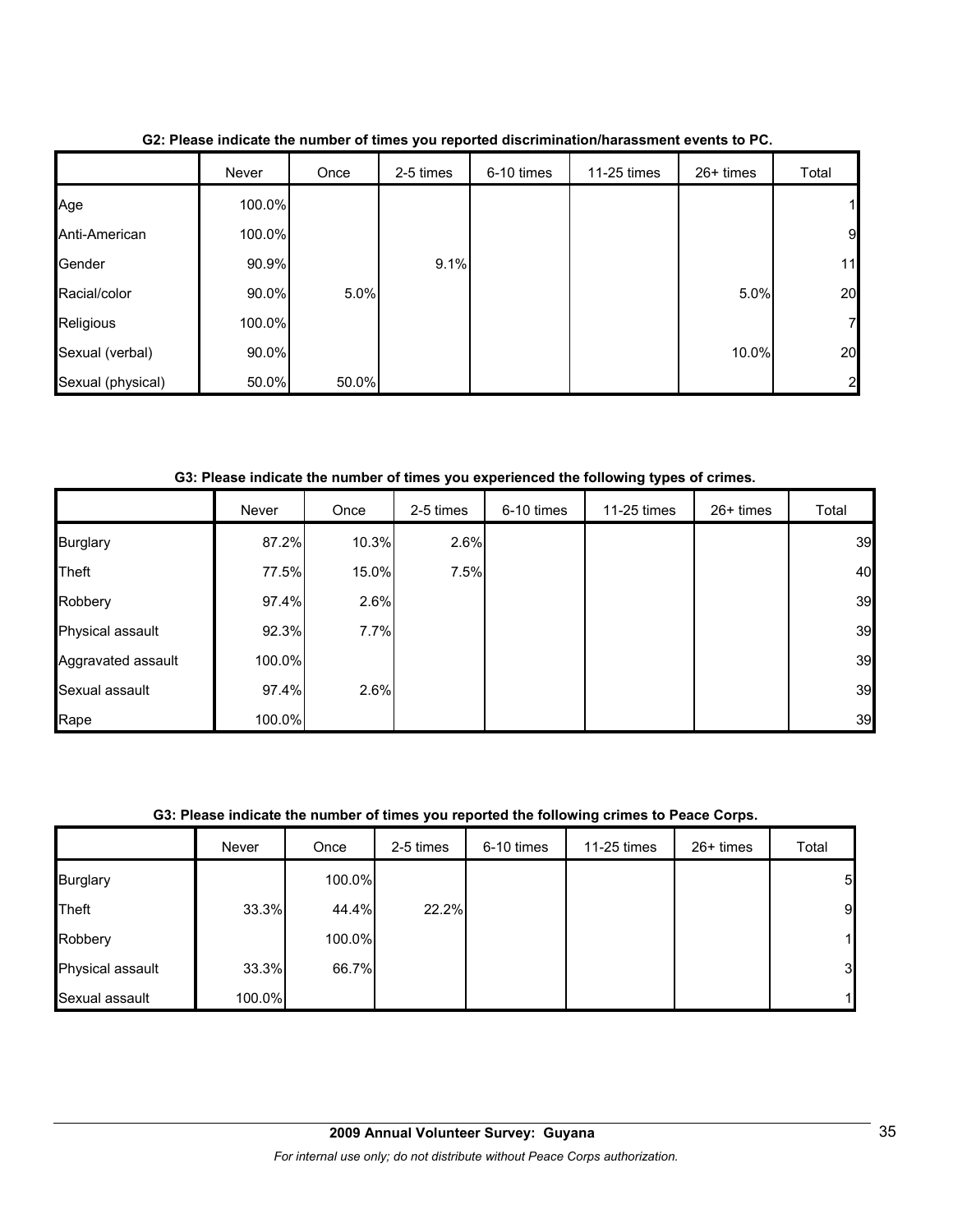|            |                                                             | <b>PCV Responses</b> | % Reason Not<br>Rptd | <b>Total PCVs</b><br>Responding |
|------------|-------------------------------------------------------------|----------------------|----------------------|---------------------------------|
| \$NoRpBurg | I felt it was too minor or<br>common to report              | 2                    | 67%                  |                                 |
|            | I did not think the PC could help                           |                      | 33%                  |                                 |
|            | I believed it could result in<br>changing sites             |                      | 33%                  |                                 |
|            | Concerns of a possible breach<br>in confidentiality         |                      |                      |                                 |
|            | Reporting might result in<br>disciplinary action against me |                      |                      |                                 |
|            | It might hurt my relationship<br>with the community         |                      |                      |                                 |
|            | Other                                                       |                      |                      |                                 |
|            | Total                                                       |                      |                      | 3                               |

## **G4: If you did not report your experience with burglary, please your reason(s) for not reporting.**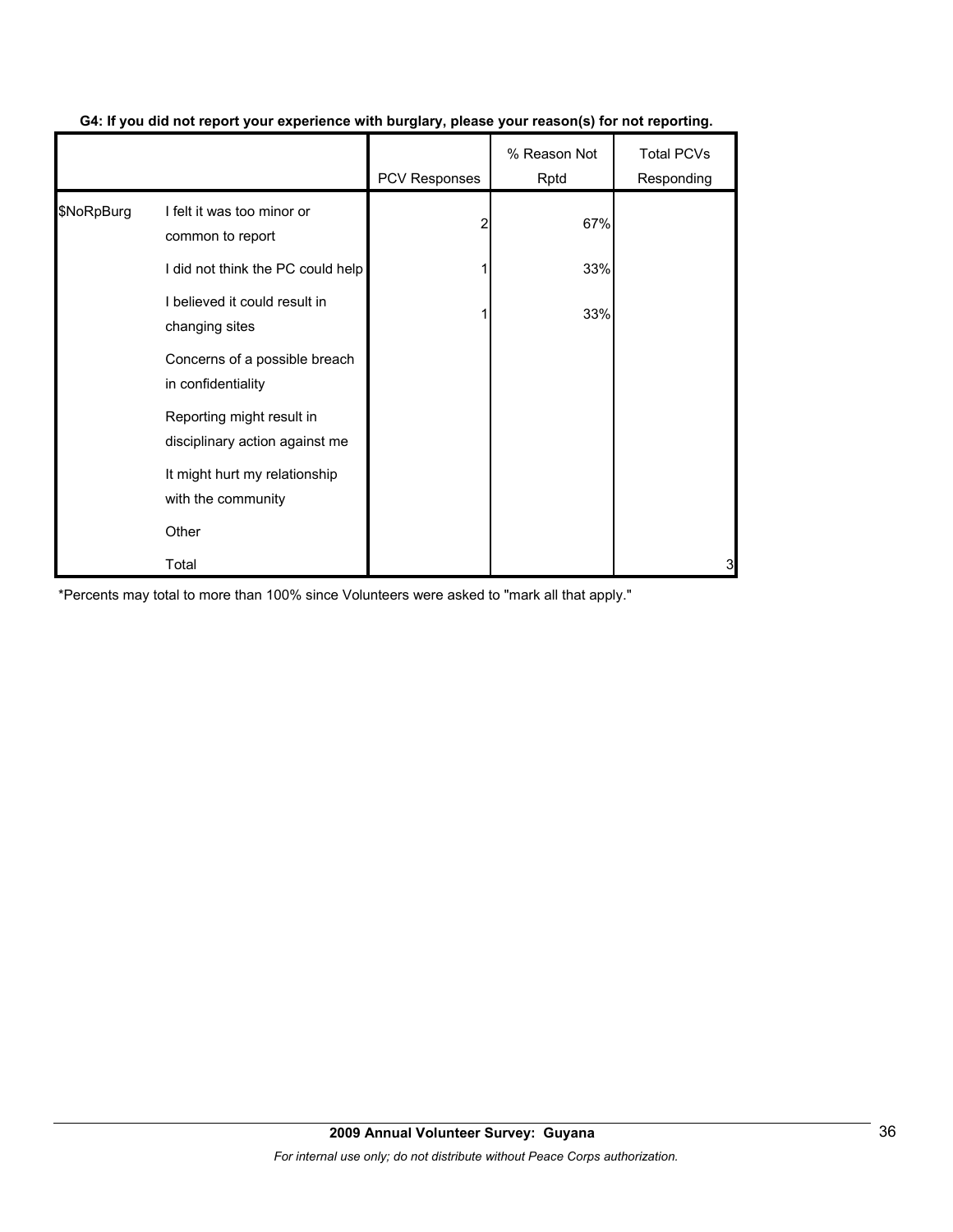|             |                                                                                          | PCV Responses | % Reason Not<br>Rptd | <b>Total PCVs</b><br>Responding |
|-------------|------------------------------------------------------------------------------------------|---------------|----------------------|---------------------------------|
| \$NoRpTheft | I felt it was too minor or<br>common to report                                           |               | 50%                  |                                 |
|             | I believed it could result in<br>changing sites                                          |               | 25%                  |                                 |
|             | Reporting might result in<br>disciplinary action against me                              |               | 25%                  |                                 |
|             | I did not think the PC could help<br>Concerns of a possible breach<br>in confidentiality |               |                      |                                 |
|             | It might hurt my relationship<br>with the community                                      |               |                      |                                 |
|             | Other                                                                                    |               |                      |                                 |
|             | Total                                                                                    |               |                      |                                 |

## **G4: If you did not report your experience with theft, please your reason(s) for not reporting.**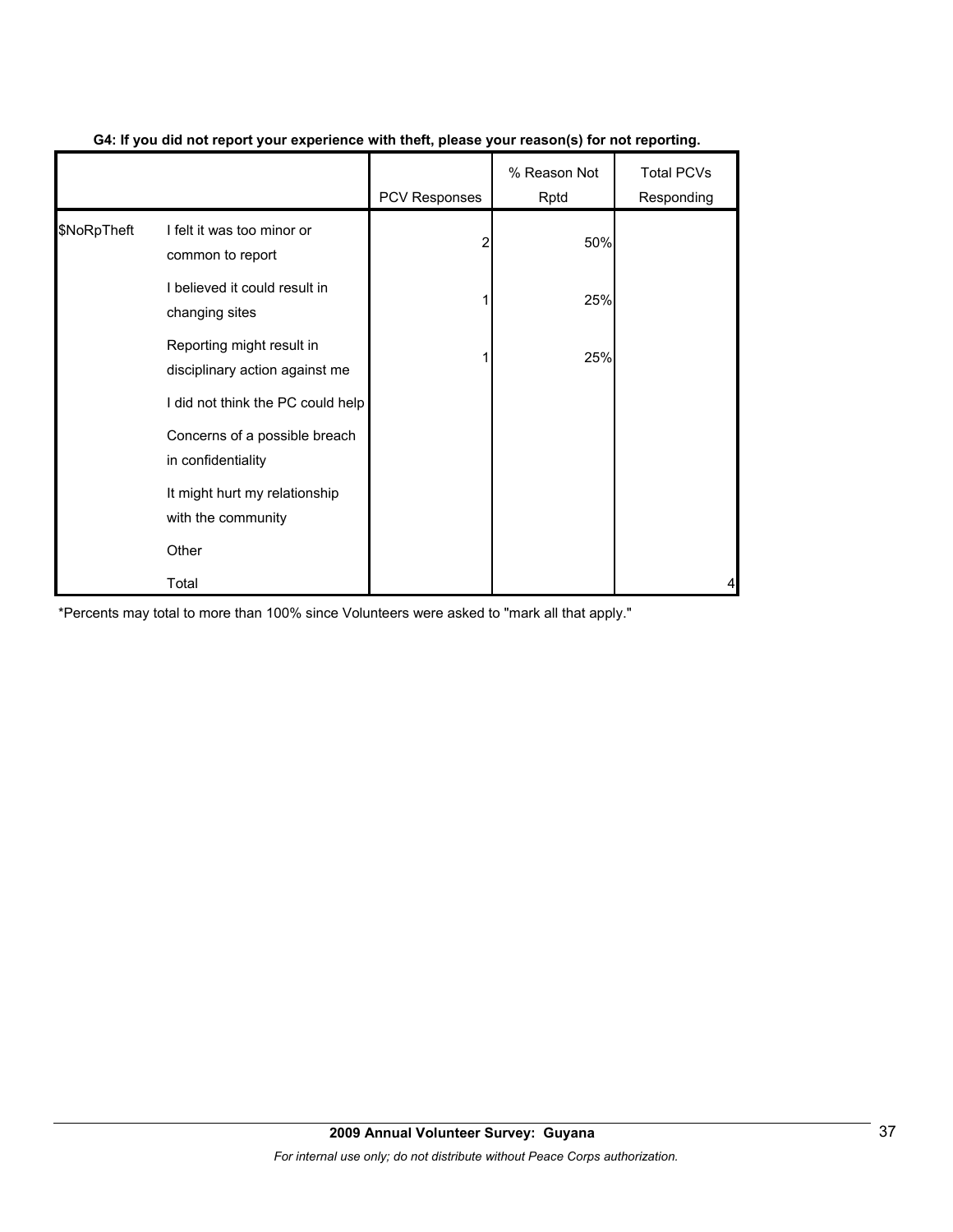|            |                                                             | <b>PCV Responses</b> | % Reason Not<br>Rptd | <b>Total PCVs</b><br>Responding |
|------------|-------------------------------------------------------------|----------------------|----------------------|---------------------------------|
| \$NoRpRobb | I believed it could result in<br>changing sites             |                      | 100%                 |                                 |
|            | I did not think the PC could help                           |                      |                      |                                 |
|            | I felt it was too minor or<br>common to report              |                      |                      |                                 |
|            | Concerns of a possible breach<br>in confidentiality         |                      |                      |                                 |
|            | Reporting might result in<br>disciplinary action against me |                      |                      |                                 |
|            | It might hurt my relationship<br>with the community         |                      |                      |                                 |
|            | Other                                                       |                      |                      |                                 |
|            | Total                                                       |                      |                      |                                 |

## **G4: If you did not report your experience with robbery, please your reason(s) for not reporting.**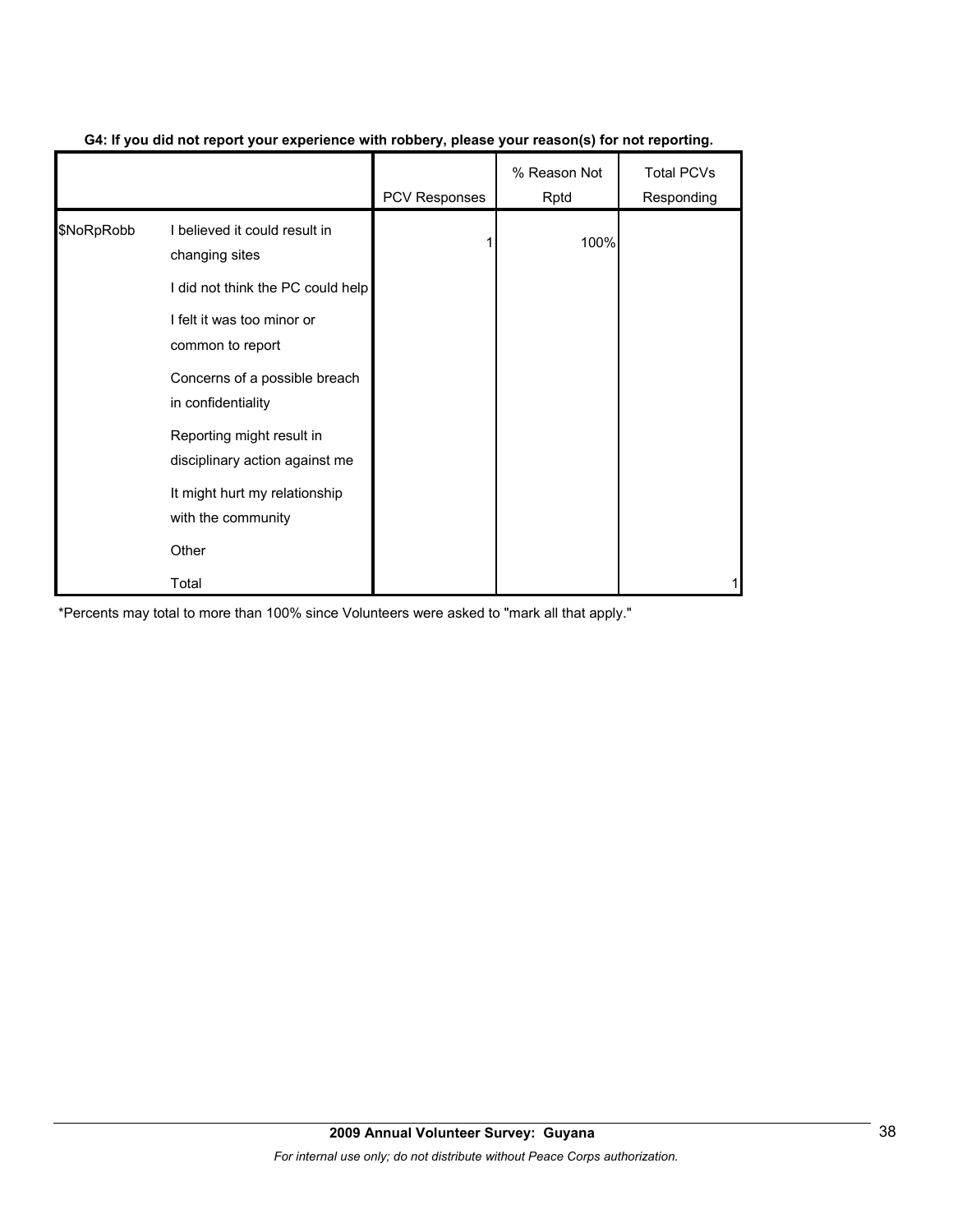| G4: If you did not report your experience with physical assault, please your reason(s) for not |  |
|------------------------------------------------------------------------------------------------|--|
|                                                                                                |  |

**reporting.**

|            |                                                             | PCV Responses | % Reason Not<br>Rptd | <b>Total PCVs</b><br>Responding |
|------------|-------------------------------------------------------------|---------------|----------------------|---------------------------------|
| \$NoRpPhAs | I believed it could result in<br>changing sites             | 2             | 100%                 |                                 |
|            | I did not think the PC could help                           |               |                      |                                 |
|            | I felt it was too minor or<br>common to report              |               |                      |                                 |
|            | Concerns of a possible breach<br>in confidentiality         |               |                      |                                 |
|            | Reporting might result in<br>disciplinary action against me |               |                      |                                 |
|            | It might hurt my relationship<br>with the community         |               |                      |                                 |
|            | Other                                                       |               |                      |                                 |
|            | Total                                                       |               |                      | 2                               |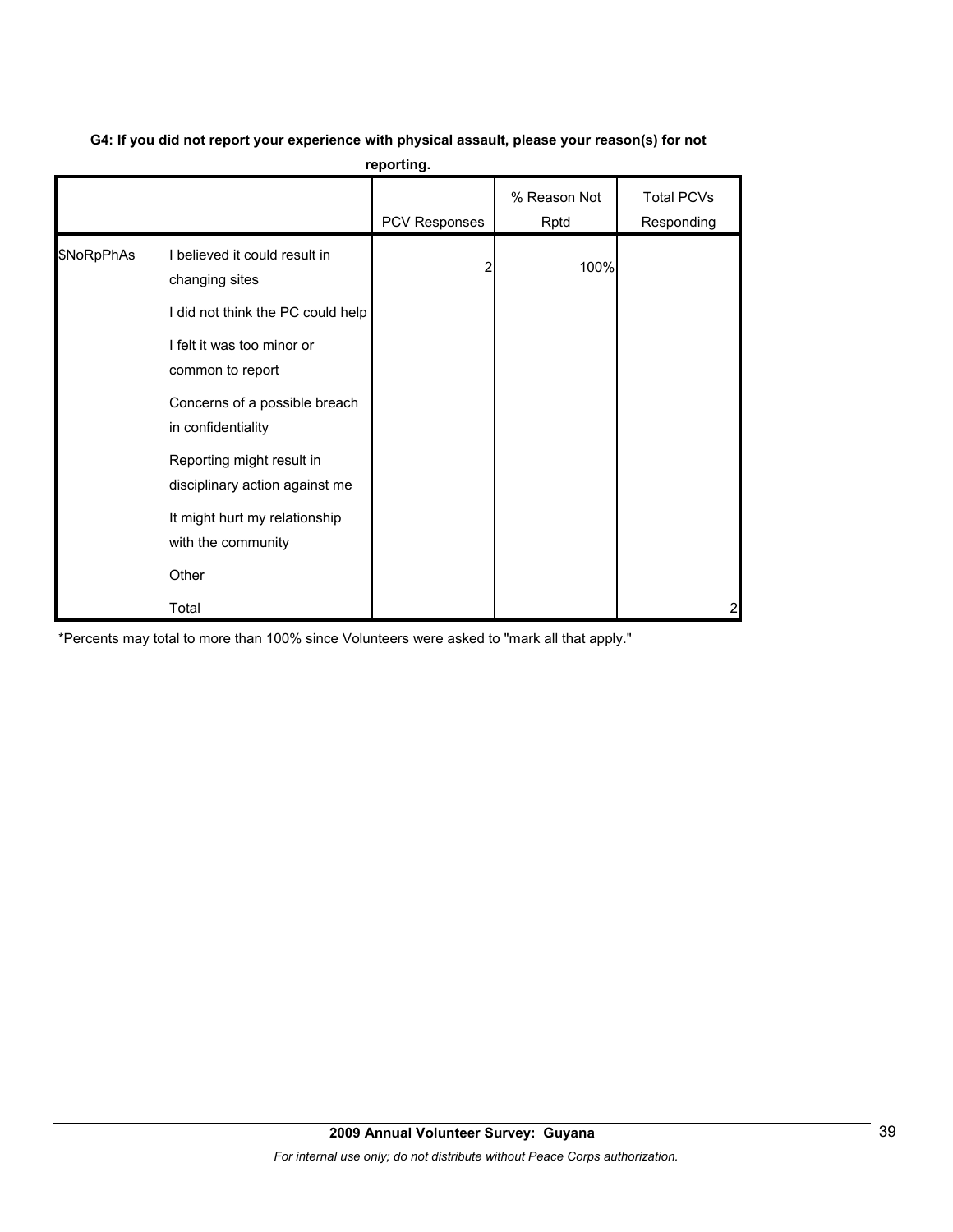| G4: If you did not report your experience with aggravated assault, please your reason(s) for not |
|--------------------------------------------------------------------------------------------------|
| reporting.                                                                                       |

| 10portung. |                                                             |                      |                      |                                 |  |  |
|------------|-------------------------------------------------------------|----------------------|----------------------|---------------------------------|--|--|
|            |                                                             | <b>PCV Responses</b> | % Reason Not<br>Rptd | <b>Total PCVs</b><br>Responding |  |  |
| \$NoRpAgAs | I believed it could result in<br>changing sites             |                      | 100%                 |                                 |  |  |
|            | I did not think the PC could help                           |                      |                      |                                 |  |  |
|            | I felt it was too minor or<br>common to report              |                      |                      |                                 |  |  |
|            | Concerns of a possible breach<br>in confidentiality         |                      |                      |                                 |  |  |
|            | Reporting might result in<br>disciplinary action against me |                      |                      |                                 |  |  |
|            | It might hurt my relationship<br>with the community         |                      |                      |                                 |  |  |
|            | Other                                                       |                      |                      |                                 |  |  |
|            | Total                                                       |                      |                      |                                 |  |  |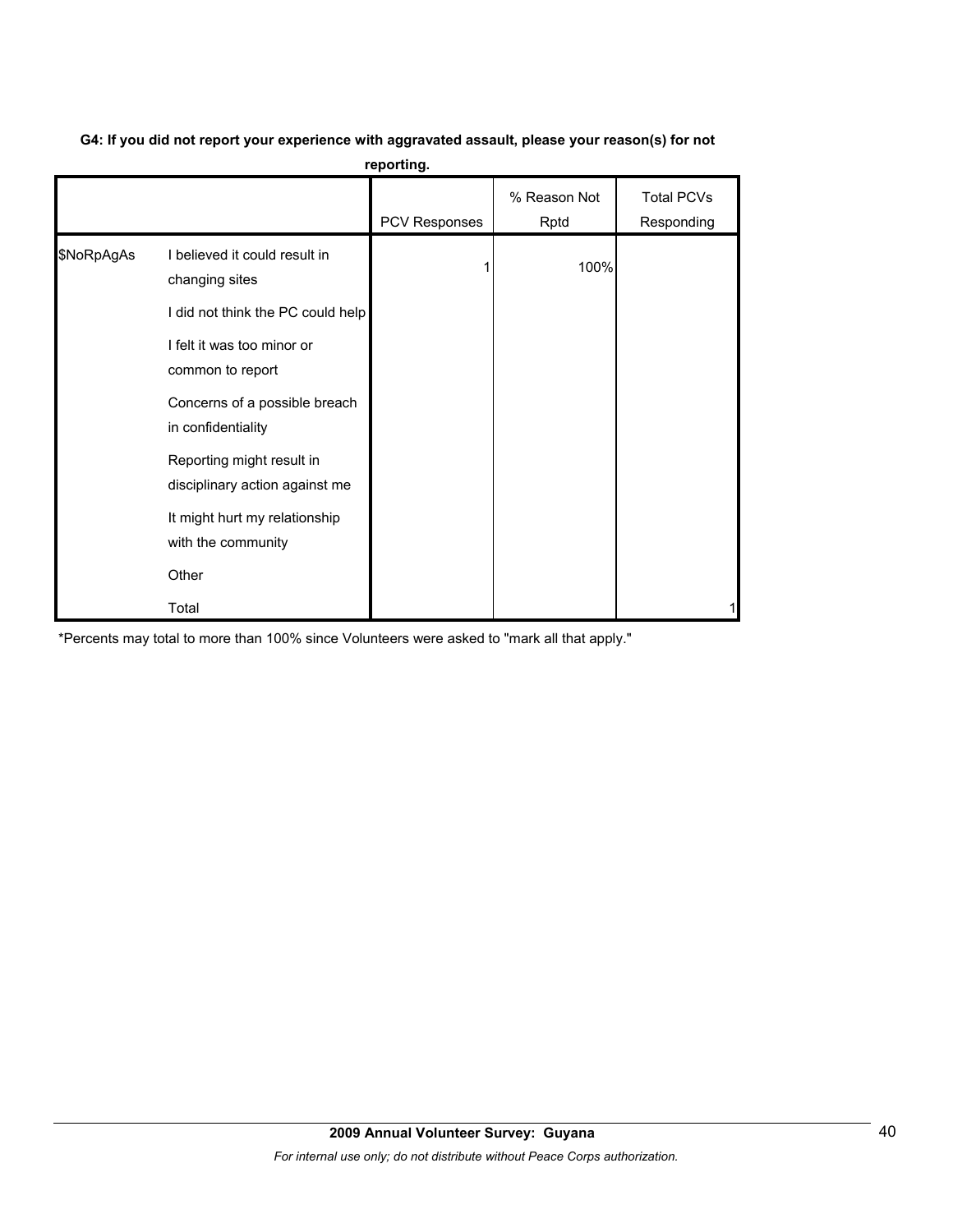|            |                                                             | PCV Responses | % Reason Not<br>Rptd | <b>Total PCVs</b><br>Responding |
|------------|-------------------------------------------------------------|---------------|----------------------|---------------------------------|
| \$NoRpSxAs | I believed it could result in<br>changing sites             |               | 100%                 |                                 |
|            | I did not think the PC could help                           |               |                      |                                 |
|            | I felt it was too minor or<br>common to report              |               |                      |                                 |
|            | Concerns of a possible breach<br>in confidentiality         |               |                      |                                 |
|            | Reporting might result in<br>disciplinary action against me |               |                      |                                 |
|            | It might hurt my relationship<br>with the community         |               |                      |                                 |
|            | Other                                                       |               |                      |                                 |
|            | Total                                                       |               |                      |                                 |

## **G4: If you did not report your experience with sexual assault, please your reason(s) for not reporting.**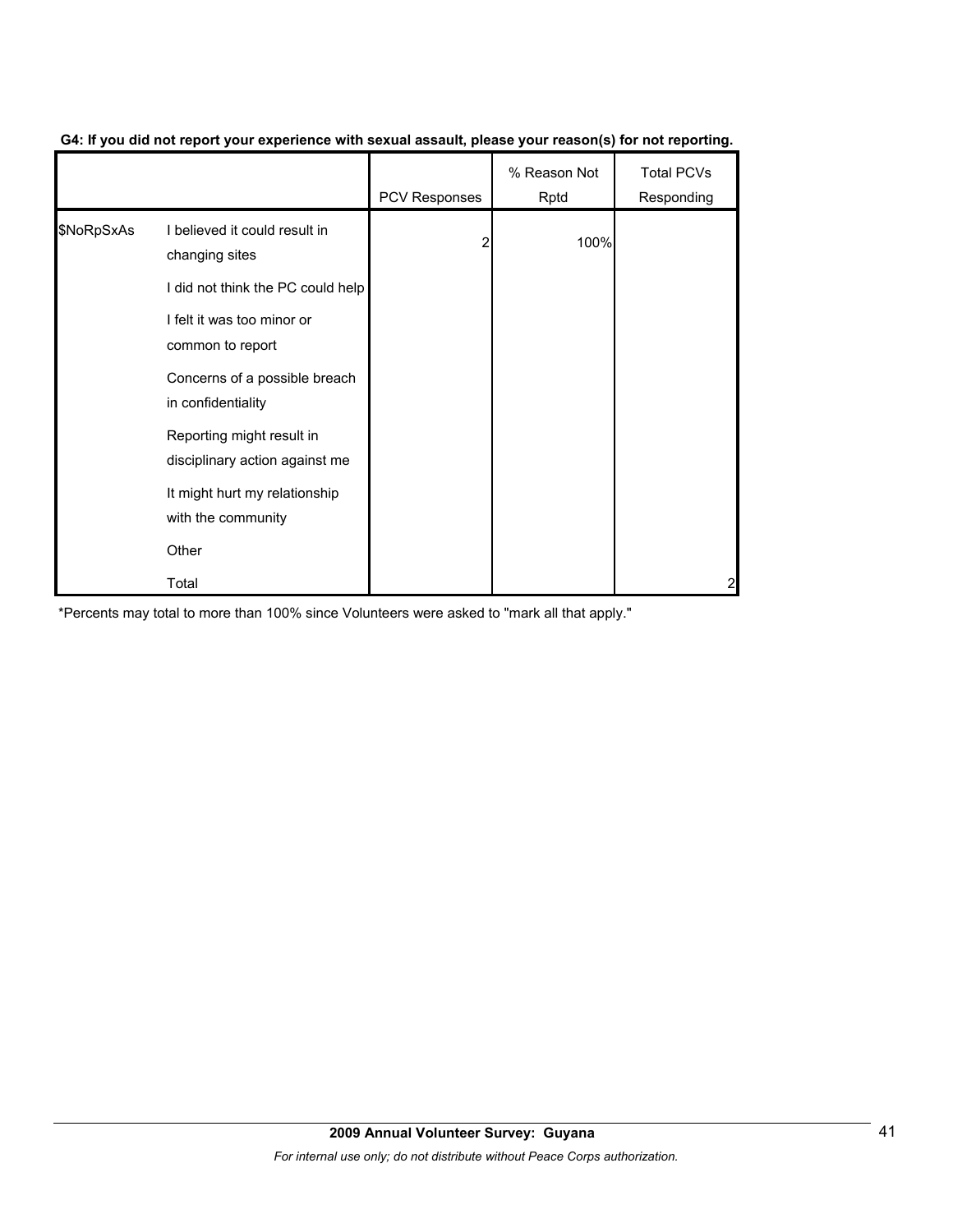|            |                                                             | <b>PCV Responses</b> | % Reason Not<br>Rptd | <b>Total PCVs</b><br>Responding |
|------------|-------------------------------------------------------------|----------------------|----------------------|---------------------------------|
| \$NoRpRape | I believed it could result in<br>changing sites             |                      | 100%                 |                                 |
|            | I did not think the PC could help                           |                      |                      |                                 |
|            | I felt it was too minor or<br>common to report              |                      |                      |                                 |
|            | Concerns of a possible breach<br>in confidentiality         |                      |                      |                                 |
|            | Reporting might result in<br>disciplinary action against me |                      |                      |                                 |
|            | It might hurt my relationship<br>with the community         |                      |                      |                                 |
|            | Other                                                       |                      |                      |                                 |
|            | Total                                                       |                      |                      |                                 |

## **G4: If you did not report your experience with rape, please your reason(s) for not reporting.**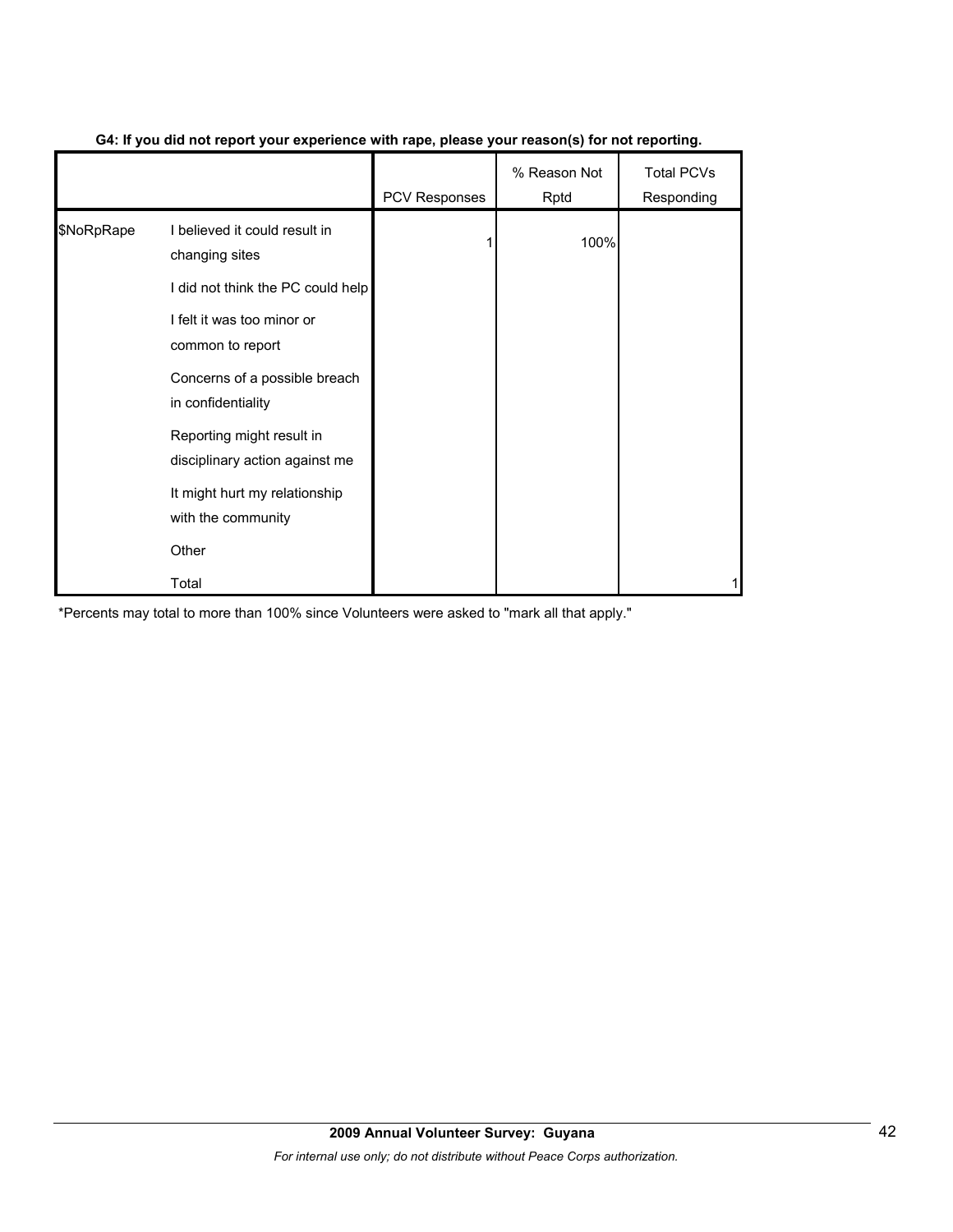# **H. Volunteers working in HIV/AIDS**

*This section reports Volunteers' involvement in HIV/AIDS and their perceived effectiveness of their HIV/AIDS related activities.* 

|                |                  | HIV/AIDS work is | Involved in<br>HIV/AIDS efforts, |                    |       |
|----------------|------------------|------------------|----------------------------------|--------------------|-------|
|                | HIV/AIDS work is | part of my       | not                              | Not involved in    |       |
|                | my primary       | secondary        | primary/secondary                | any HIV/AIDS       |       |
|                | assignment.      | activities.      | work                             | related activities | Total |
| H <sub>1</sub> | 32%              | 30%              | 25%                              | 12%                | 40    |

## **H1: Which of the following best describes your involvement in HIV/AIDS activities?**

**H2: How well has PC training prepared you to undertake your HIV/AIDS activities?**

|                | Not at all | Poorly | Adequately | Well | √erv well | NA | Total |
|----------------|------------|--------|------------|------|-----------|----|-------|
| H <sub>2</sub> |            | 9%     | 34%        | 43%  | 14%       |    | 35    |

## **H3: In working with HC individuals or groups, how would you rate the effectiveness of your specific HIV/AIDS activities? (Including the "Don't Know" responses)**

|            |                  | Sometimes |                 | Almost always |            |       |
|------------|------------------|-----------|-----------------|---------------|------------|-------|
|            | Seldom effective | effective | Often effective | effective     | Don't know | Total |
| <b>H</b> 3 | 3%               | 40%       | 37%             | 11%           | 9%         | 35    |

## **H3: In working with HC individuals or groups, how would you rate the effectiveness of your**

**specific HIV/AIDS activities? (Excluding the "Don't Know" responses)**

|                 |                  | Sometimes |                 | Almost always |                 |
|-----------------|------------------|-----------|-----------------|---------------|-----------------|
|                 | Seldom effective | effective | Often effective | effective     | Total           |
| IH <sub>3</sub> | 3%               | 44%       | 41%             | 12%           | 32 <sub>l</sub> |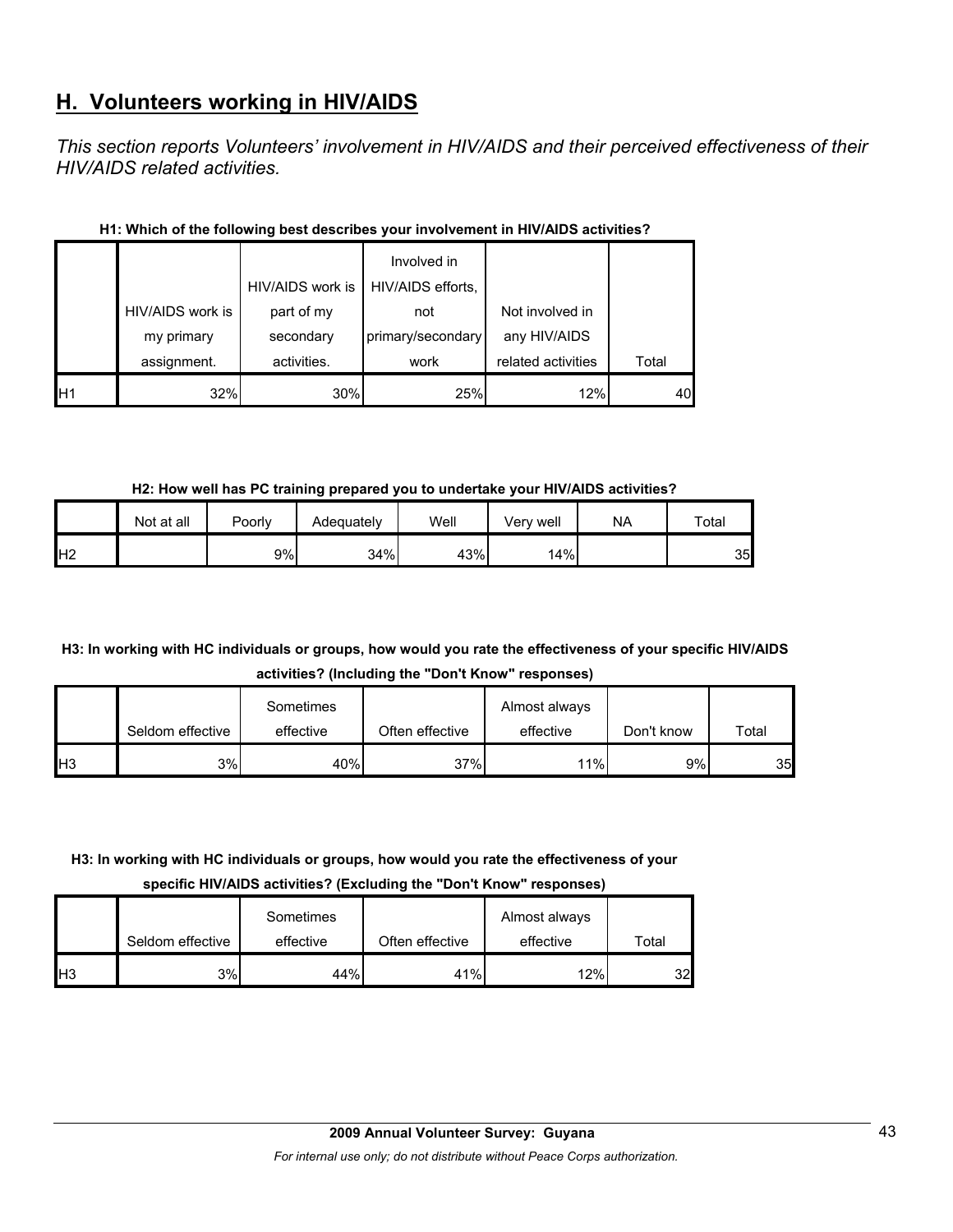## **I. Your Life in the Peace Corps**

*This section reports on Volunteers' descriptions of and adjustments to their living conditions, including stress factors and how Volunteers cope with stress.* 

|    | No, I have never  | Yes, I lived with a                     |                |                  |       |  |  |  |
|----|-------------------|-----------------------------------------|----------------|------------------|-------|--|--|--|
|    | lived with a host | host country                            | Yes, in my     | Yes, both during |       |  |  |  |
|    |                   | country individual individual or family | community (not | PST and later in |       |  |  |  |
|    | or f              | only                                    | during PST).   | my community.    | Total |  |  |  |
| 11 |                   | 65%                                     | 2%             | 32%              | 40    |  |  |  |

## **I1: Have you lived with a host country individual or family?**

**I2: How often do you interact with HCNs in community/family social events?**

|     |       | Several times a |        | Several times a |         | Less than once a |       |
|-----|-------|-----------------|--------|-----------------|---------|------------------|-------|
|     | Dailv | week            | Weekly | month           | Monthly | month            | Total |
| ll2 | 40%   | 15%             | 20%    | 10%             | 12%     | 2%               | 40    |

## **I3: How well can you communicate in the language used by most people in your**

**community?**

|     | Not at all | Poorly | Adequately | Well | Verv well | $\tau$ otal |
|-----|------------|--------|------------|------|-----------|-------------|
| ll3 |            | 5%     | 21%        | 41%  | 33%       | 39          |

#### **I4: Do you have the following at your worksite?**

|                      | Never | Sometimes or<br>more often | Total |
|----------------------|-------|----------------------------|-------|
| Electricity          | 12%   | 88%                        |       |
| <b>Running water</b> | 22%   | 78%                        |       |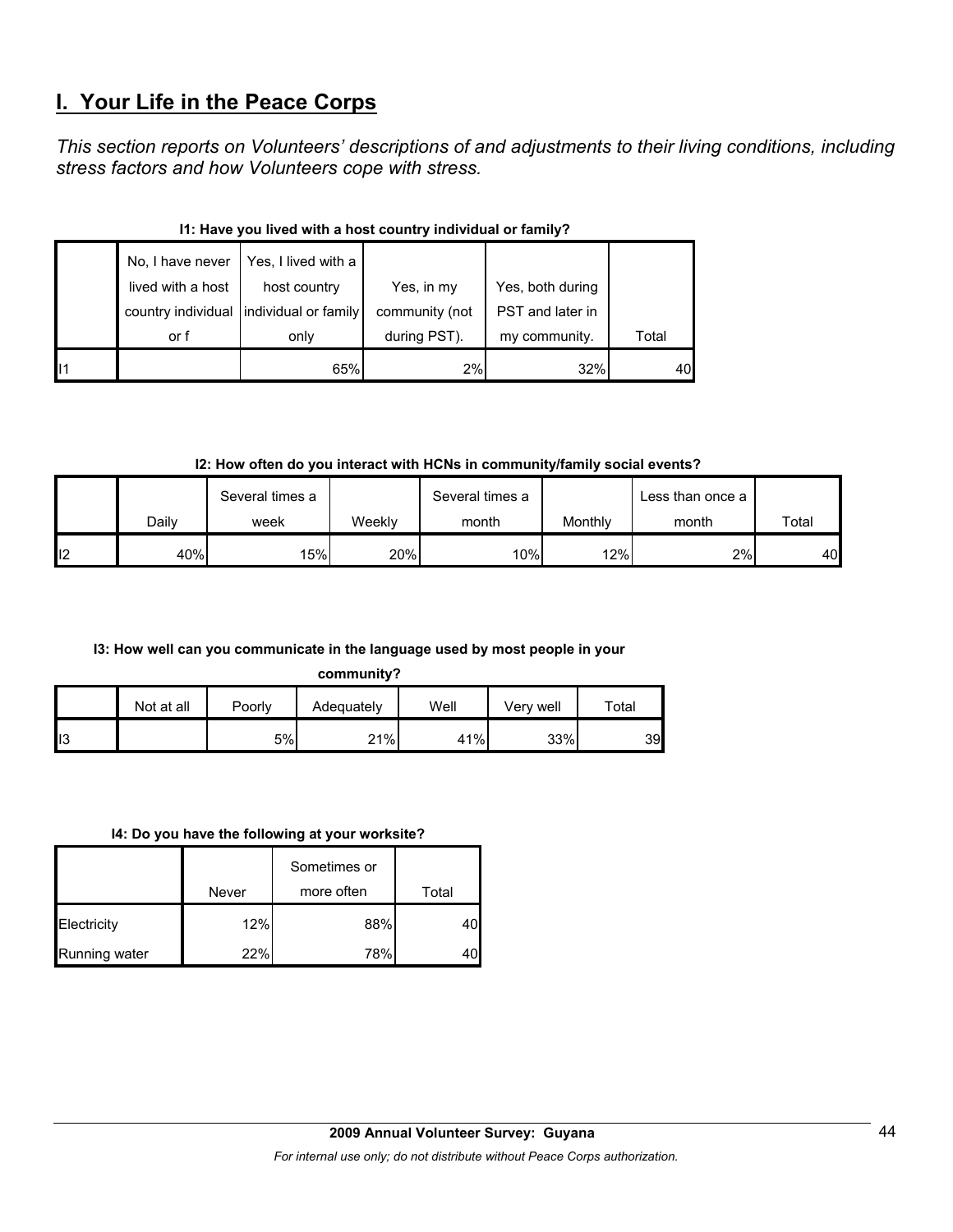## **I4: Do you have the following at your residence?**

|               |       | Sometimes or |       |
|---------------|-------|--------------|-------|
|               | Never | more often   | Total |
| Electricity   | 8%    | 92%          | 37    |
| Running water | 16%   | 84%          |       |

## **I5: How well do your PC experiences match the expectations you had before you became a Volunteer?**

|                 | Not at all | Minimally | Moderately | Considerably | Exceptionally | $\tau$ otal |
|-----------------|------------|-----------|------------|--------------|---------------|-------------|
| II <sub>5</sub> |            | 8%        | 45%        | 32%          | 15%           | 40          |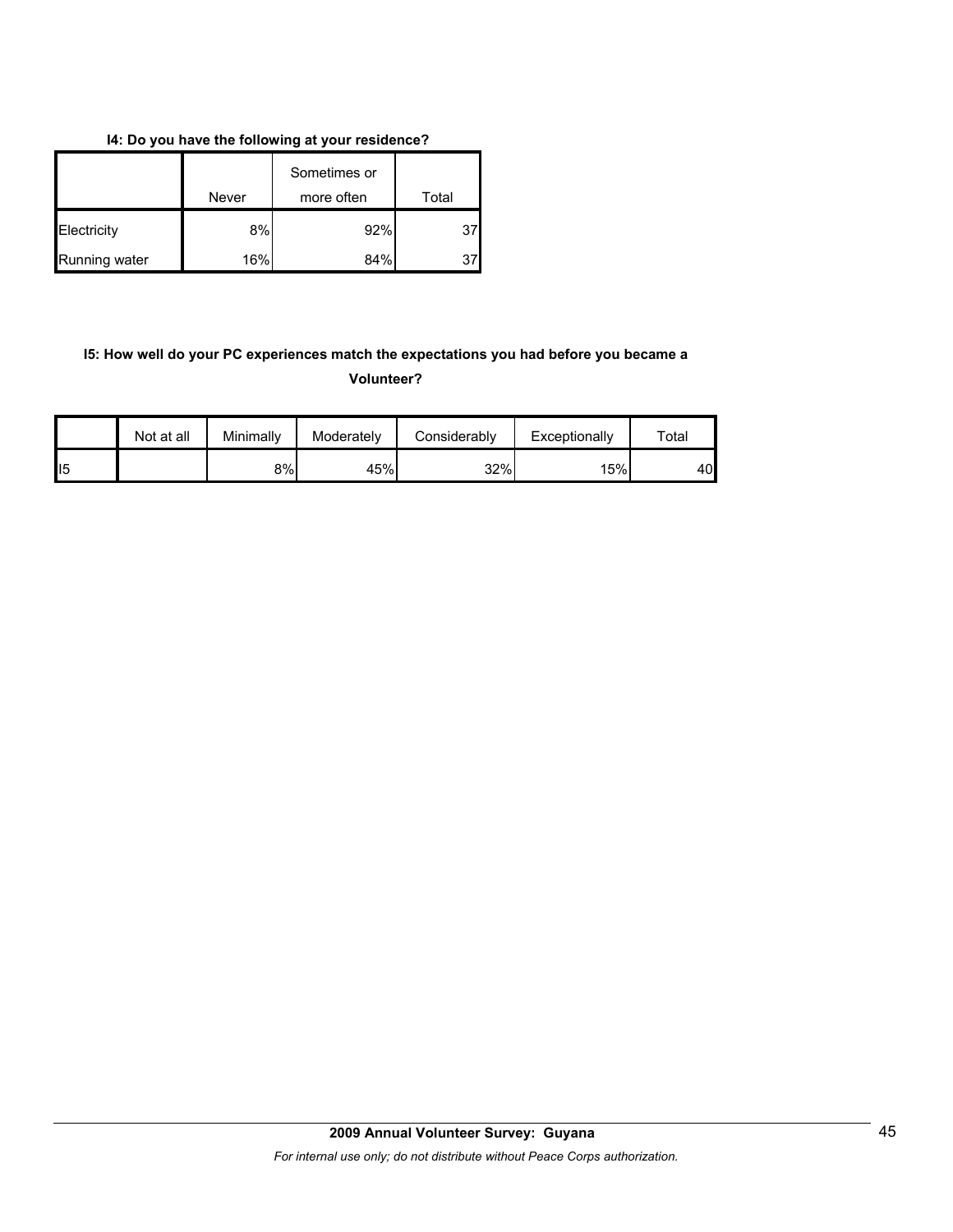### **I7: To what extent do the following create stress and/or emotional health issues for you?**

|                                                                                                        | Not at all<br>stressful 1 | $\overline{2}$ | 3   | 4     | Exceptionally<br>stressful 5 | <b>NA</b> | Total |
|--------------------------------------------------------------------------------------------------------|---------------------------|----------------|-----|-------|------------------------------|-----------|-------|
| <b>Cultural issues</b>                                                                                 | 10%                       | 18%            | 42% | 25%   | 5%                           |           | 40    |
| Dealing with violence in<br>country (e.g., civil unrest,<br>domestic violence, corporal<br>punishment) | 8%                        | 32%            | 30% | 25%   | 5%                           |           | 40    |
| Health/medical problems                                                                                | 15%                       | 40%            | 18% | 12%   | 15%                          |           | 40    |
| Issues including family,<br>friends, loved ones in U.S.                                                | 12%                       | 38%            | 30% | 18%   | 2%                           |           | 40    |
| Isolation/loneliness                                                                                   | 15%                       | 25%            | 28% | 22%   | 10%                          |           | 40    |
| Local language                                                                                         | 26%                       | 36%            | 23% | 5%    |                              | 10%       | 39    |
| Primary assignment                                                                                     | 10%                       | 15%            | 32% | 32%   | 10%                          |           | 40    |
| Romantic relationships in-<br>country                                                                  | 18%                       | 20%            | 20% | 12%   | 2%                           | 28%       | 40    |
| Interactions with other<br><b>Volunteers</b>                                                           | 30%                       | 25%            | 35% | 8%    |                              | 2%        | 40    |
| Interactions with PC Staff                                                                             | 10%                       | 32%            | 32% | 25%   |                              |           | 40    |
| Safety and security                                                                                    | 23%                       | 38%            | 31% | $8\%$ |                              |           | 39    |
| Other: Please specify below                                                                            | 22%                       | 11%            |     | 11%   |                              | 56%       | 9     |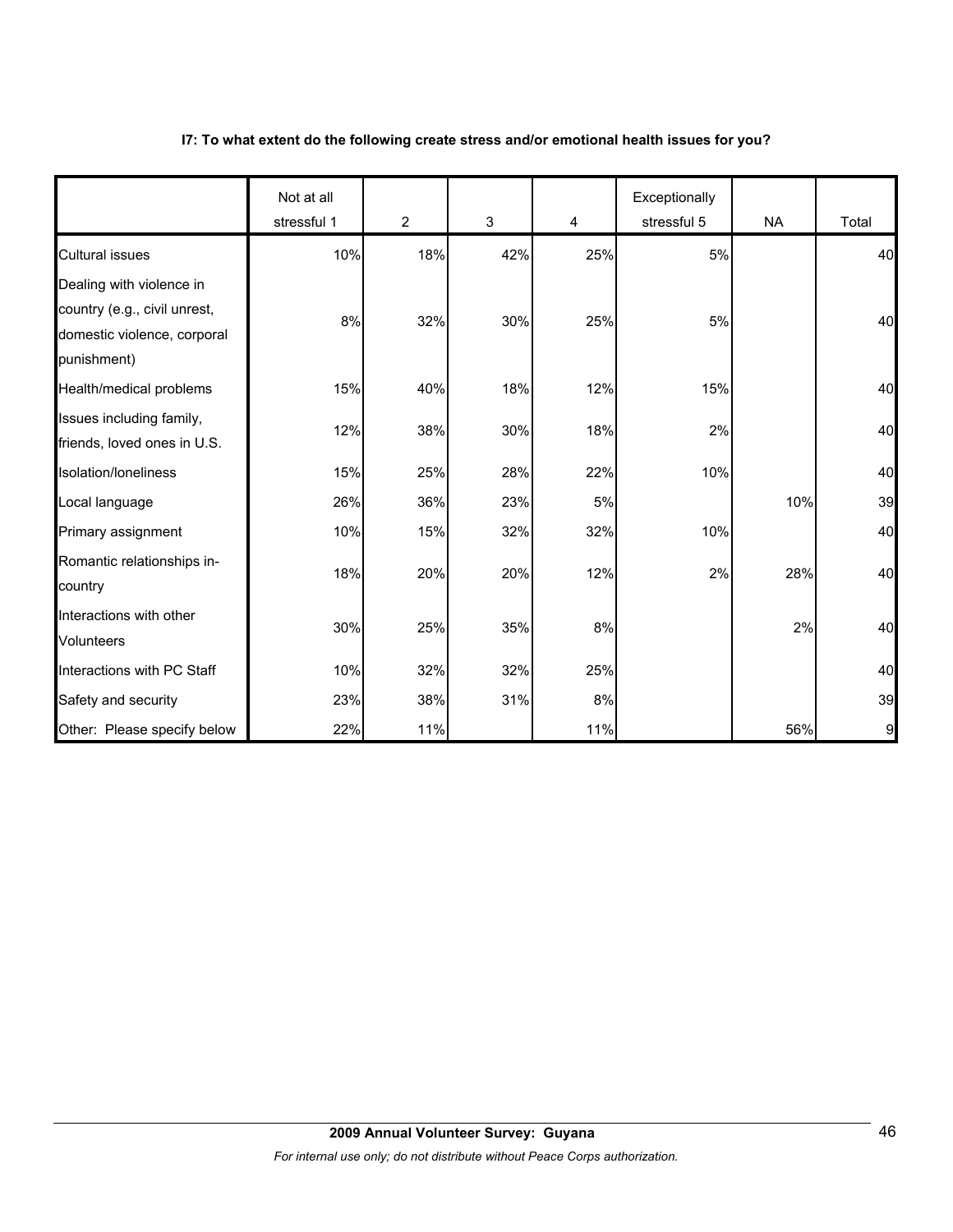|                |                                               | PCV Responses | % Using This<br><b>Stress Reducer</b> | <b>Total PCVs</b><br>Responding |
|----------------|-----------------------------------------------|---------------|---------------------------------------|---------------------------------|
| \$I8LessStress | Talk with friends and family in<br>US         | 29            | 78%                                   |                                 |
|                | Pursue personal hobbies                       | 29            | 78%                                   |                                 |
|                | Talk with PCVs outside my<br>community        | 28            | 76%                                   |                                 |
|                | Do sports                                     | 26            | 70%                                   |                                 |
|                | Talk with co-workers or friends<br>(not PCVs) | 24            | 65%                                   |                                 |
|                | Talk with PCVs in my<br>community             | 23            | 62%                                   |                                 |
|                | Leave the community for a time                | 20            | 54%                                   |                                 |
|                | Get involved in other projects                | 17            | 46%                                   |                                 |
|                | Meditate                                      | 10            | 27%                                   |                                 |
|                | Pray                                          | 8             | 22%                                   |                                 |
|                | Talk with PC in-country staff                 | 7             | 19%                                   |                                 |
|                | Talk with my host family                      | 7             | 19%                                   |                                 |
|                | Do other activity (specify)                   | 4             | 11%                                   |                                 |
|                | Talk with Office of Special<br>Services staff |               |                                       |                                 |
|                | Total                                         |               |                                       | 37                              |

## **I8: Please mark all of the typical ways in which you cope with stress.**

\*Percents total to more than 100% since Volunteers were asked to "mark all that apply."

## **I8: Others I talk with to reduce stress**

|                       |       | Percent | Number |
|-----------------------|-------|---------|--------|
| <b>I</b> 8.OTHRS.TEXT |       | 100%    |        |
|                       | Total | 100%    |        |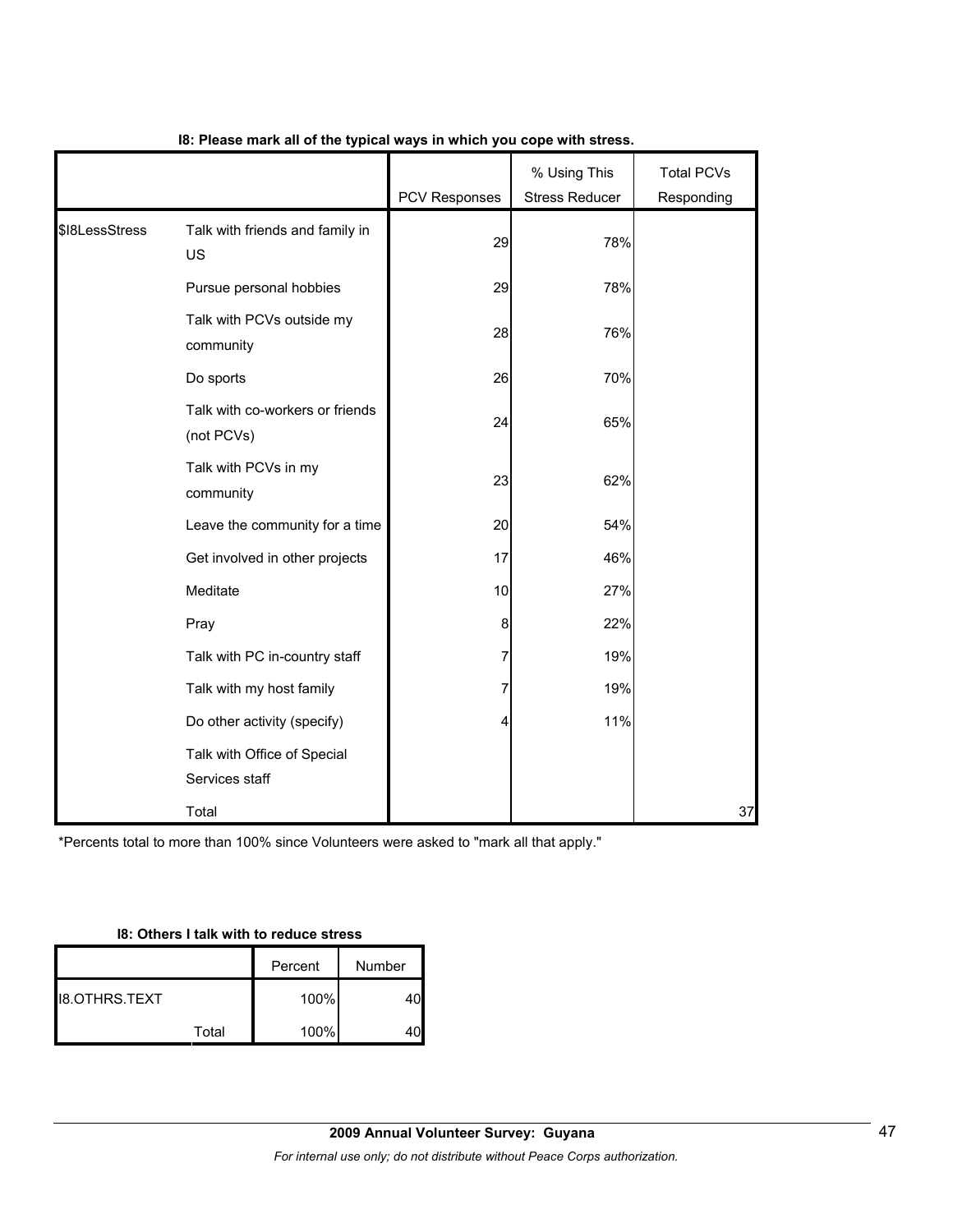| 18: Other activities to requce stress |                                                |         |        |  |  |
|---------------------------------------|------------------------------------------------|---------|--------|--|--|
|                                       |                                                | Percent | Number |  |  |
| <b>I8.OTHRACT.TEXT2</b>               | Open-ended results. Not responsive to request. |         |        |  |  |
|                                       | Total                                          | 100%    | 40     |  |  |

## **I8: Other activities to reduce stress**

### **I8: When asked about ways of coping with stress, Volunteers**

**who answered "No stress"** 

|                    | No  | Yes, I have no<br>stress | Total |
|--------------------|-----|--------------------------|-------|
| <b>I8.NOSTRESS</b> | 92% | 8%                       |       |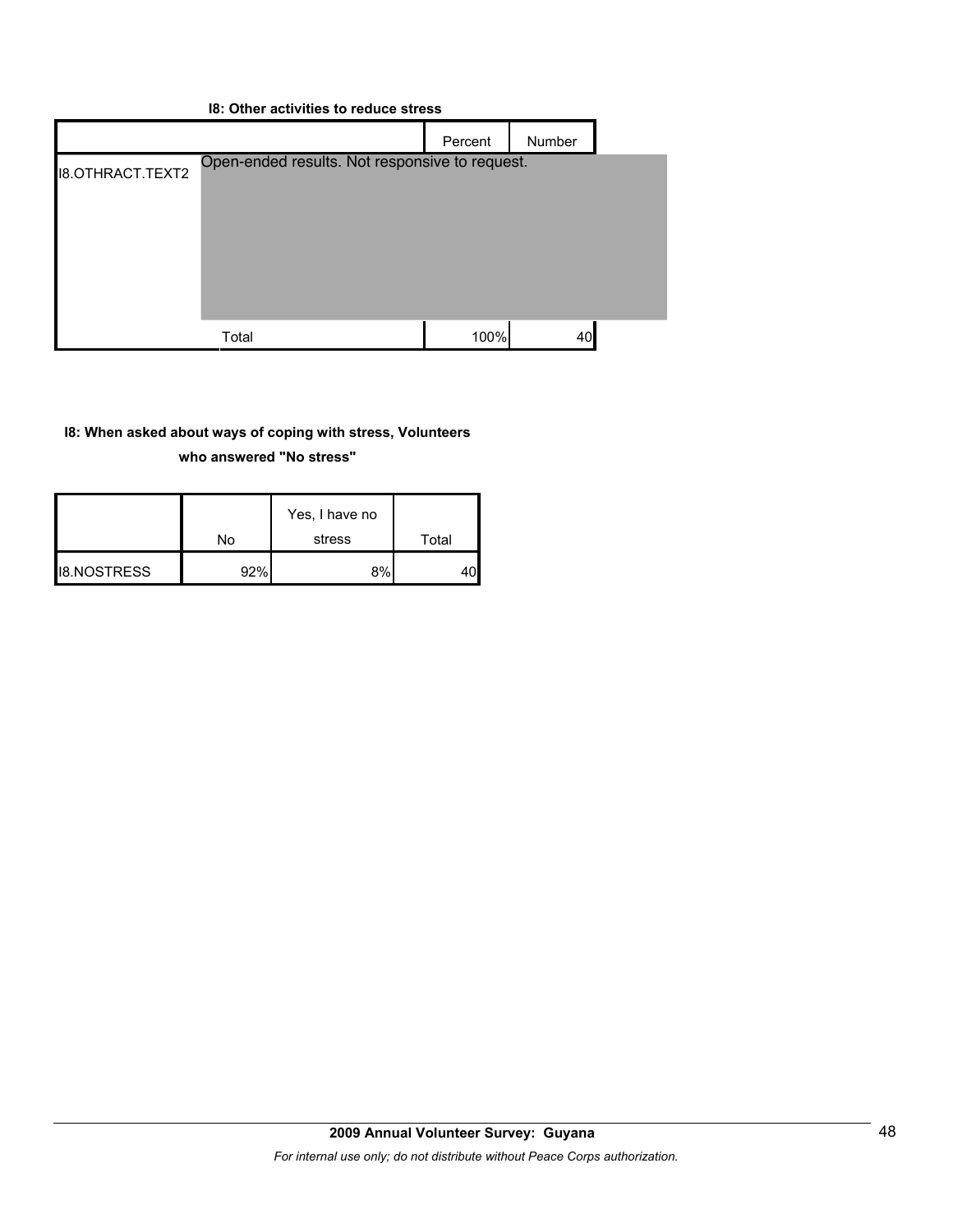# **J. Overall Assessment of Peace Corps Service**

*This section reports Volunteers' level of satisfaction with their Peace Corps service and their expectations about completing their service.* 

|     | Not at all | Minimally | Moderately | Considerably | Exceptionally | $\tau$ otal |
|-----|------------|-----------|------------|--------------|---------------|-------------|
| J1A |            | 5%        | 22%        | 48%          | 25%           | 40          |

**J1a: How personally rewarding do you find your overall Peace Corps service?**



J1a: How personally rewarding do you find your overall Peace Corps<br>service?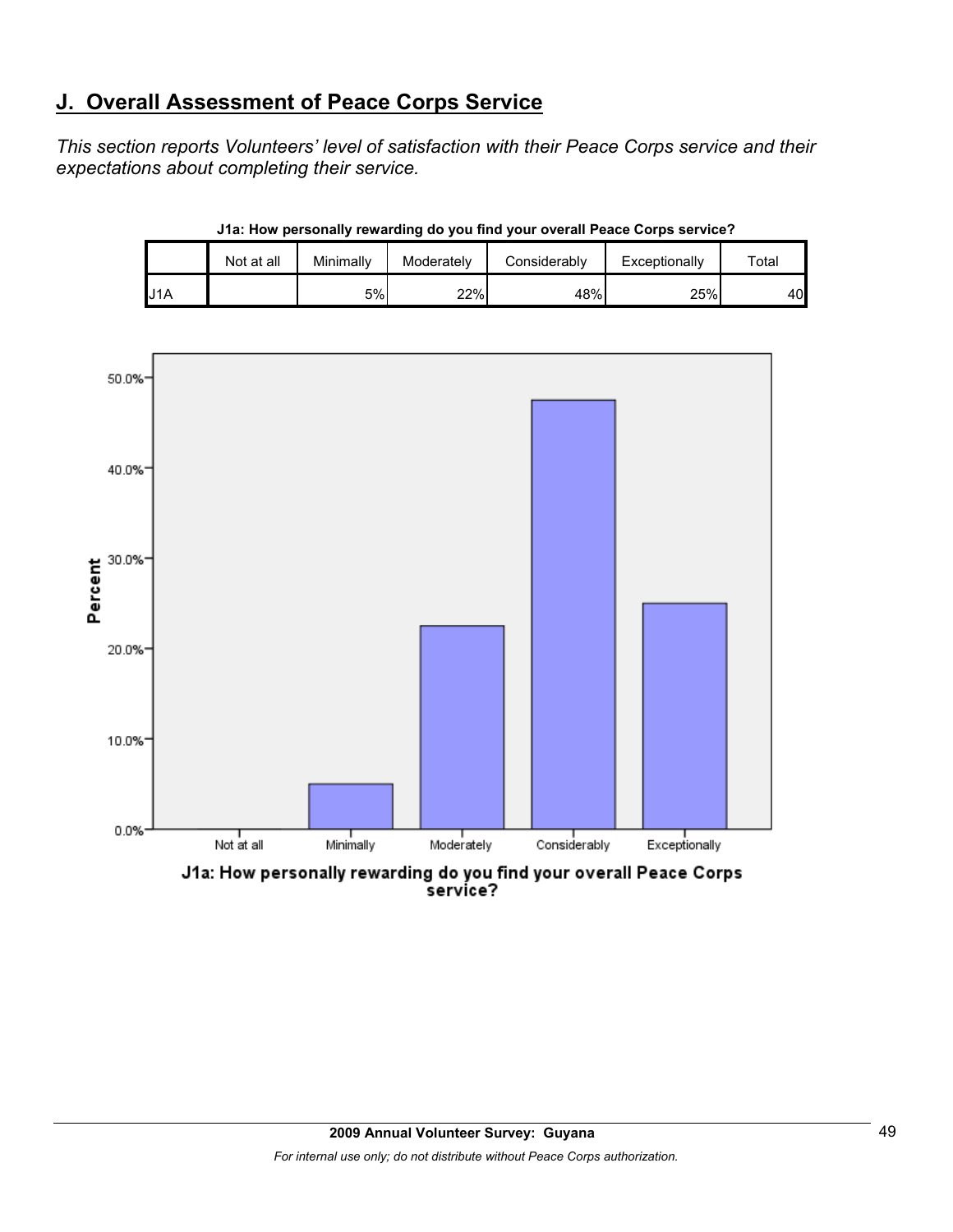|     | Not at all | Minimally | Moderately | Considerably | Exceptionally | Total |
|-----|------------|-----------|------------|--------------|---------------|-------|
| J1B |            | 8%        | 32%        | 48%          | 12%           | 40    |

**J1b: How personally rewarding do you find your community involvement?**



J1b: How personally rewarding do you find your community involvement?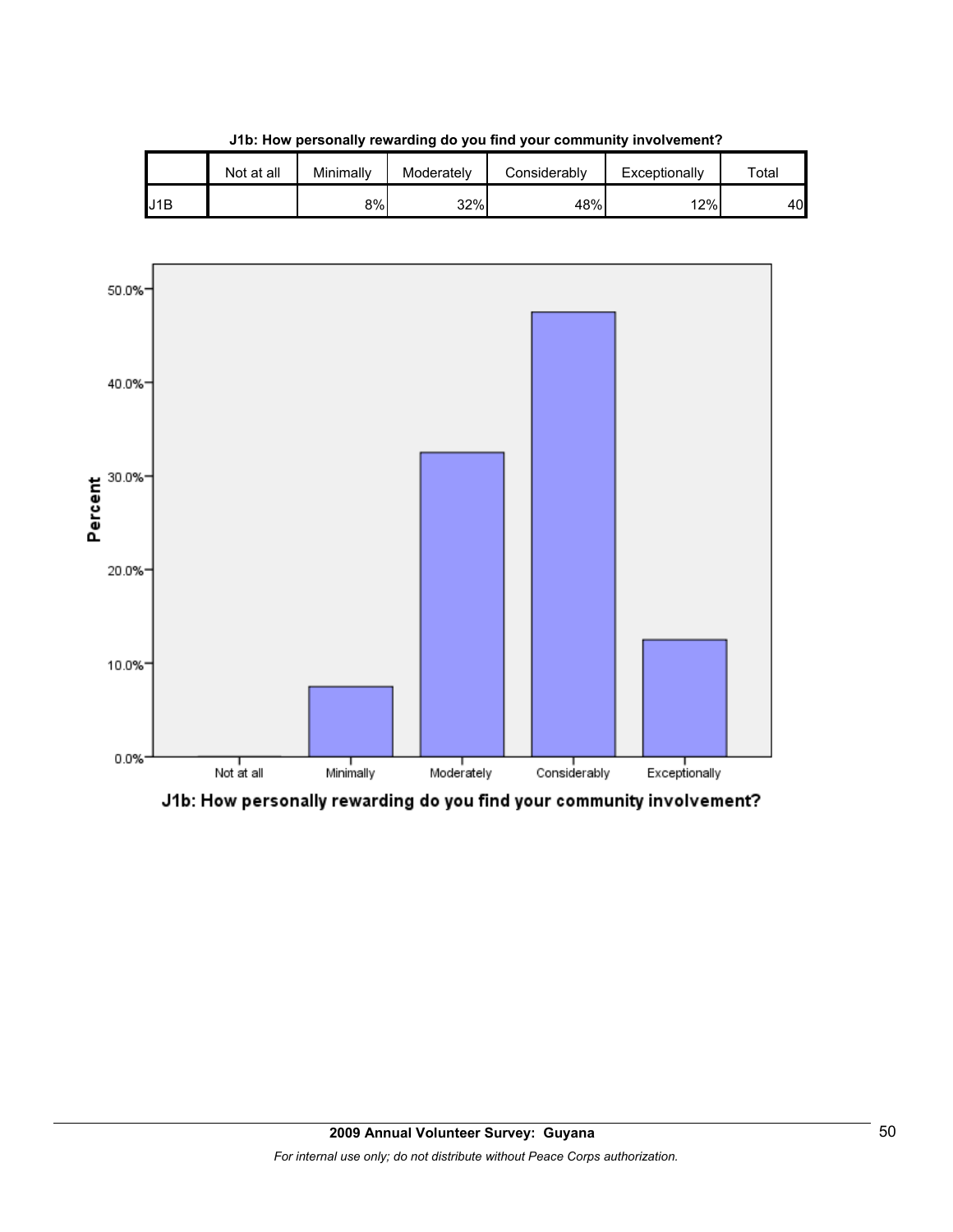|     | Not at all | Minimally | Moderately | Considerably | Exceptionally | ™ota⊩ |
|-----|------------|-----------|------------|--------------|---------------|-------|
| J1C | 2%         | 8%l       | 28%        | 35%          | 28%           | 40    |

**J1c: How personally rewarding do you find your experience with other Volunteers?**



J1c: How personally rewarding do you find your experience with other<br>Volunteers?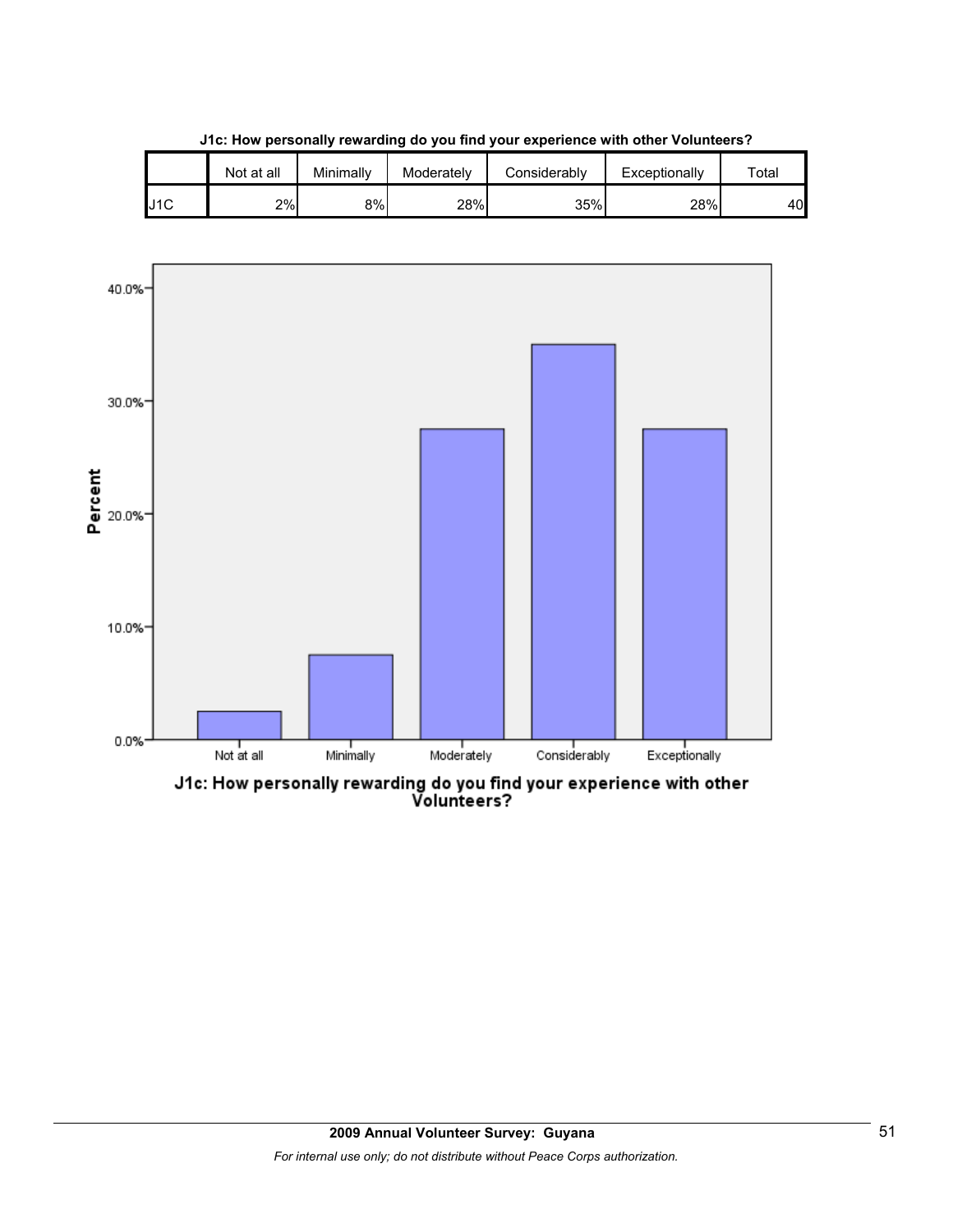

**J1d: How personally rewarding do you find your work with counterparts/community partners?**

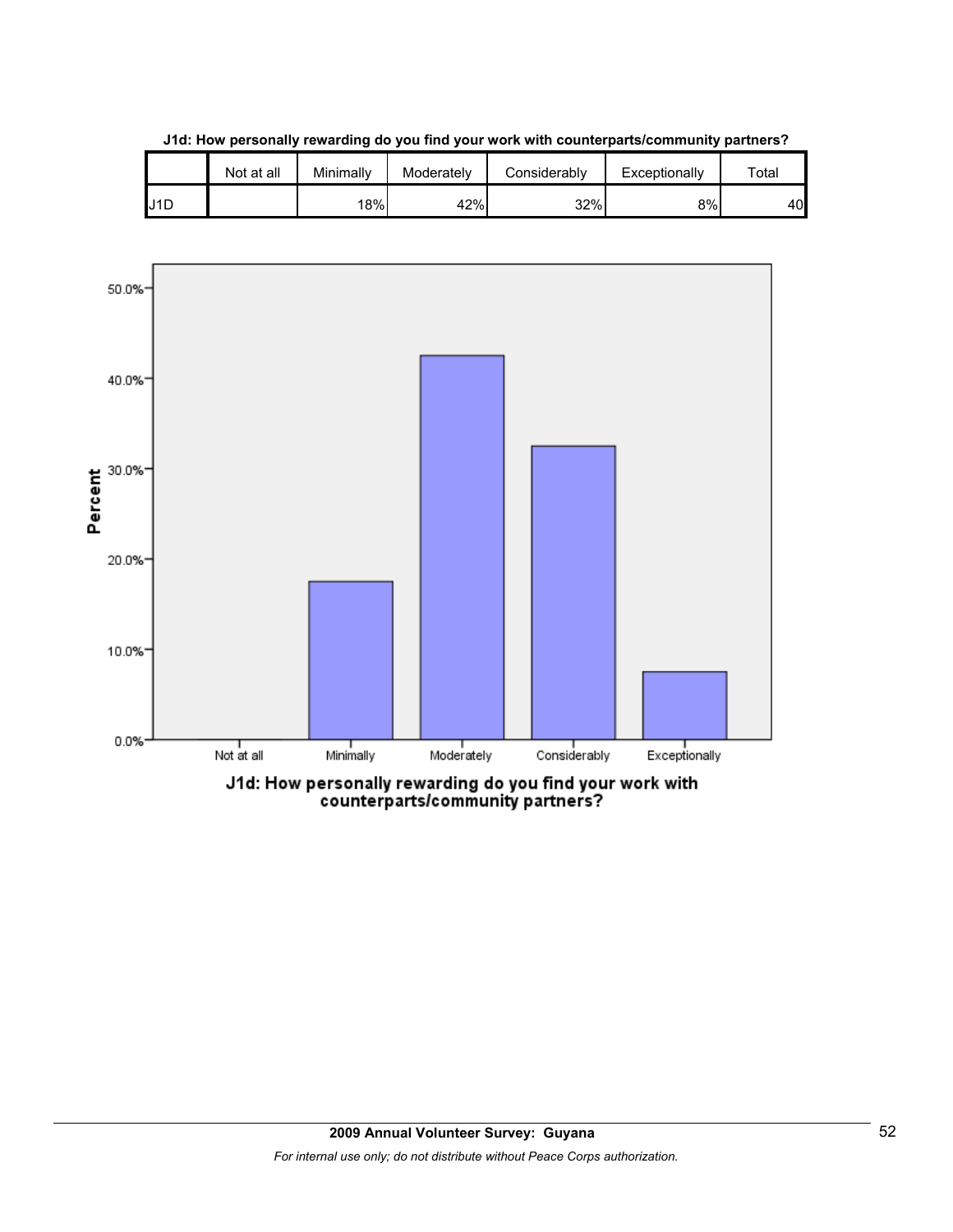|     | Not at all | Minimally | Moderately | Considerably | Exceptionally | $\tau$ otal |
|-----|------------|-----------|------------|--------------|---------------|-------------|
| U1E |            | 2%        | 30%        | 48%          | 20%           | 40          |

**J1e: How personally rewarding do you find your experience with other HCNs?**

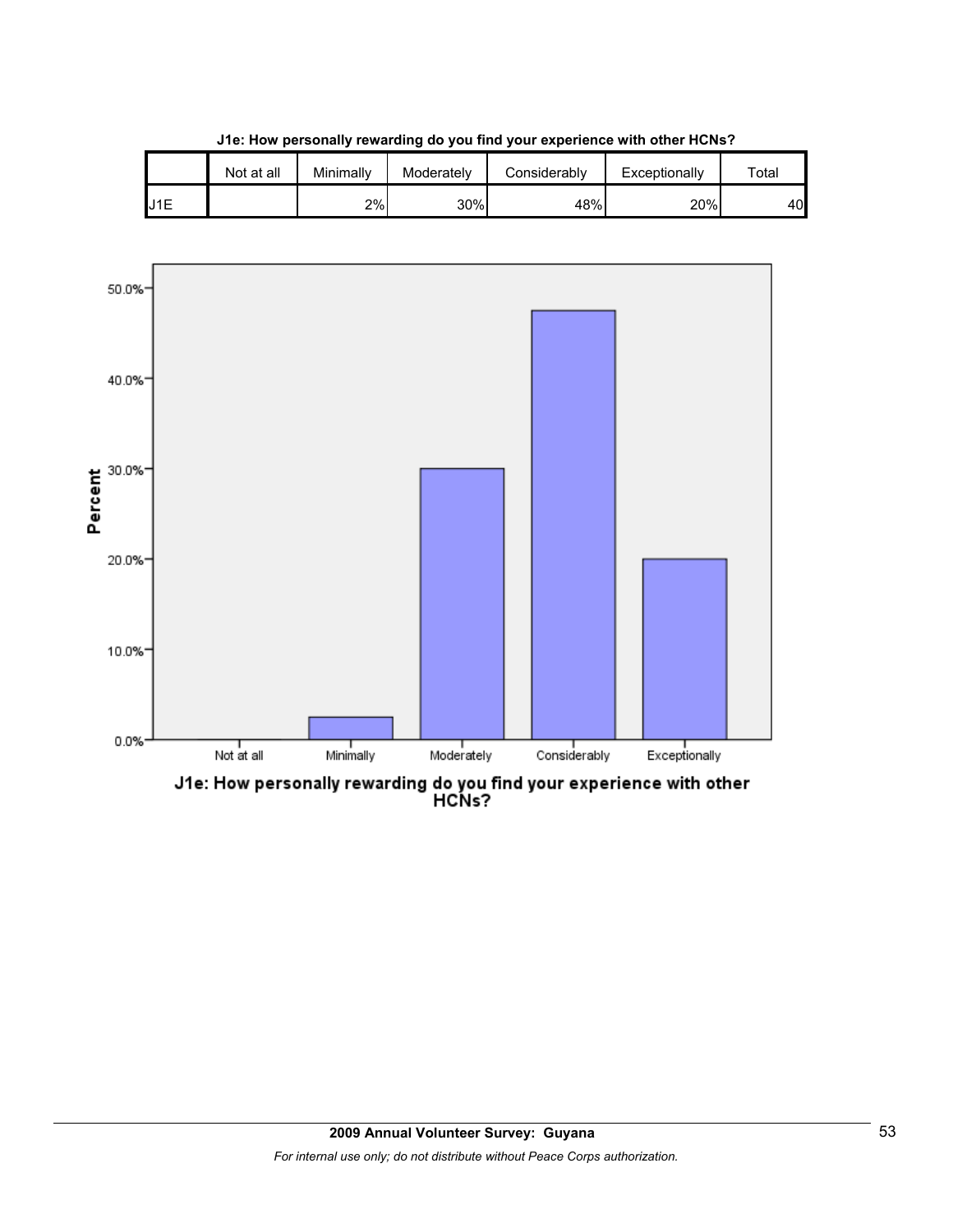

**J2a (PCVs at post 9 months+ months): Please rate how well you think you achieved Goal 1.**

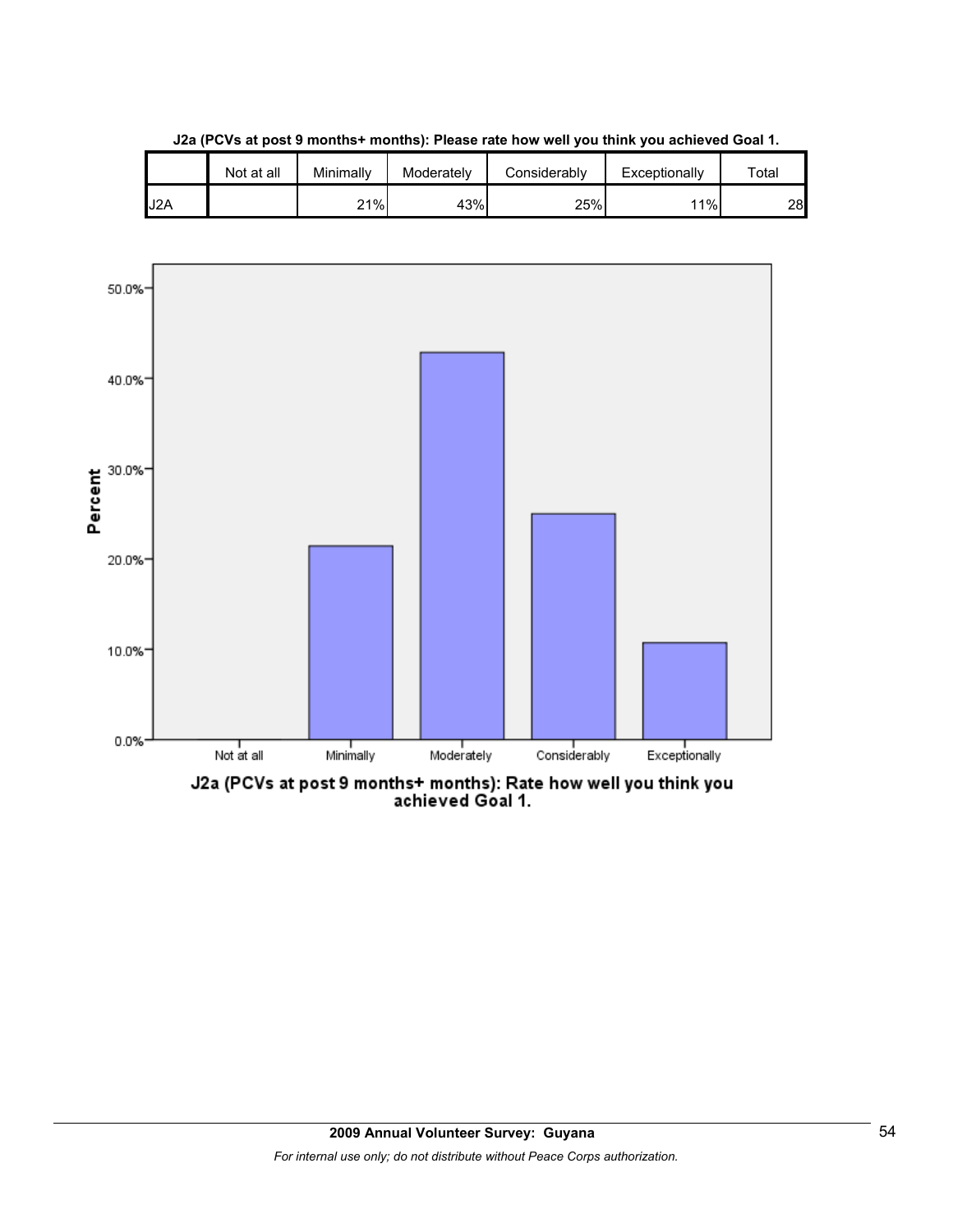

**J2b: (PCVs at post 9 months+ months): Please rate how well you think you achieved Goal 2.**

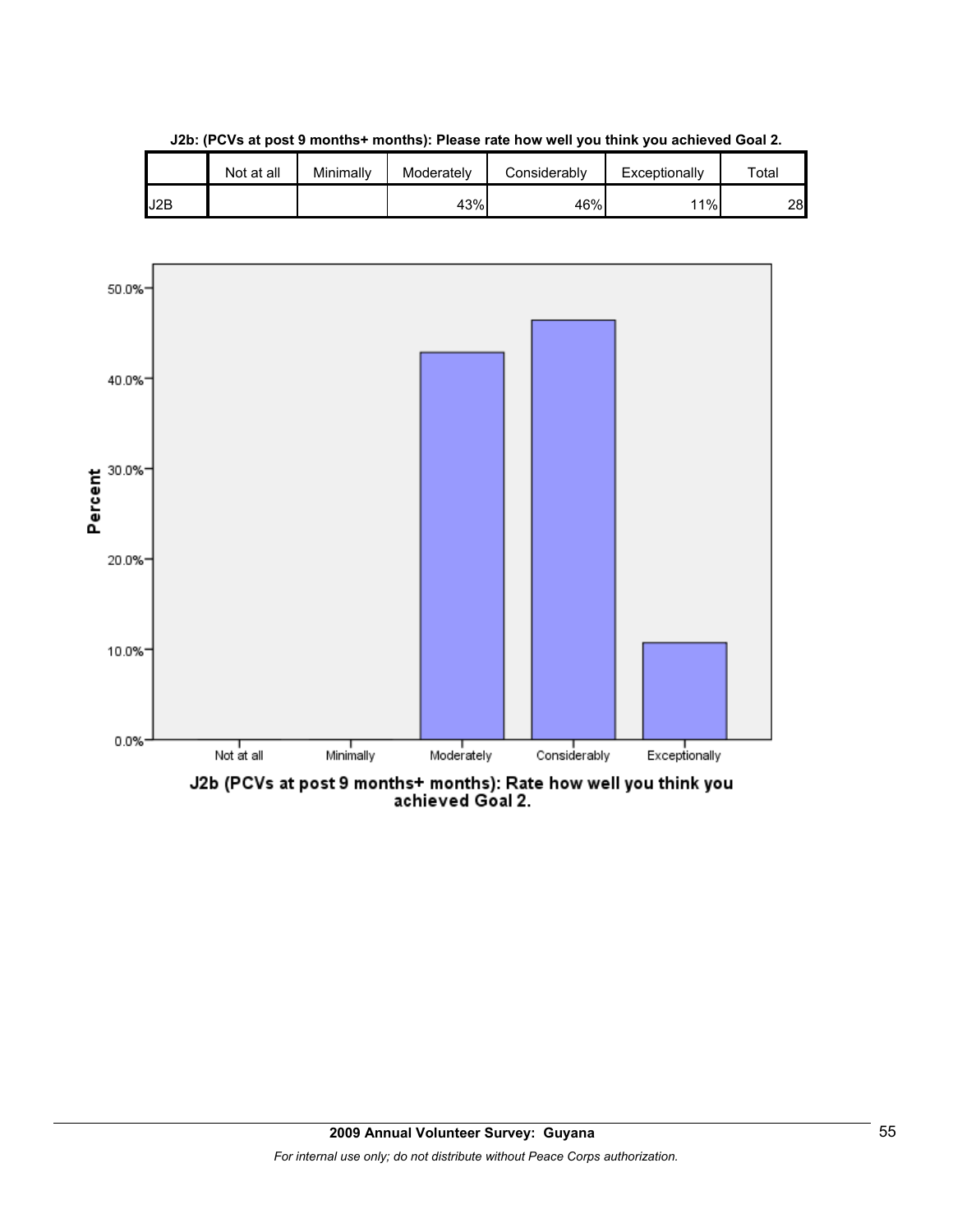

**J2c (PCVs at post 9 months+ months): Please rate how well you think you achieved Goal 3.**



J2c (PCVs at post 9 months+ months): Please rate how well you think you<br>achieved Goal 3.

|  | J3: Today, would you make the same decision to join the Peace Corps? |  |  |  |  |  |
|--|----------------------------------------------------------------------|--|--|--|--|--|
|  |                                                                      |  |  |  |  |  |

|     | Νo | Not likely | Possibly | Probably | Definitely | Total |
|-----|----|------------|----------|----------|------------|-------|
| IJ3 | 3% | 3%         | 13%      | 28%      | 54%        | 39    |

|  |  | J4: Would you recommend Peace Corps service to others you think are qualified? |  |
|--|--|--------------------------------------------------------------------------------|--|
|  |  |                                                                                |  |
|  |  |                                                                                |  |

|                | No | Not likely | <b>Possibly</b> | Probably | <b>Definitely</b> | Total |
|----------------|----|------------|-----------------|----------|-------------------|-------|
| J <sub>4</sub> |    | 2%         | 18%             | 32%      | 48%               | 40    |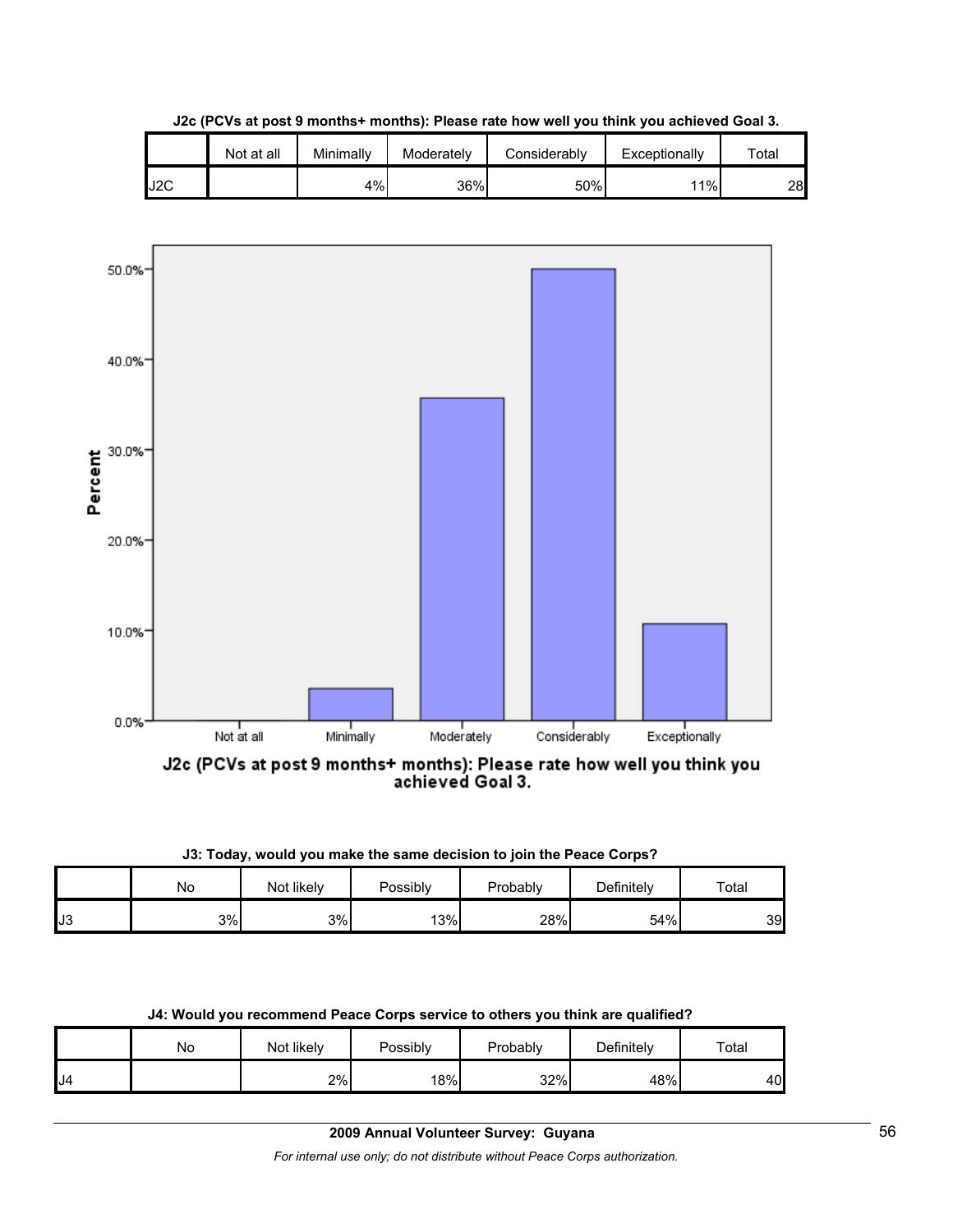**J5: Do you intend to complete your Peace Corps service?**

|    | N٥ | Not sure | Yes | Might extend | $\tau$ otal |
|----|----|----------|-----|--------------|-------------|
| J5 |    | 5%       | 75% | 20%          | 40          |

### **J6: Would your host country benefit most if the Peace Corps program was---?**

|              |              |         | Refocused/redesig |                  |          |       |
|--------------|--------------|---------|-------------------|------------------|----------|-------|
|              | Discontinued | Reduced | ned               | Maintained as is | Expanded | Total |
| $\mathsf{L}$ | 2%           | 5%      | 55%               | 18%              | 20%      | 40    |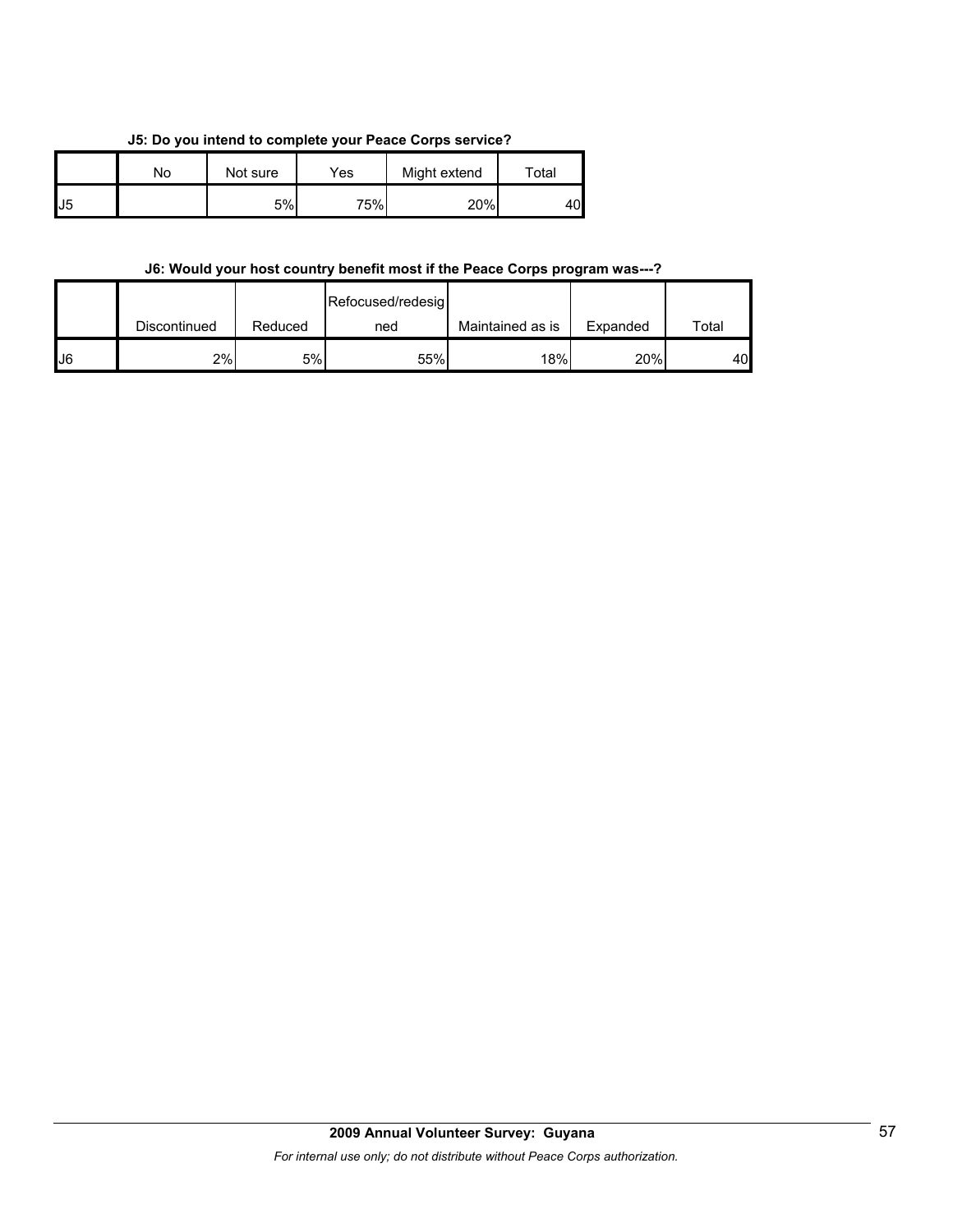# **K. Activities After Peace Corps Service**

*This section reports on Volunteers' plans for after they have completed their Peace Corps Service.* 

| Government    |                      |                    |        |  |  |  |  |
|---------------|----------------------|--------------------|--------|--|--|--|--|
| In the $U.S.$ | In your host country | In another country | N      |  |  |  |  |
| 100%          | $0\%$                | 0%                 | ć<br>ັ |  |  |  |  |

#### **K1: What are your plans after your Peace Corps service? Work in government.**

\* Percent of cases was used. Percentages will be greater than 100 since Volunteers were asked to select all that applied.

#### **K1: What are your plans after your Peace Corps service? Work in the private sector.**

| <b>Private Sector</b> |                      |                    |   |  |  |  |  |
|-----------------------|----------------------|--------------------|---|--|--|--|--|
| In the U.S.           | In your host country | In another country | N |  |  |  |  |
| 71%                   | 0%                   | 29%                |   |  |  |  |  |

\* Percent of cases was used. Percentages will be greater than 100 since Volunteers were asked to select all that applied.

## **K1: What are your plans after your Peace Corps service? Work for an NGO.**

|               | <b>NGO</b>           |                    |    |
|---------------|----------------------|--------------------|----|
| In the $U.S.$ | In your host country | In another country | N  |
| 80%           | 0%                   | 40%                | 51 |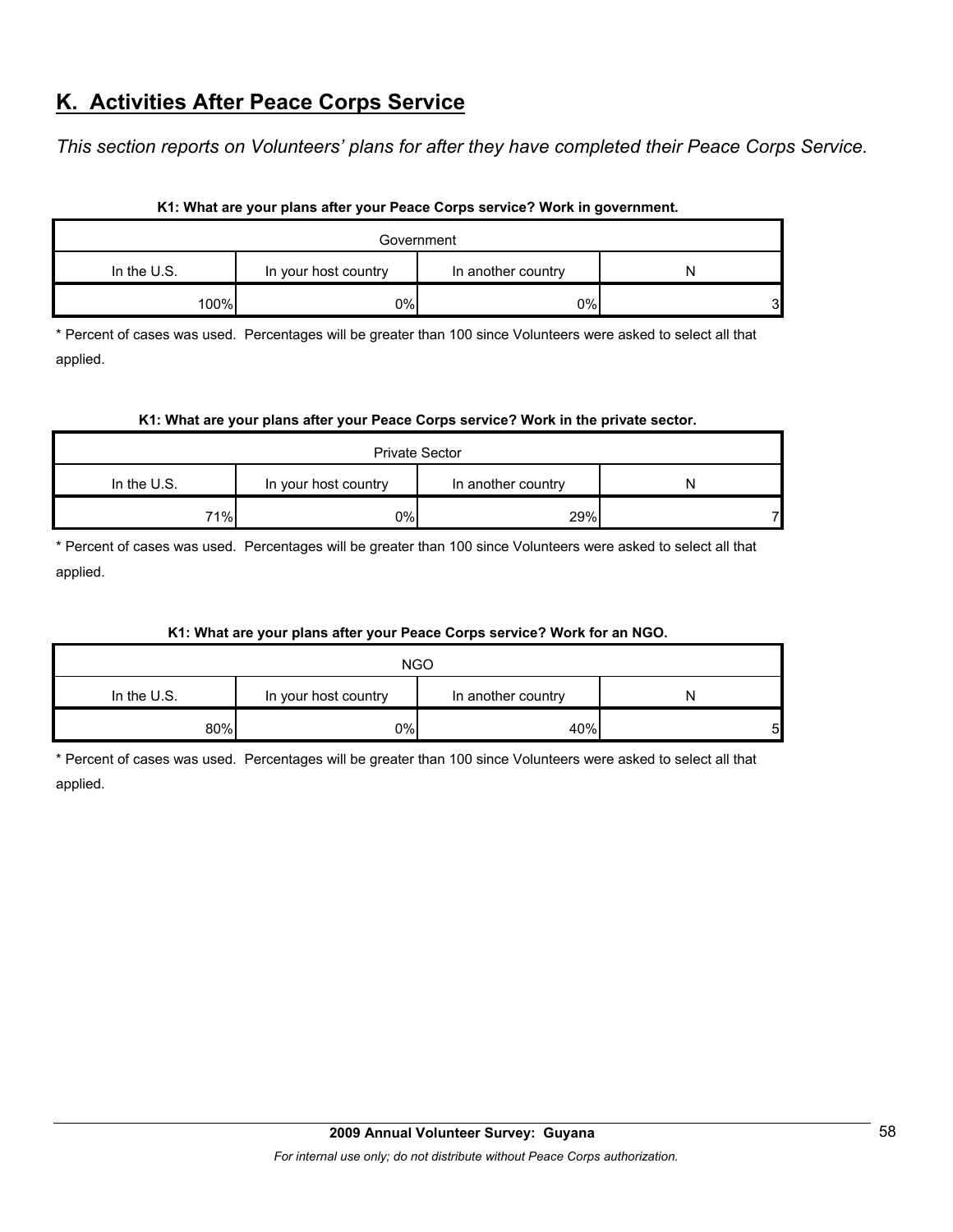#### **K1: What are your plans after your Peace Corps service? Work for PC**

| Response.            |         |                    |  |  |
|----------------------|---------|--------------------|--|--|
| Peace Corps Response |         |                    |  |  |
| In your host         |         |                    |  |  |
| In the $U.S.$        | country | In another country |  |  |
| 33%                  | 67%     | 67%                |  |  |

\* Percent of cases was used. Percentages will be greater than 100 since

Volunteers were asked to select all that applied.

## **K1: What are your plans after your Peace Corps service? Continue to participate in volunteer activities.**

| <b>Volunteer Activities</b> |              |                    |   |  |
|-----------------------------|--------------|--------------------|---|--|
|                             | In your host |                    |   |  |
| In the $U.S.$               | country      | In another country |   |  |
| 100%                        | 0%           | 20%                | 5 |  |

\* Percent of cases was used. Percentages will be greater than 100 since

Volunteers were asked to select all that applied.

## **K1: What are your plans after your Peace Corps service? Graduate**

#### **school/academic credentialing.**

| Graduate School |              |                    |  |  |
|-----------------|--------------|--------------------|--|--|
|                 | In your host |                    |  |  |
| In the U.S.     | country      | In another country |  |  |
| 100%            | 0%           | 0%                 |  |  |

\* Percent of cases was used. Percentages will be greater than 100 since

Volunteers were asked to select all that applied.

#### **K1: What are your plans after your Peace Corps service? Travel.**

| Travel      |              |                    |   |  |
|-------------|--------------|--------------------|---|--|
|             | In your host |                    |   |  |
| In the U.S. | country      | In another country |   |  |
| 67%         | 0%           | 50%                | ค |  |

\* Percent of cases was used. Percentages will be greater than 100 since

Volunteers were asked to select all that applied.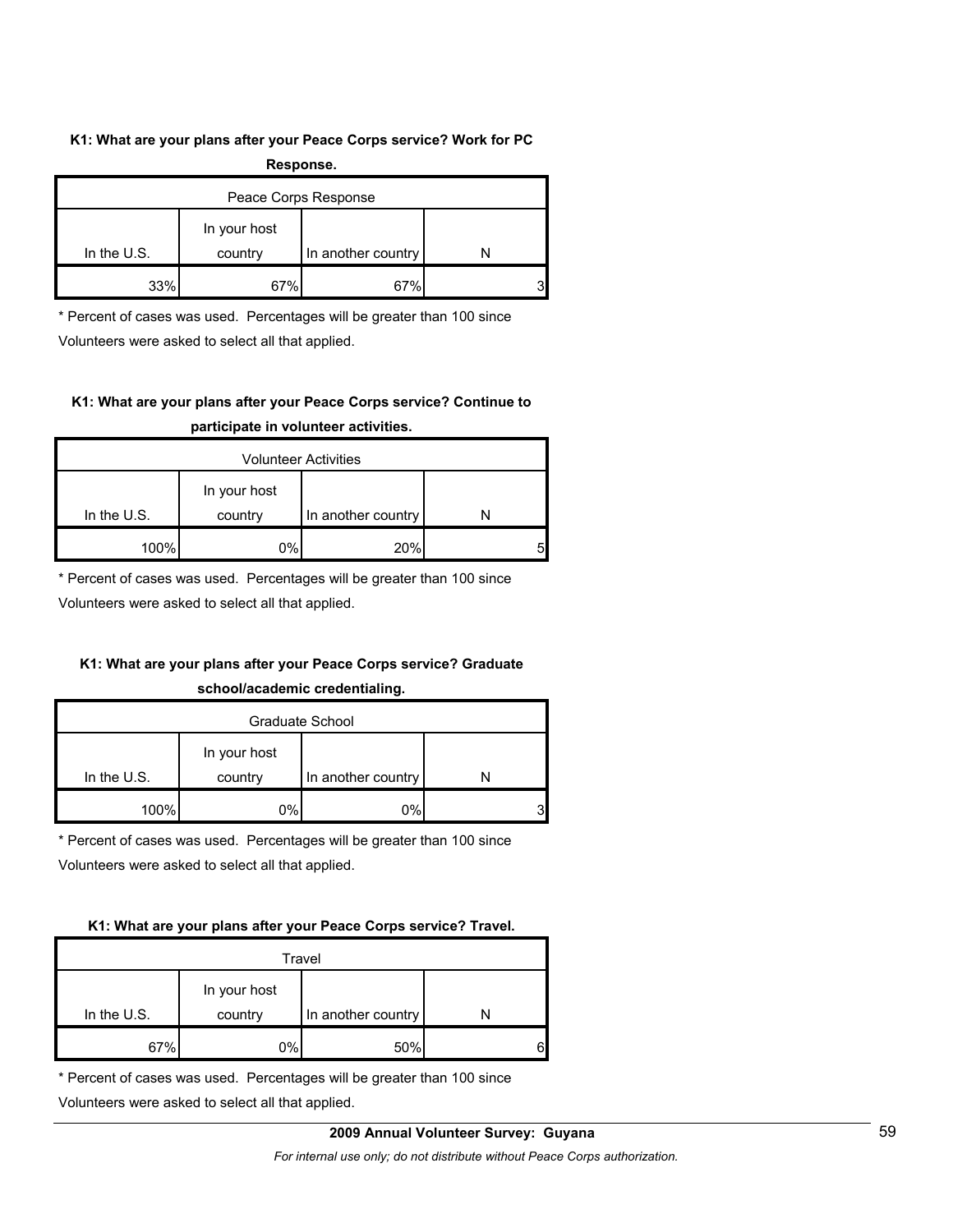#### **K1: What are your plans after your Peace Corps service? Other.**

| Other       |                                               |    |  |  |
|-------------|-----------------------------------------------|----|--|--|
| In the U.S. | In your host<br>In another country<br>country |    |  |  |
| 100%        | 0%                                            | 0% |  |  |

\* Percent of cases was used. Percentages will be greater than 100 since

Volunteers were asked to select all that applied.

## **K2:How prepared do you feel to share your Peace Corps experience and knowledge of your host country with others in the United States when you return?**

|                                  | Not at all | Minimally | Moderately | Considerably | Total |
|----------------------------------|------------|-----------|------------|--------------|-------|
| How prepared do you feel to      | 0%         | $0\%$     | 55%        | 45%          |       |
| share your Peace Corps           |            |           |            |              |       |
| experience and knowledge of      |            |           |            |              |       |
| your host country with others in |            |           |            |              | 11    |
| the United States when you       |            |           |            |              |       |
| return?                          |            |           |            |              |       |

## **K3: How well do you feel Peace Corps has prepared you for life in the U. S. after you return?**

|                                 | Not at all | Minimally | Moderately | Considerably | Exceptionally | Total |
|---------------------------------|------------|-----------|------------|--------------|---------------|-------|
| How well do you feel Peace      | 0%         | 0%        | 55%        | 45%          | $0\%$         |       |
| Corps has prepared you for life |            |           |            |              |               |       |
| in the U. S. after your return? |            |           |            |              |               | 11    |

## **K6: Have your life/career goals changed because of your Peace**

**Corps service?**

|                             | No  | Yes | Total |
|-----------------------------|-----|-----|-------|
| Have your life/career goals | 45% | 55% |       |
| changed because of your     |     |     |       |
| Peace Corps service?        |     |     |       |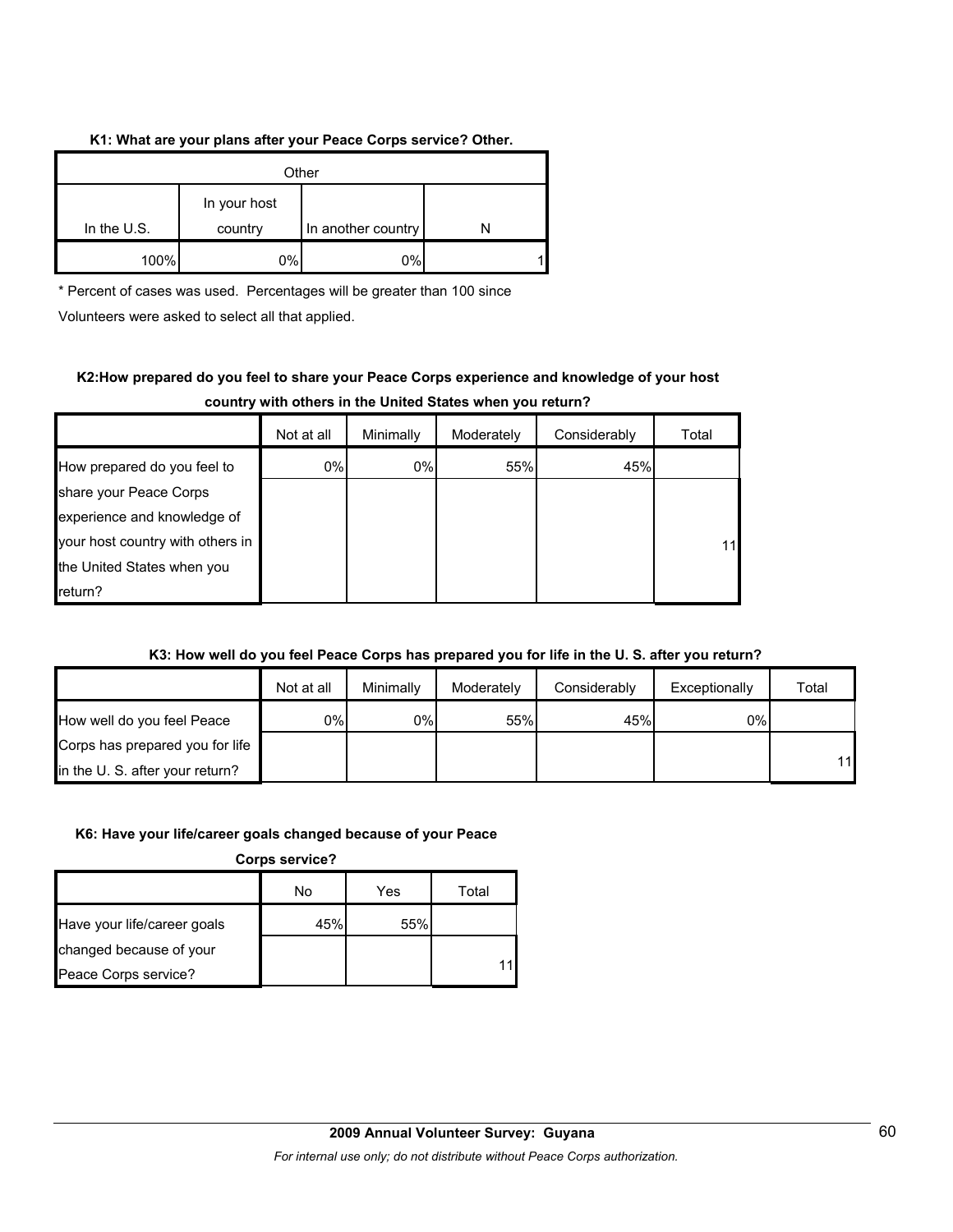|                                                  | Not informed | Somewhat<br>informed | Well informed | N  |
|--------------------------------------------------|--------------|----------------------|---------------|----|
| Peace Corps Response                             | 0%           | 40%                  | 60%           | 10 |
| Peace Corps' Fellows/USA<br>program              | $0\%$        | 50%                  | 50%           | 10 |
| Noncompetitive eligibility                       | $0\%$        | 50%                  | 50%           | 10 |
| <b>RPCV Career Center in</b><br>Washington, D.C. | 20%          | 50%                  | 30%           | 10 |
| <b>Returned Volunteer Services</b>               | 0%           | 70%                  | 30%           | 10 |

## **K7: How well informed are you about the following opportunities for returned Volunteers:**

#### **K8: How did you first learn about the Fellows/USA program?**

| Learn about Fellows/USA | At COS Conference                             | 50%   |    |
|-------------------------|-----------------------------------------------|-------|----|
| program                 | PC Website                                    | 40%   |    |
|                         | From a recruiter                              | 20%   |    |
|                         | At IST                                        | 20%   |    |
|                         | Word of mouth                                 | 20%   |    |
|                         | From staff in the host country's<br>PC office | 20%   |    |
|                         | Hotline                                       | 10%   |    |
|                         | At PST                                        | 10%   |    |
|                         | Mid-service mailing from PC                   | 10%   |    |
|                         | Other                                         | 10%   |    |
|                         | University website                            | $0\%$ |    |
|                         | At post's information resource<br>center      | 0%    |    |
|                         | N                                             |       | 10 |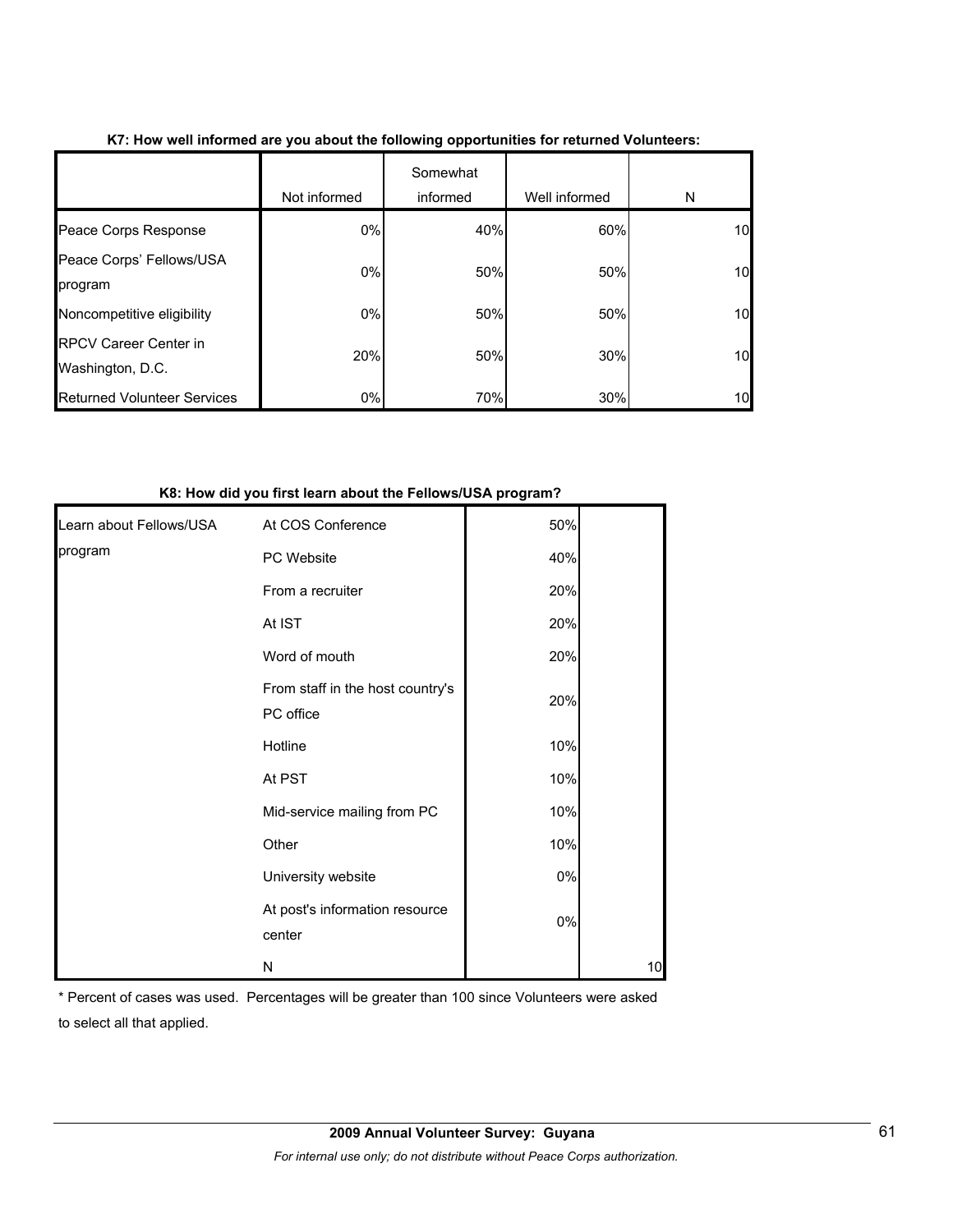| K9 Resources | Electronic newsletter with job postings<br>and career advice           | 73% |    |
|--------------|------------------------------------------------------------------------|-----|----|
|              | <b>Career Resource Manual</b>                                          | 55% |    |
|              | Access to free job bulletins                                           | 55% |    |
|              | Applying to federal government with<br>RPCV noncompetitive eligibility | 45% |    |
|              | <b>RPCV Handbook</b>                                                   | 36% |    |
|              | List of RPCVs willing to talk to me about<br>their careers             | 36% |    |
|              | Guide to speaking about my PC service<br>to others (third goal)        | 27% |    |
|              | RPCV career conferences                                                | 27% |    |
|              | RPCV job search webinars                                               | 27% |    |
|              | Connection with RPCVs through a<br>mentoring program                   | 9%  |    |
|              | Self-assessment software (SIGI 3)                                      | 9%  |    |
|              | Other                                                                  | 9%  |    |
|              | <b>NOT SURE</b>                                                        | 9%  |    |
|              | N                                                                      |     | 11 |

**K9: Which of the following resources do you think will be helpful as you exit Peace Corps service?**